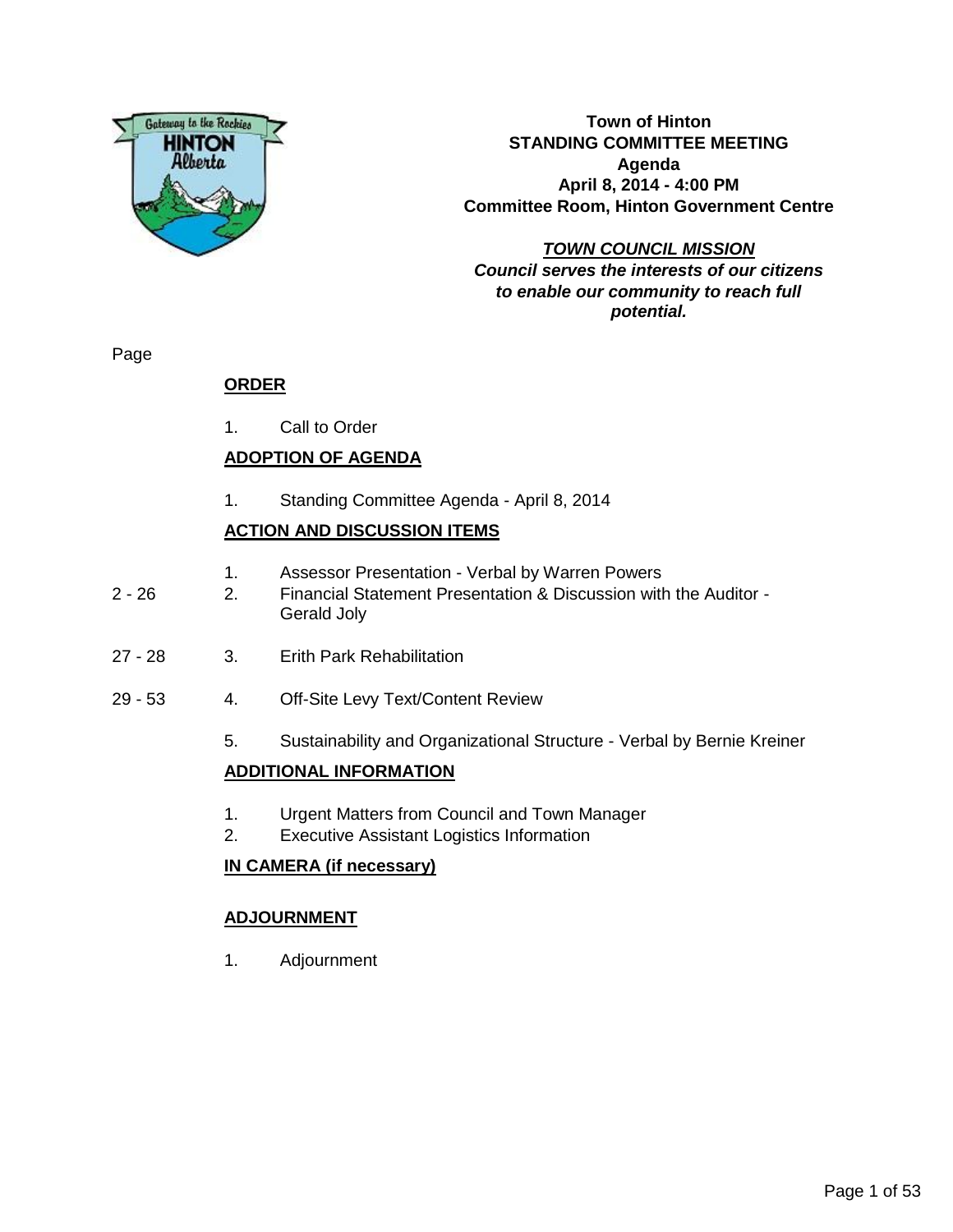# **Mergaert, Barford, Williams & Joly**

Chartered Accountants

TOWN OF HINTON<br>Consolidated Financial Statements<br>Year Ended December 31, 2013 **TOWN OF HINTON**

**Consolidated Financial Statements**

**Year Ended December 31, 2013**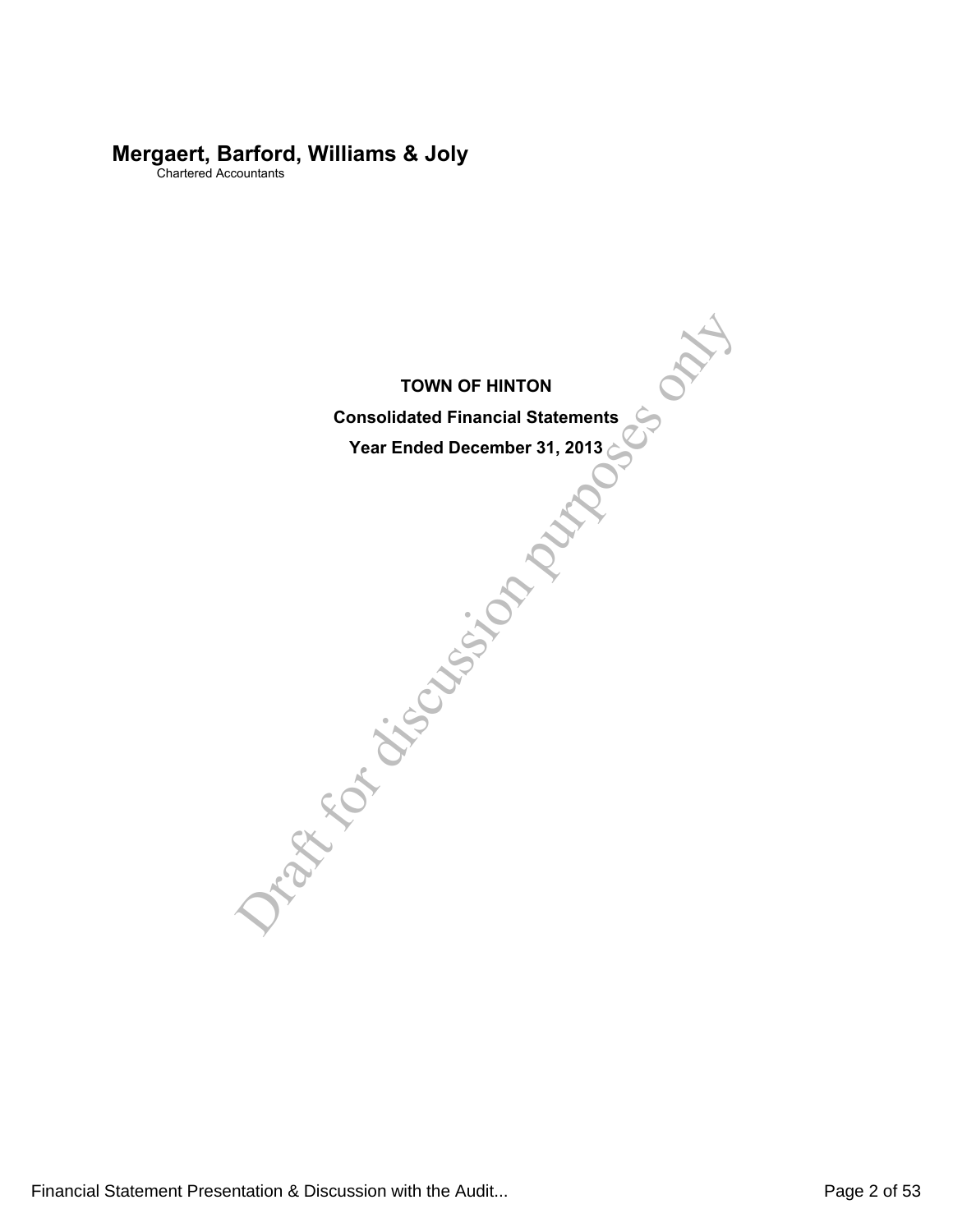| INDEPENDENT AUDITOR'S REPORT                                    |                |
|-----------------------------------------------------------------|----------------|
| FINANCIAL STATEMENTS                                            |                |
| <b>Consolidated Statement of Financial Position</b>             | $\overline{2}$ |
| <b>Consolidated Statement of Operations</b>                     | 3              |
| Consolidated Statement of Changes in Accumulated Surplus        | 4              |
| Consolidated Statement of Change in Net Financial Assets (Debt) | 5              |
| <b>Consolidated Statement of Cash Flows</b>                     | 6              |
| Consolidated Schedule of Tangible Capital Assets (Schedule 1)   | 7              |
| Consolidated Schedule of Property and Other Taxes (Schedule 2)  | 8              |
| Consolidated Schedule of Government Transfers (Schedule 3)      | 9              |
| Consolidated Schedule of Expenses by Object (Schedule 4)        | 10             |
| Notes to Consolidated Financial Statements                      | $11 - 23$      |
|                                                                 |                |

Page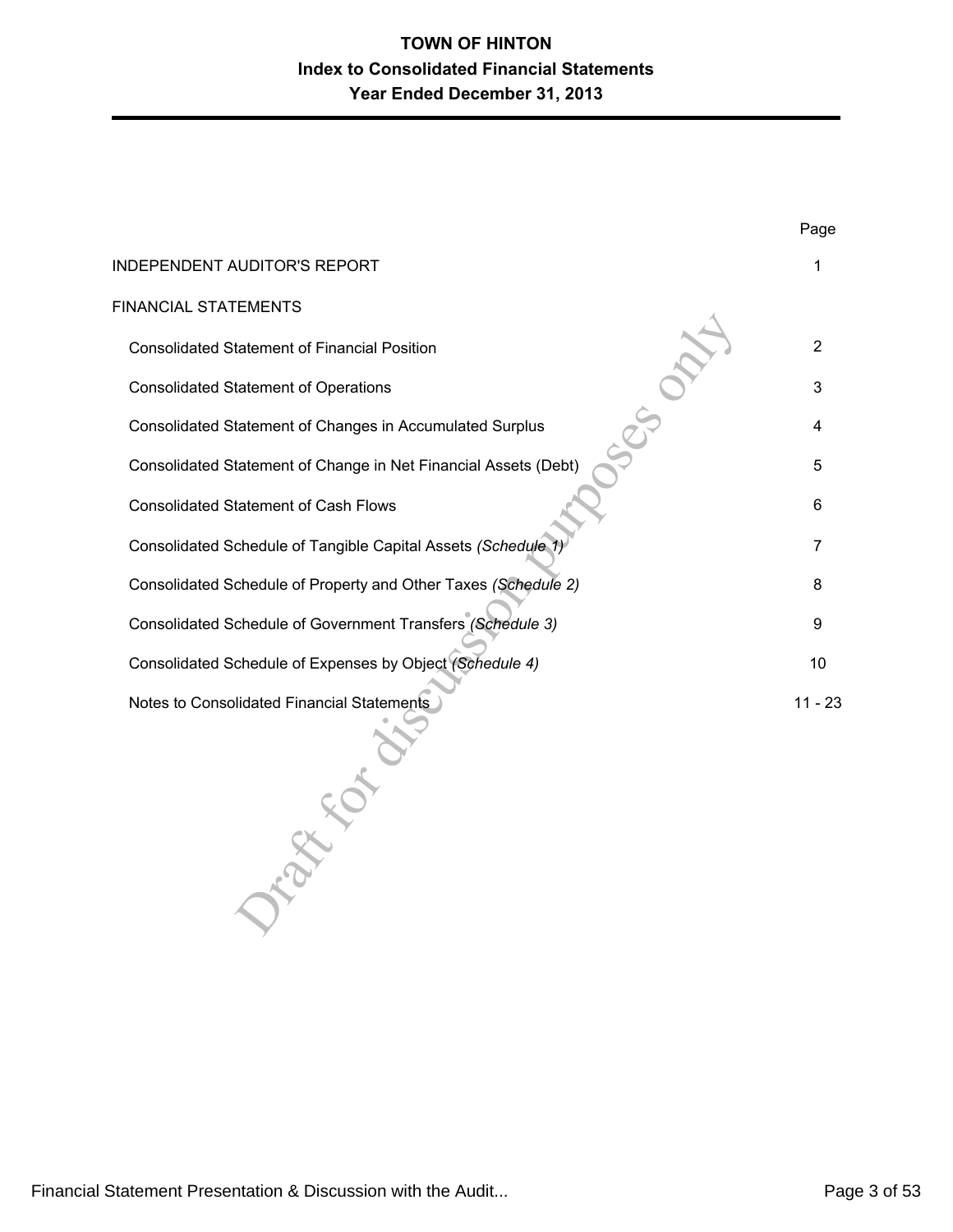# **Mergaert, Barford, Williams & Joly**

Chartered Accountants

# **INDEPENDENT AUDITOR'S REPORT**

To the Councillors of Town of Hinton

We have audited the accompanying consolidated financial statements of Town of Hinton, which comprise the consolidated statement of financial position as at December 31, 2013 and the consolidated statements of operations, changes in accumulated surplus, changes in net financial assets (debt) and cash flows for the year then ended, and a summary of significant accounting policies and other explanatory information.

Management's Responsibility for the Consolidated Financial Statements

Management is responsible for the preparation and fair presentation of these consolidated financial statements in accordance with Canadian public sector accounting standards, and for such internal control as management determines is necessary to enable the preparation of consolidated financial statements that are free from material misstatement, whether due to fraud or error.

Auditor's Responsibility

Our responsibility is to express an opinion on these consolidated financial statements based on our audit. We conducted our audit in accordance with Canadian generally accepted auditing standards. Those standards require that we comply with ethical requirements and plan and perform the audit to obtain reasonable assurance about whether the consolidated financial statements are free from material misstatement.

and the mountual statement of financial position as at December 31, 2013 and the consolidatement of financial abstition as at December 31, 2013 and the consolidatement of financial abstition as at December 31, 2013 and the An audit involves performing procedures to obtain audit evidence about the amounts and disclosures in the consolidated financial statements. The procedures selected depend on the auditor's judgment, including the assessment of the risks of material misstatement of the consolidated financial statements, whether due to fraud or error. In making those risk assessments, the auditor considers internal control relevant to the entity's preparation and fair presentation of the consolidated financial statements in order to design audit procedures that are appropriate in the circumstances, but not for the purpose of expressing an opinion on the effectiveness of the entity's internal control. An audit also includes evaluating the appropriateness of accounting policies used and the reasonableness of accounting estimates made by management, as well as evaluating the overall presentation of the consolidated financial statements.

We believe that the audit evidence we have obtained is sufficient and appropriate to provide a basis for our audit opinion.

Opinion

In our opinion, the consolidated financial statements present fairly, in all material respects, the financial position of Town of Hinton as at December 31, 2013, and the results of its operations, changes in accumulated surplus, changes in net financial assets (debt) and its cash flows for the year then ended in accordance with Canadian public sector accounting standards.

**Website: www.mrbca.com**

Edson, Alberta

CHARTERED ACCOUNTANTS

**5999 – 3rdAvenue, Edson, Alberta T7E 1R8 Telephone: (780) 723-4428 Fax: (780) 723-2343 Email: admin@mrbca.com**

Financial Statement Presentation & Discussion with the Audit... The endotermination of 53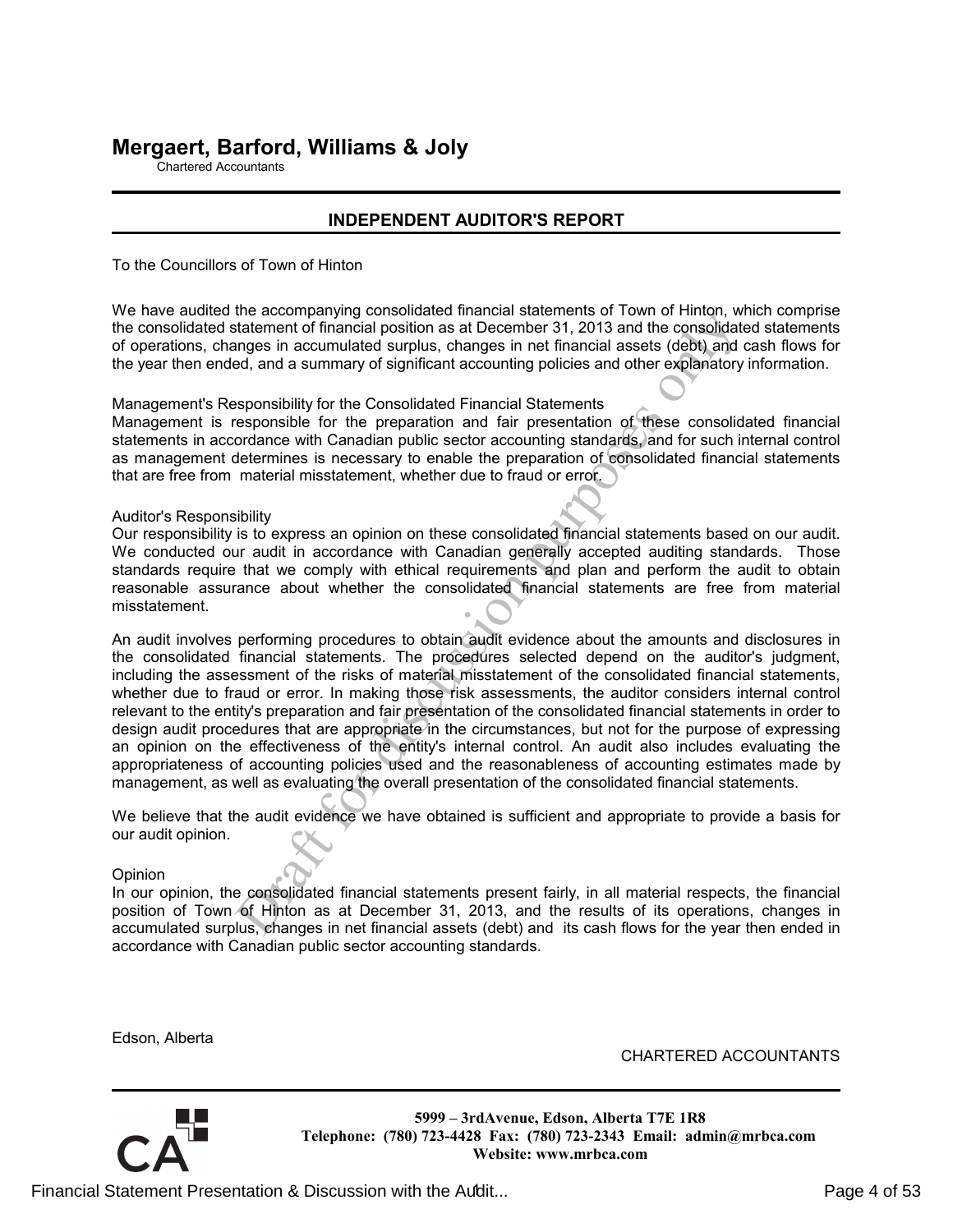# **TOWN OF HINTON Consolidated Statement of Financial Position**

**December 31, 2013**

|                                                                                                                                                      | 2013                                           | 2012                                           |
|------------------------------------------------------------------------------------------------------------------------------------------------------|------------------------------------------------|------------------------------------------------|
| <b>FINANCIAL ASSETS</b>                                                                                                                              |                                                |                                                |
| Cash and temporary investments (Note 2)<br>Receivables                                                                                               | \$13,319,387                                   | \$13,559,948                                   |
| Taxes and grants in place of taxes (Note 3)<br>Trade and other receivables<br>Land held for resale                                                   | 800,044<br>2,574,933<br>1,982,595              | 823,096<br>2,333,866<br>1,726,423              |
| Due from West Yellowhead Regional Waste Management<br>Authority (Note 7)                                                                             |                                                | 40,750                                         |
|                                                                                                                                                      | 18,676,959                                     | 18,484,083                                     |
| <b>LIABILITIES</b>                                                                                                                                   |                                                |                                                |
| Accounts payable and accrued liabilities<br>Deposit liabilities<br>Deferred revenue (Note 5)<br>Landfill closure and post-closure liability (Note 6) | 3,300,410<br>1,165,642<br>5,287,916<br>317,557 | 2,948,373<br>1,037,304<br>5,483,091<br>286,135 |
| Due to West Yellowhead Regional Waste Management<br>Authority (Note 7)<br>Long term debt (Note 8)                                                    | 185,650<br>15,602,045                          | 17,683,811                                     |
|                                                                                                                                                      | 25,859,220                                     | 27,438,714                                     |
| NET FINANCIAL DEBT                                                                                                                                   | (7, 182, 261)                                  | (8,954,631)                                    |
| <b>NON-FINANCIAL ASSETS</b><br>Prepaid expenses<br>Inventory for consumption<br>Long term investments (Note 10)<br>Tangible capital assets           | 4,870<br>482,912<br>1,874,293<br>143,153,418   | 1,946<br>467,757<br>1,874,293<br>141,826,756   |
|                                                                                                                                                      | 145,515,493                                    | 144, 170, 752                                  |
|                                                                                                                                                      | \$138.333.232                                  | \$135,216,121                                  |
| ACCUMULATED SURPLUS (Note                                                                                                                            |                                                |                                                |

## **APPROVED BY**

\_\_\_\_\_\_\_\_\_\_\_\_\_\_\_\_\_\_\_\_\_\_\_\_\_\_\_\_\_ *Member of Council*

\_\_\_\_\_\_\_\_\_\_\_\_\_\_\_\_\_\_\_\_\_\_\_\_\_\_\_\_\_ *Authorized Signing Officer*

See notes to financial statements **Mergaert, Barford, Mergaert, Barford,**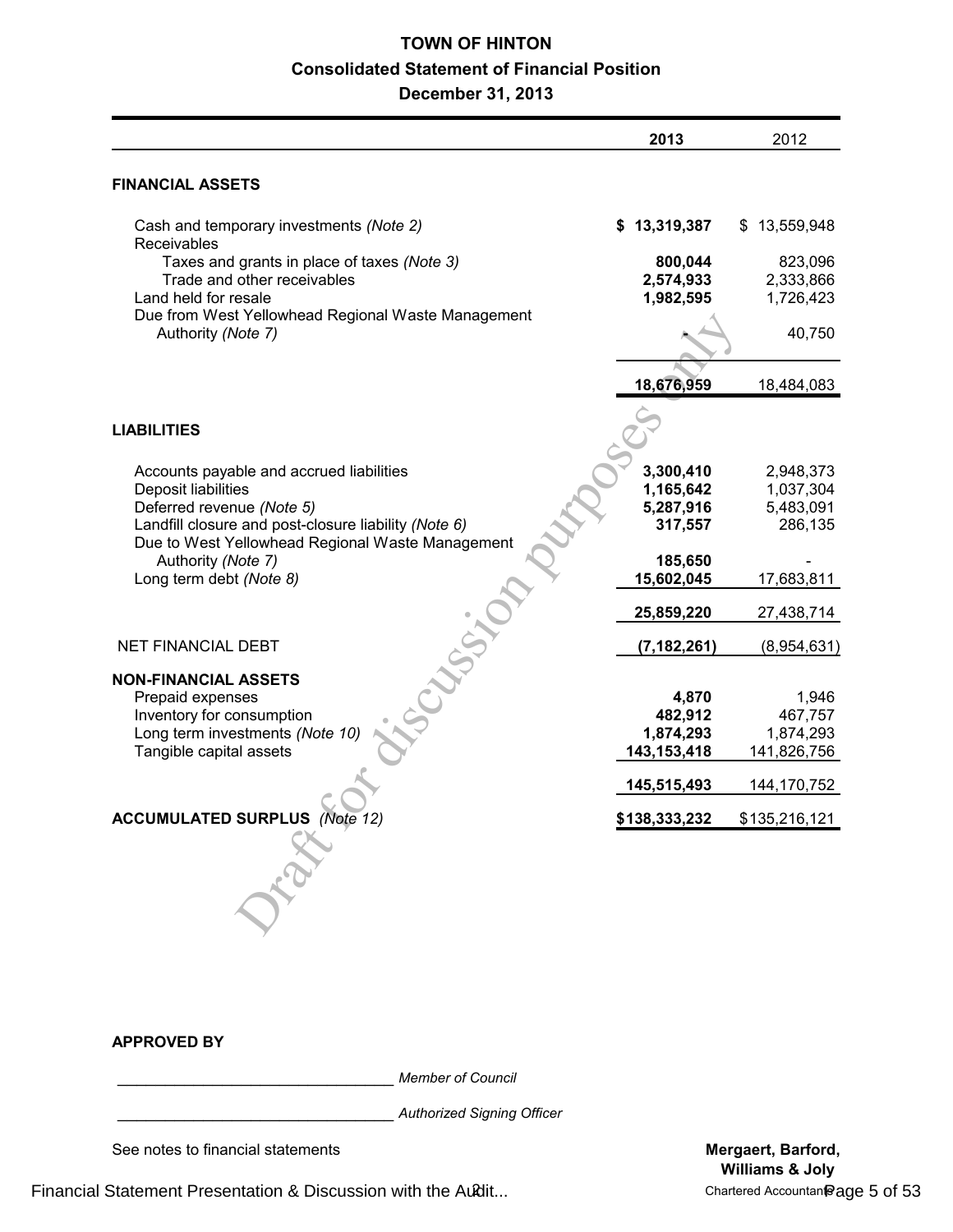# **TOWN OF HINTON Consolidated Statement of Operations Year Ended December 31, 2013**

|                                                                                     | (Unaudited)<br><b>Budget</b> | 2013                      | 2012                          |
|-------------------------------------------------------------------------------------|------------------------------|---------------------------|-------------------------------|
|                                                                                     |                              |                           |                               |
| <b>REVENUE</b>                                                                      | 11,021,205                   |                           |                               |
| Net municipal taxes (Schedule 2)<br>Government transfers for operating (Schedule 3) | S<br>2,931,458               | \$11,050,799<br>2,722,898 | 10,286,236<br>\$<br>3,150,111 |
| User fees and sales of goods                                                        | 5,382,406                    | 5,525,214                 | 5,940,127                     |
| <b>Fines</b>                                                                        | 1,565,000                    | 1,599,824                 | 1,561,270                     |
| Rentals                                                                             | 508,305                      | 524,462                   | 538,891                       |
| <b>Franchise fees</b>                                                               | 1,019,734                    | 1,099,955                 | 977,242                       |
| Investment income                                                                   | 101,000                      | 120,018                   | 98,159                        |
| Licenses and permits                                                                | 142,000                      | 126,474                   | 130,411                       |
| Development levies                                                                  |                              | 111,710                   | 127,958                       |
| Penalties and costs on taxes                                                        | 180,000                      | 220,737                   | 171,136                       |
| Insurance proceeds                                                                  | 70,000                       |                           | 243,116                       |
| Other                                                                               | 7,000                        | 35,335                    | 25,486                        |
| West Yellowhead Regional Waste Management                                           |                              |                           |                               |
| Authority                                                                           | 376,380                      | 446,580                   | 465,706                       |
| Gain (loss) on disposal of tangible capital assets                                  |                              | 94,322                    | 19,795                        |
|                                                                                     |                              |                           |                               |
|                                                                                     | 23,304,488                   | 23,678,328                | 23,735,644                    |
|                                                                                     |                              |                           |                               |
|                                                                                     |                              |                           |                               |
| <b>EXPENSES</b>                                                                     |                              |                           |                               |
| Legislative                                                                         | 456,165                      | 419,990                   | 408,692                       |
| Administration                                                                      | 2,921,749                    | 2,833,646                 | 2,538,709                     |
| Protective services                                                                 | 4,463,132                    | 4,414,796                 | 4,174,267                     |
| Roads, streets, and equipment                                                       | 5,102,400                    | 4,973,273                 | 4,839,494                     |
| Water, wastewater and waste management                                              | 2,810,839                    | 3,080,609                 | 2,754,840                     |
| Family and community support                                                        | 1,208,323                    | 1,351,006                 | 1,184,751                     |
| Planning and development                                                            | 1,481,889                    | 1,464,819                 | 1,410,100                     |
| Recreation and parks                                                                | 4,665,233                    | 4,619,299                 | 4,605,114                     |
| Culture                                                                             | 901,069                      | 910,096                   | 915,840                       |
| West Yellowhead Regional Waste Management                                           |                              |                           |                               |
| Authority                                                                           | 473,790                      | 493,702                   | 551,774                       |
|                                                                                     | 24,484,589                   | 24,561,236                | 23,383,581                    |
|                                                                                     |                              |                           |                               |
| EXUESS (SHURTFALL) UF REVENUE UVER                                                  |                              |                           |                               |
| <b>EXPENSES FROM OPERATIONS</b>                                                     | (1, 180, 101)                | (882,908)                 | 352,063                       |
|                                                                                     |                              |                           |                               |
| <b>OTHER INCOME</b>                                                                 |                              |                           |                               |
| Government transfers for capital (Schedule 3)                                       | 4,101,437                    |                           | 4,537,078                     |
| Contributed tangible capital assets                                                 |                              | 2,745,905<br>1,254,114    |                               |
|                                                                                     |                              |                           |                               |
|                                                                                     | 4,101,437                    | 4,000,019                 | 4,537,078                     |
|                                                                                     |                              |                           |                               |
| <b>EXCESS OF REVENUE OVER EXPENSES</b>                                              | 2,921,336                    | 3,117,111                 | 4,889,141                     |
|                                                                                     |                              |                           |                               |
| ACCUMULATED SURPLUS, BEGINNING OF                                                   |                              |                           |                               |
| <b>YEAR</b>                                                                         | 135,216,121                  | 135,216,121               | 130,326,980                   |
| <b>ACCUMULATED SURPLUS, END OF YEAR</b>                                             |                              |                           |                               |
| (Note 12)                                                                           | \$138,137,457                | \$138,333,232             | \$135,216,121                 |
|                                                                                     |                              |                           |                               |
|                                                                                     |                              |                           |                               |

See notes to financial statements **Mergaert, Barford, Mergaert, Barford, Mergaert**, **Barford**,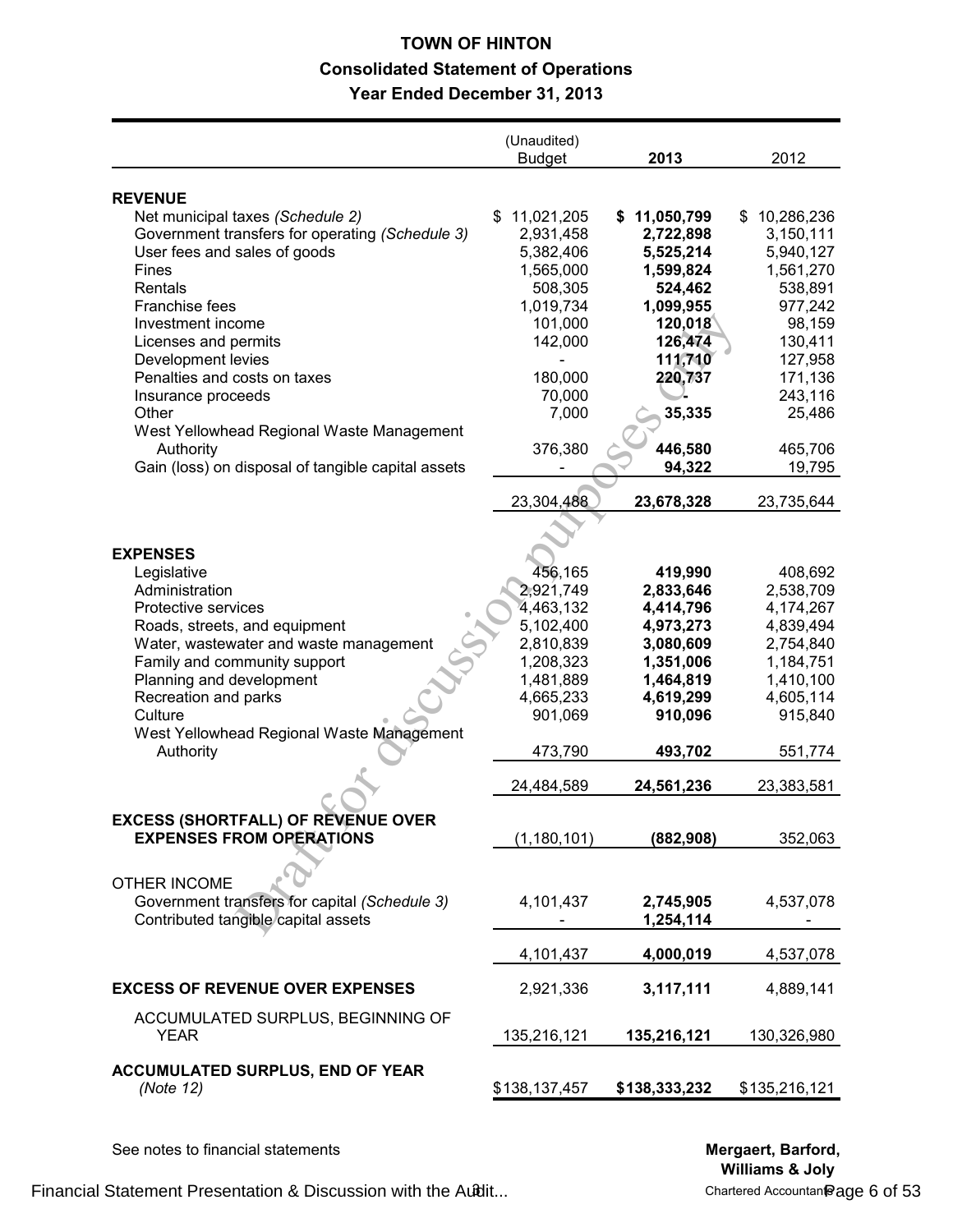# **TOWN OF HINTON Consolidated Statement of Changes in Accumulated Surplus Year Ended December 31, 2013**

|                                                                | Unrestricted<br>Surplus |               | Restricted<br>Surplus | Equity in<br><b>TCA</b>                  |             | 2013          | 2012          |
|----------------------------------------------------------------|-------------------------|---------------|-----------------------|------------------------------------------|-------------|---------------|---------------|
| <b>BALANCE -</b><br><b>BEGINNING OF</b><br><b>PERIOD</b>       | \$                      | 1,026,902     |                       | \$10,046,274 \$124,142,945 \$135,216,121 |             |               | \$130,326,980 |
| Excess of revenue<br>over expenses                             |                         | 3,117,111     |                       |                                          |             | 3,117,111     | 4,889,141     |
| Unrestricted funds<br>designated for<br>future use             |                         | (4,437,616)   | 4,437,616             |                                          |             |               |               |
| <b>Restricted funds</b><br>used for tangible<br>capital assets |                         |               | (4,986,040)           |                                          | 4,986,040   |               |               |
| Contributed tangible<br>capital assets                         |                         | (1, 254, 114) |                       |                                          | 1,254,114   |               |               |
| Disposal of tangible<br>capital assets                         |                         | 384,671       |                       |                                          | (384, 671)  |               |               |
| Annual amortization<br>expense                                 |                         | 4,528,820     |                       |                                          | (4,528,820) |               |               |
| Long term debt<br>repaid                                       |                         | (2,081,766)   |                       |                                          | 2,081,766   |               |               |
| <b>BALANCE - END OF</b><br><b>PERIOD</b>                       | \$                      | 1,284,008     | 9,497,850<br>\$       | \$127,551,374                            |             | \$138,333,232 | \$135,216,121 |
|                                                                | Drawn                   |               |                       |                                          |             |               |               |

See notes to financial statements **Mergaert, Barford, Mergaert, Barford, Mergaert**, **Barford**,

**Williams & Joly**<br>Chartered Accountan<sup>®</sup> age 7 of 53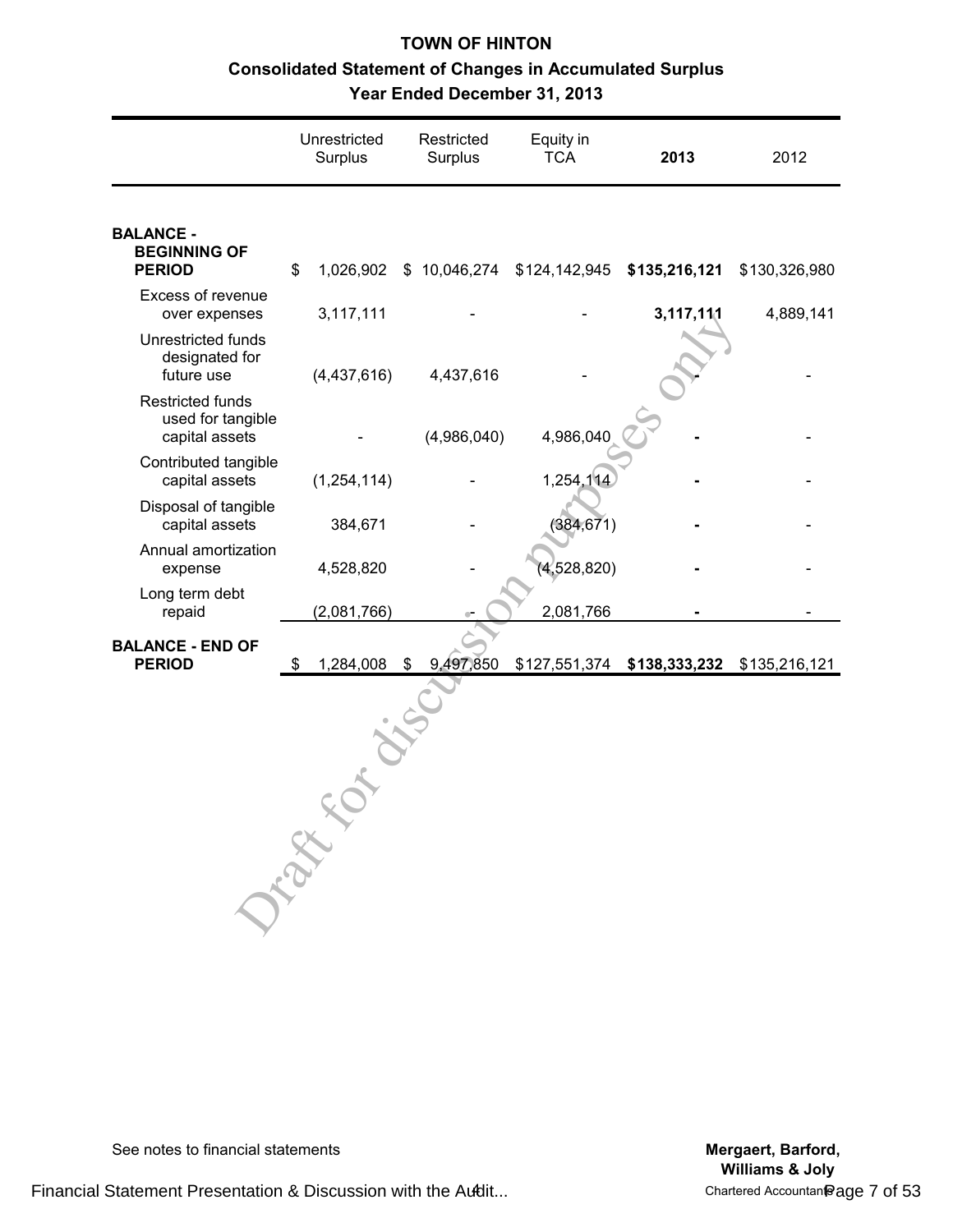# **TOWN OF HINTON Consolidated Statement of Change in Net Financial Assets (Debt) Year Ended December 31, 2013**

|                                                                               | 2013                         | 2012              |
|-------------------------------------------------------------------------------|------------------------------|-------------------|
| <b>NET EXCESS OF REVENUE OVER EXPENSES</b>                                    | \$<br>3,117,111              | \$<br>4,889,141   |
| Acquisition of tangible capital assets<br>Contributed tangible capital assets | (4,986,040)<br>(1, 254, 114) | (3,804,691)       |
| Amortization of tangible capital assets                                       | 4,528,820                    | 4,492,452         |
| Proceeds on disposal of tangible capital assets                               | 478,993                      | 26,500            |
| (Gain) loss on disposal of tangible capital assets                            | (94, 322)                    | (19, 795)         |
|                                                                               | (1, 326, 663)                | 694,466           |
| Change in prepaid assets                                                      | (2,924)                      | 582               |
| Change in inventory for consumption                                           | (15, 154)                    | (42, 730)         |
| Change in long term investments                                               |                              |                   |
|                                                                               | (18, 078)                    | (42, 148)         |
| <b>DECREASE IN NET DEBT</b>                                                   | 1,772,370                    | 5,541,459         |
| NET FINANCIAL ASSETS (DEBT) - BEGINNING OF YEAR                               | (8,954,631)                  | (14, 496, 090)    |
| NET FINANCIAL ASSETS (DEBT) - END OF YEAR                                     | (7, 182, 261)                | \$<br>(8,954,631) |
| CANY.<br>$\sim$                                                               |                              |                   |

See notes to financial statements **Mergaert, Barford, Mergaert, Barford, Mergaert**, **Barford**,

**Williams & Joly**

Financial Statement Presentation & Discussion with the Audit... The Statement Page 8 of 53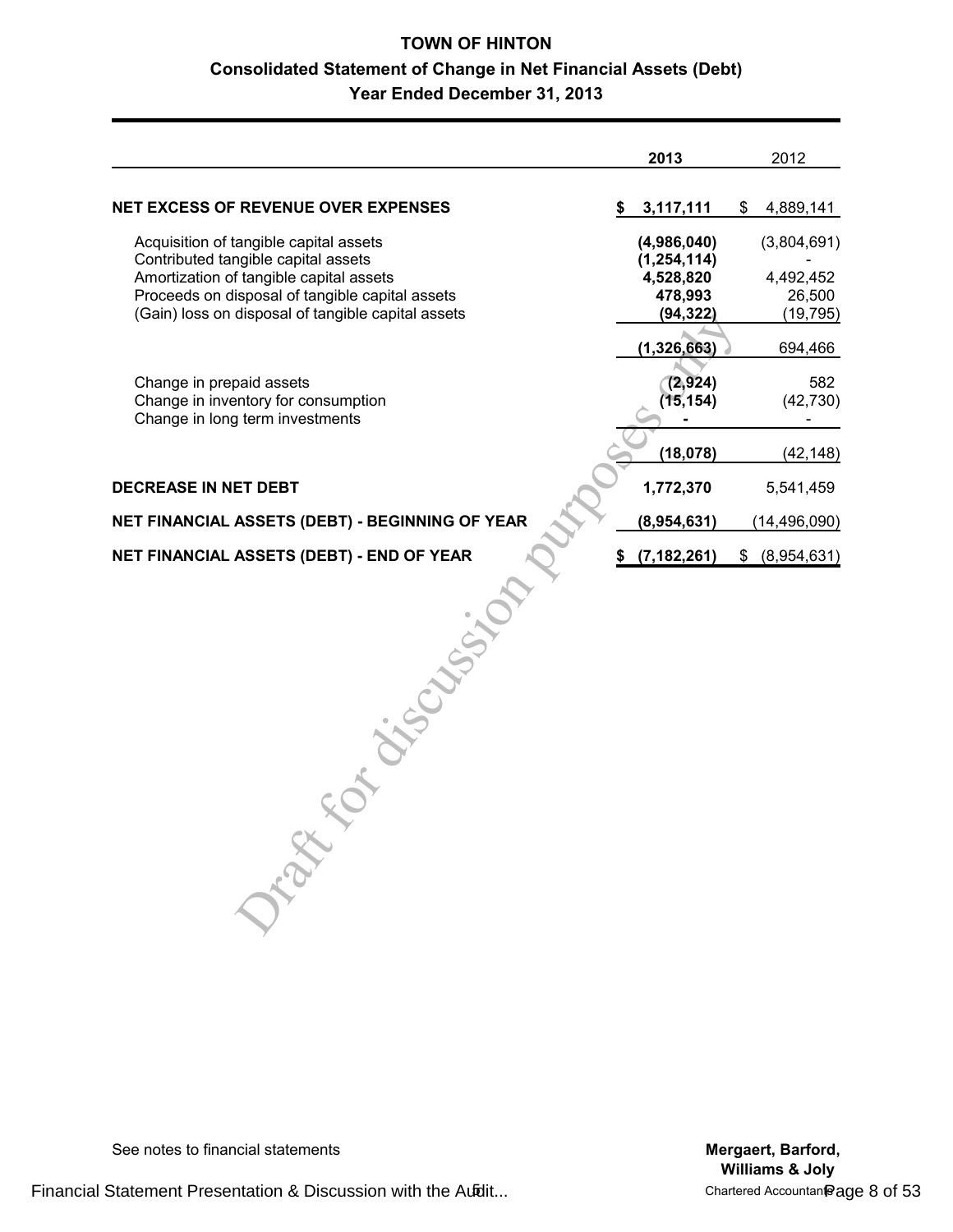# **TOWN OF HINTON Consolidated Statement of Cash Flows Year Ended December 31, 2013**

|                                                                                               | 2013                   | 2012                   |
|-----------------------------------------------------------------------------------------------|------------------------|------------------------|
| <b>OPERATING ACTIVITIES</b>                                                                   |                        |                        |
| Excess of revenue over expenses                                                               | \$<br>3,117,111        | \$<br>4,889,141        |
| Items not affecting cash:                                                                     |                        |                        |
| Amortization of tangible capital assets<br>(Gain) loss on disposal of tangible capital assets | 4,528,820<br>(94, 322) | 4,492,452<br>(19, 795) |
| Contributed tangible capital assets                                                           | (1, 254, 114)          |                        |
|                                                                                               | 6,297,495              | 9,361,798              |
| Changes in non-cash working capital:                                                          |                        |                        |
| Taxes and grants in place of taxes                                                            | 23,052                 | (232, 352)             |
| Trade and other receivables                                                                   | (241, 067)             | 227,431                |
| Land held for resale                                                                          | (256, 172)             | 116,612                |
| Prepaid expenses                                                                              | (2,924)                | 582                    |
| Inventory for consumption                                                                     | (15, 155)              | (42, 730)              |
| Accounts payable and accrued liabilities<br>Due to West Yellowhead Regional Waste Management  | 352,038                | (932, 613)             |
| Authority                                                                                     | 226,400                | 89,251                 |
| Deposit liabilities                                                                           | 128,338                | (41, 015)              |
| Deferred revenue                                                                              | (195, 175)             | (1,262,469)            |
| Landfill closure and post-closure liability                                                   | 31,422                 | 29,078                 |
|                                                                                               | 50,757                 | (2,048,225)            |
| Cash flow from operating activities                                                           | 6,348,252              | 7,313,573              |
| <b>INVESTING ACTIVITIES</b>                                                                   |                        |                        |
| Acquisition of tangible capital assets                                                        | (4,986,040)            | (3,804,691)            |
| Proceeds on disposal of tangible capital assets                                               | 478,993                | 26,500                 |
| Cash flow used by investing activities                                                        | (4,507,047)            | (3,778,191)            |
| <b>FINANCING ACTIVITIES</b>                                                                   |                        |                        |
| Proceeds from long term financing                                                             |                        | 1,427,000              |
| Repayment of long term debt                                                                   | (2,081,766)            | (1,869,648)            |
| Cash flow used by financing activities                                                        | (2,081,766)            | (442, 648)             |
| INCREASE (DECREASE) IN CASH FLOW                                                              | (240, 561)             | 3,092,734              |
| Cash - beginning of year                                                                      | 13,559,948             | 10,467,214             |
| <b>CASH - END OF YEAR (Note 2)</b>                                                            | \$13,319,387           | \$13,559,948           |

See notes to financial statements **Mergaert, Barford, Mergaert, Barford, Mergaert**, **Barford**,

**Williams & Joly**<br>Chartered Accountan Page 9 of 53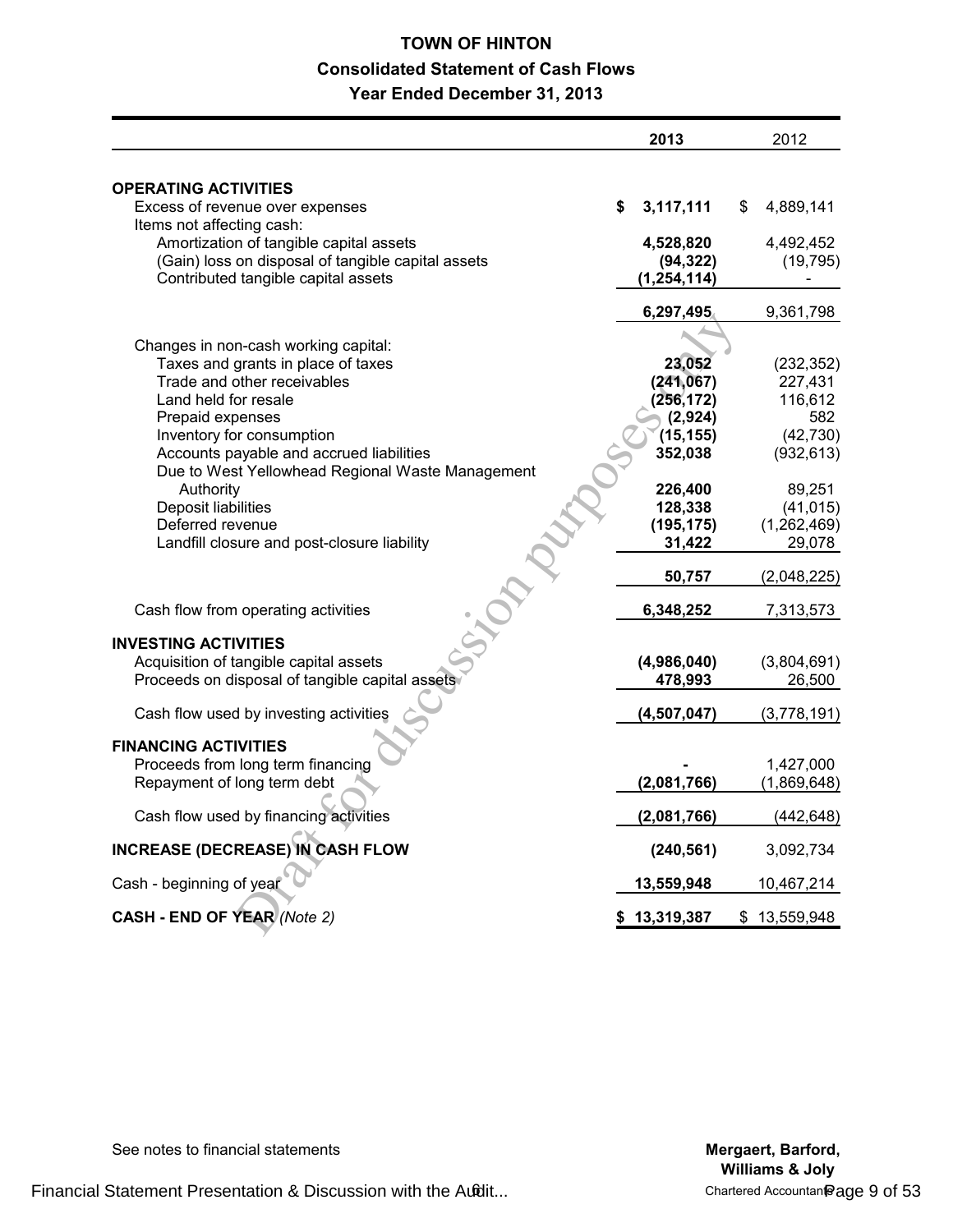# **Consolidated Schedule of Tangible Capital Assets** *(Schedule 1)*

**Year Ended December 31, 2013**

|                                                            | Land                     |    | Land<br>Improvements                                         | <b>Buildings</b> | Engineered<br><b>Structures</b>                                         | Machinery and<br>Equipment | Vehicles                | 2013                                  | 2012                                  |
|------------------------------------------------------------|--------------------------|----|--------------------------------------------------------------|------------------|-------------------------------------------------------------------------|----------------------------|-------------------------|---------------------------------------|---------------------------------------|
| <b>COST</b>                                                |                          |    |                                                              |                  |                                                                         |                            |                         |                                       |                                       |
| BALANCE, BEGINNING OF YEAR                                 |                          |    | $$18,439,355$ $$14,060,226$ $$38,817,946$ $$124,570,018$ $$$ |                  |                                                                         | 7,982,267 \$               |                         | 3,073,051 \$206,942,863 \$203,191,313 |                                       |
| Acquisition of tangible capital<br>assets                  |                          |    | 515,867                                                      | 282,476          | 1,164,483                                                               | 328,558                    | 45,628                  | 2,337,012                             | 2,406,356                             |
| Construction in progress                                   |                          |    | 110,180                                                      | 1,102            | 3,791,863                                                               |                            |                         | 3,903,145                             | 1,398,335                             |
| Disposal of tangible capital assets                        | (285,807)                |    |                                                              |                  |                                                                         | (38, 393)                  | (87, 899)               | (412,099)                             | (53, 141)                             |
| <b>BALANCE, END OF YEAR</b>                                |                          |    | \$18,153,548 \$14,686,273 \$39,101,524 \$129,526,364 \$      |                  |                                                                         | 8,272,432 \$               |                         | 3,030,780 \$212,770,921 \$206,942,863 |                                       |
| <b>ACCUMULATED AMORTIZATION</b>                            |                          |    |                                                              |                  |                                                                         |                            |                         |                                       |                                       |
| BALANCE, BEGINNING OF YEAR<br>Annual amortization          | \$<br>$\blacksquare$     | S  | 5,681,451 \$<br>596,814                                      | 1,084,734        | 10,274,258 \$43,203,051 \$<br>2,127,615                                 | 4,551,126 \$<br>550,291    | 1,406,221 \$<br>169,366 | 4,528,820                             | 65,116,107 \$ 60,670,091<br>4,492,452 |
| Accumulated amortization on<br>disposals                   |                          |    |                                                              |                  |                                                                         | (18, 896)                  | (8,529)                 | (27, 425)                             | (46, 436)                             |
| <b>BALANCE, END OF YEAR</b>                                | $\overline{\phantom{a}}$ | S. |                                                              |                  | 6,278,265 \$ 11,358,992 \$ 45,330,666 \$                                | 5,082,521 \$               |                         | 1,567,058 \$ 69,617,502 \$ 65,116,107 |                                       |
| <b>NET BOOK VALUE OF TANGIBLE</b><br><b>CAPITAL ASSETS</b> | $$18,153,548$ \$         |    |                                                              |                  | 8,408,008 \$ 27,742,532 \$ 84,195,698 \$                                | $3,189,911$ \$             |                         |                                       | 1,463,722 \$143,153,419 \$141,826,756 |
|                                                            |                          |    |                                                              |                  |                                                                         |                            |                         |                                       |                                       |
| 2012 NET BOOK VALUE OF TANGIBLE<br>CADITAL ACCETC          | <b>ጦ 40 490 9 E E ጦ</b>  |    |                                                              |                  | $0.270.77E$ $\uparrow$ 00 $EAO$ COO $\uparrow$ 04 2 CC 0 C 7 $\uparrow$ | <b>0 ADA AAA O</b>         | 1000,000                |                                       | 0.1110007750                          |

CAPITAL ASSETS \$ 18,439,355 \$ 8,378,775 \$ 28,543,688 \$ 81,366,967 \$ 3,431,141 \$ 1,666,830 \$141,826,756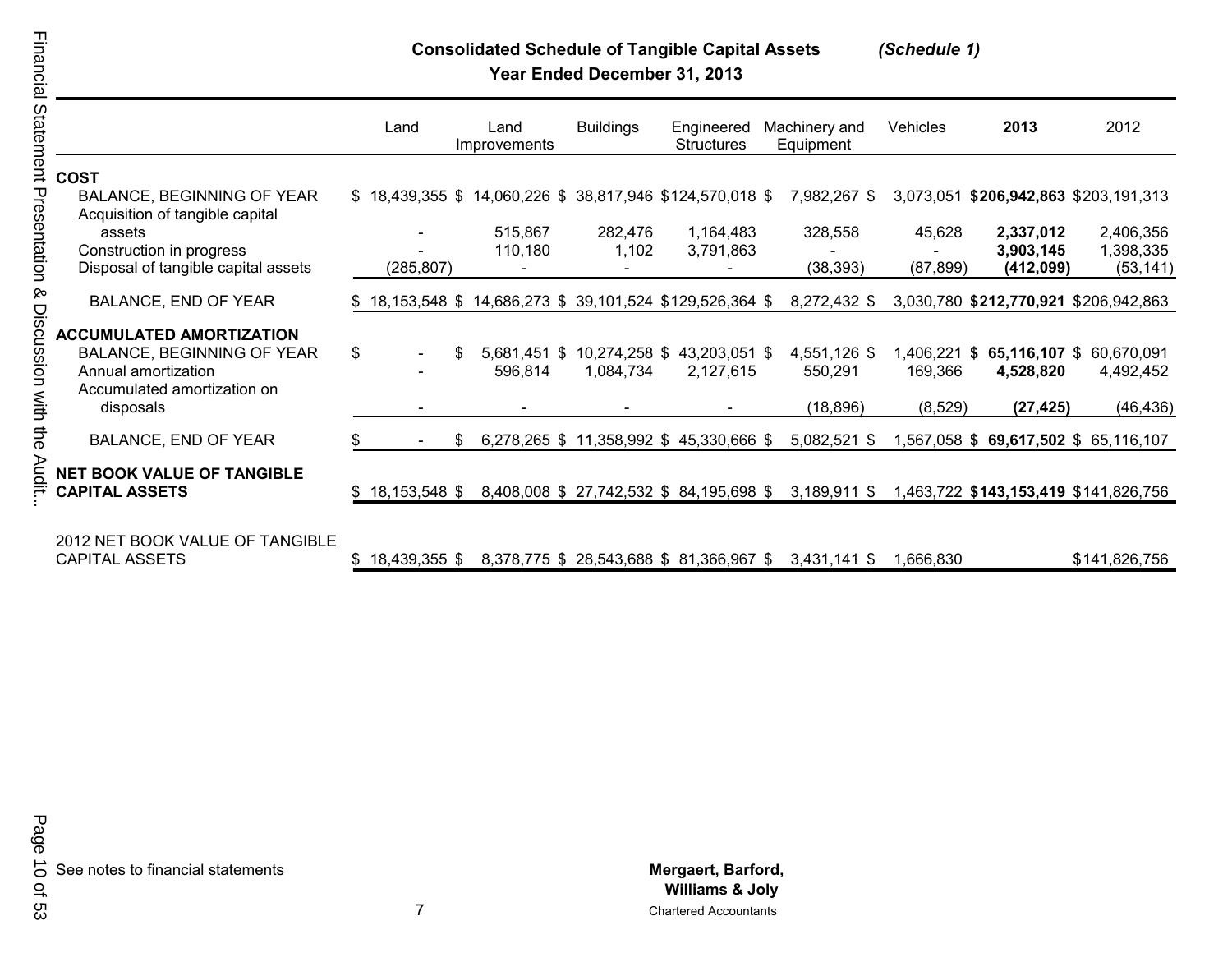# **TOWN OF HINTON Consolidated Schedule of Property and Other Taxes** *(Schedule 2)* **Year Ended December 31, 2013**

|                                                 | 2013                        | 2012                         |
|-------------------------------------------------|-----------------------------|------------------------------|
| <b>TAXATION</b>                                 |                             |                              |
| Real property taxes<br>Linear property taxes    | 15,067,443<br>S.<br>298,350 | 13,963,709<br>\$.<br>280,682 |
| Government grants in place of property taxes    | 77,806                      | 75,312                       |
| Special assessments and local improvement taxes | 49,188                      | 49,188                       |
|                                                 | 15,492,787                  | 14,368,891                   |
| <b>REQUISITIONS</b>                             |                             |                              |
| <b>Education requisition</b>                    | 4,207,635                   | 3,857,663                    |
| <b>Evergreens Seniors Foundation</b>            | 234,353                     | 224,992                      |
|                                                 | 4,441,988                   | 4,082,655                    |
| <b>NET MUNICIPAL TAXES</b>                      | \$11,050,799                | 10,286,236<br>S              |

See notes to financial statements **Mergaert, Barford, Mergaert, Barford,** 

Financial Statement Presentation & Discussion with the Audit...

**Williams & Joly**<br>Chartered AccountaRage 11 of 53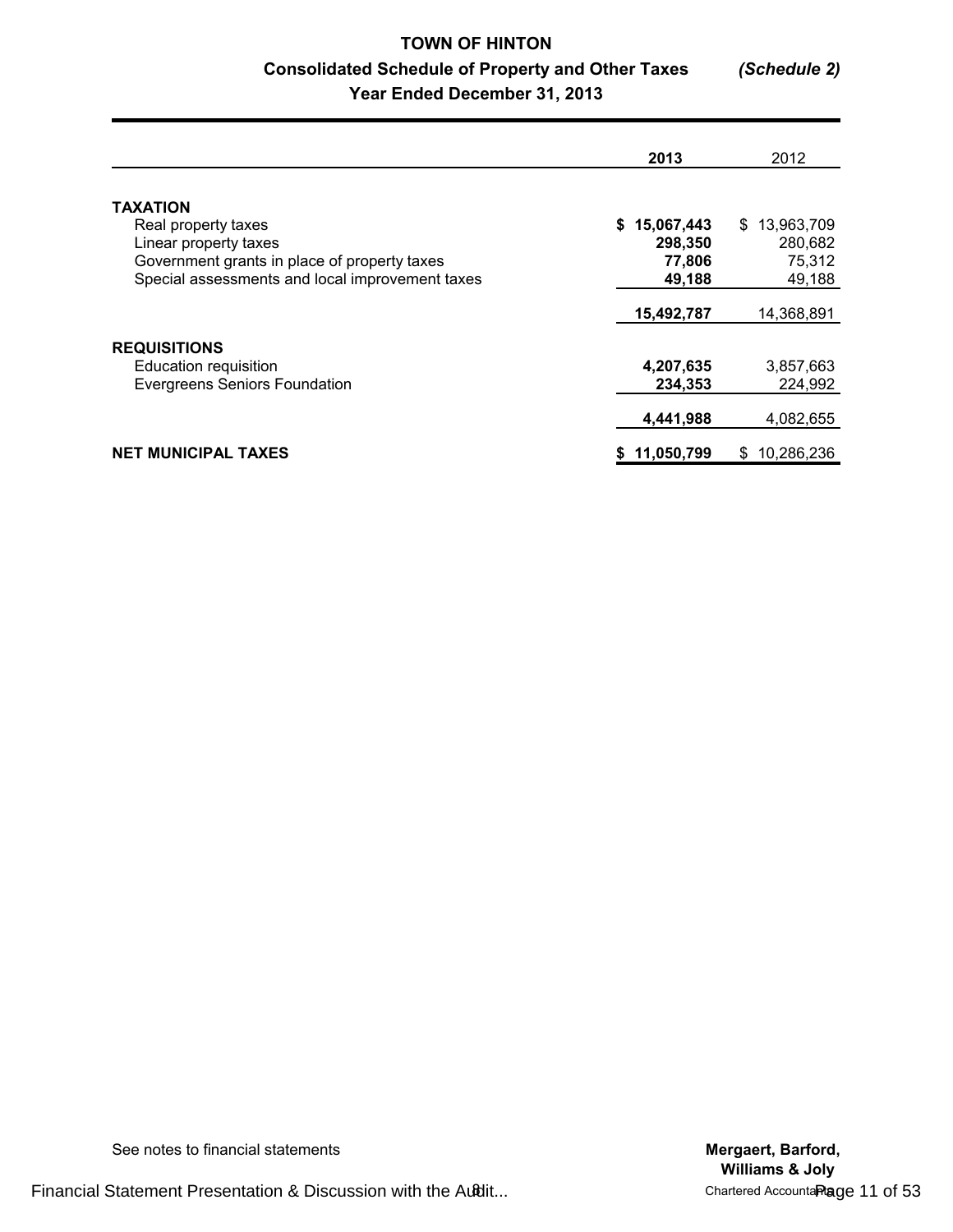# **TOWN OF HINTON Consolidated Schedule of Government Transfers** *(Schedule 3)* **Year Ended December 31, 2013**

|                                                                                                                                                         | 2013                                  | 2012                          |
|---------------------------------------------------------------------------------------------------------------------------------------------------------|---------------------------------------|-------------------------------|
| <b>TRANSFERS FOR OPERATING</b><br>Federal government conditional transfers<br>Provincial government conditional transfers<br>Local government transfers | \$<br>2.190<br>1,284,635<br>1,436,073 | \$<br>1,485,807<br>1,664,304  |
|                                                                                                                                                         | 2,722,898                             | 3,150,111                     |
| <b>TRANSFERS FOR CAPITAL</b><br>Federal government conditional transfers<br>Provincial government conditional transfer<br>Local government transfers    | 87,618<br>2,549,670<br>108,617        | 39,923<br>4,461,541<br>35,614 |
|                                                                                                                                                         | 2,745,905                             | 4,537,078                     |
| <b>TOTAL GOVERNMENT TRANSFERS</b>                                                                                                                       | 5,468,803                             | 7,687,189<br>S                |

See notes to financial statements **Mergaert, Barford, Mergaert, Barford, Mergaert**, **Barford**,

Financial Statement Presentation & Discussion with the Audit...

**Williams & Joly**<br>Chartered Accounta<sub>Rage</sub> 12 of 53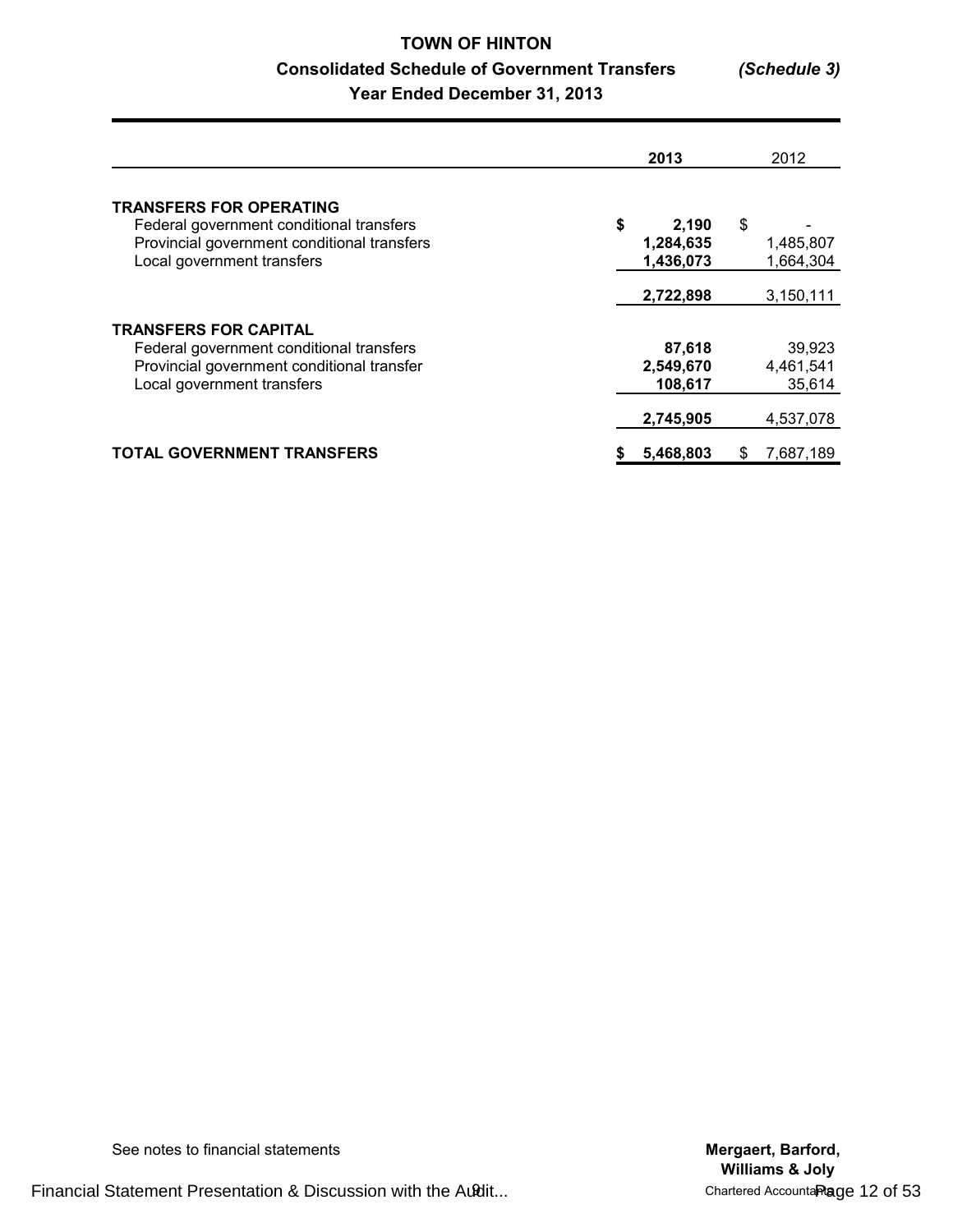# **TOWN OF HINTON Consolidated Schedule of Expenses by Object** *(Schedule 4)* **Year Ended December 31, 2013**

|                                                                                                                                                                                                                                                                                                                                                                                                          |    | <b>Budget</b><br>(Unaudited)                                                                     |   | 2013                                                                                           |    | 2012                                                                                           |
|----------------------------------------------------------------------------------------------------------------------------------------------------------------------------------------------------------------------------------------------------------------------------------------------------------------------------------------------------------------------------------------------------------|----|--------------------------------------------------------------------------------------------------|---|------------------------------------------------------------------------------------------------|----|------------------------------------------------------------------------------------------------|
| <b>EXPENSES</b><br>Salaries, wages and benefits<br>Contracted and general services<br>Materials, goods, supplies and utilities<br>Provision for (recovery of) allowances<br>Transfers to local boards and agencies<br>Transfers to individuals and organizations<br>Bank charges and short-term interest<br>Interest on capital long-term debt<br>West Yellowhead Regional Waste Management<br>Authority | \$ | 9,789,601<br>5,300,623<br>3,439,313<br>1,500<br>281,100<br>49,800<br>4,700<br>746,572<br>361,590 | S | 9,786,258<br>5,310,127<br>3,496,308<br>246<br>303,824<br>58,907<br>4.205<br>698,688<br>373,853 | \$ | 9,183,627<br>4,979,324<br>3,122,968<br>468<br>343,409<br>53,693<br>4,893<br>762,178<br>440,569 |
| Amortization of tangible capital assets                                                                                                                                                                                                                                                                                                                                                                  |    | 4,509,790                                                                                        |   | 4,528,820                                                                                      |    | 4,492,452                                                                                      |
|                                                                                                                                                                                                                                                                                                                                                                                                          | S  | 24,484,589                                                                                       |   | 24,561,236                                                                                     | S. | 23,383,581                                                                                     |

See notes to financial statements **Mergaert, Barford, Mergaert, Barford, Mergaert**, **Barford**,

Financial Statement Presentation & Discussion with the Audit... The Chartered Accountant Page 13 of 53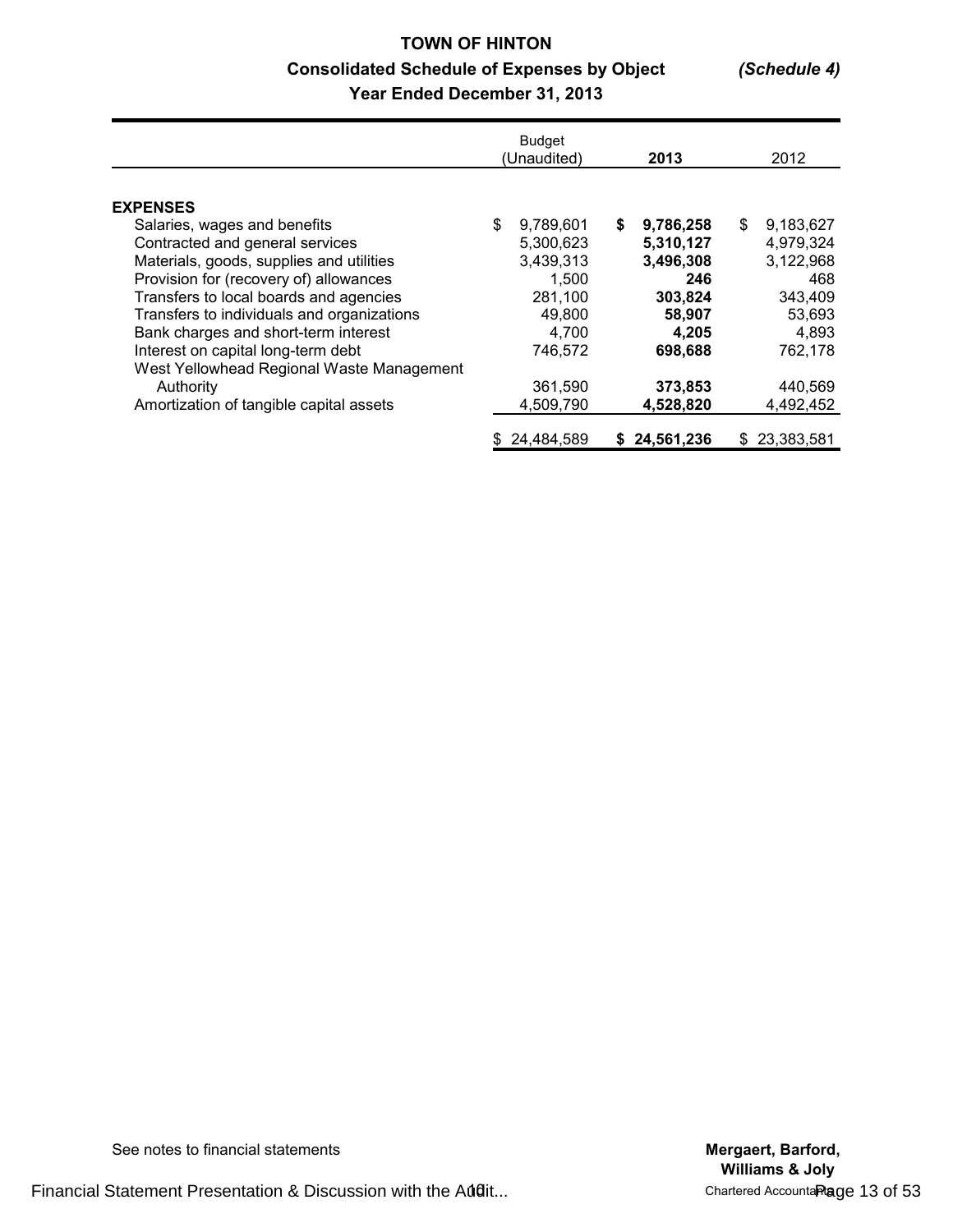#### 1. SUMMARY OF SIGNIFICANT ACCOUNTING POLICIES

The consolidated financial statements of the Town of Hinton are the representations of management prepared in accordance with generally accepted accounting principles for local governments established by the Public Sector Accounting Board of the Canadian Institute of Chartered Accountants. Significant aspects of the accounting polices adopted by the town are as follows:

#### Reporting Entity

The consolidated financial statements reflect the assets, liabilities, revenues and expenditures, changes in accumulated surplus and change in financial position of the reporting entity. This entity is comprised of the municipal operations plus all of the organizations that are owned or controlled by the town and are, therefore, accountable to the town council for the administration of their financial affairs and resources. Included with the municipality are the following:

#### Town of Hinton Municipal Library

Town of Hinton Family and Community Support Services

Proportionate consolidation of the West Yellowhead Waste Management Authority (51%)

The schedule of taxes levied also includes requisitions for education, health, social and other external organizations that are not part of the municipal reporting entity.

The statements exclude trust assets that are administered for the benefit of external parties. Interdepartmental and organizational transactions and balances are eliminated.

#### Basis of Accounting

The financial statements are prepared using the accrual basis of accounting. The accrual basis of accounting records revenue as it is earned and measurable. Expenses are recognized as they are incurred and measurable based upon receipt of goods or services and/or the legal obligation to pay.

Funds from external parties and earnings thereon restricted by agreement or legislation are accounted for as deferred revenue until used for the purpose specified.

Government transfers, contributions and other amounts are received from third parties pursuant to legislation, regulation or agreement and may only be used for certain programs, in the completion of specific work, or for the purchase of tangible capital assets. In addition, certain user charges and fees are collected for which the related services have yet to be performed. Revenue is recognized in the period when the related expenses are incurred, services performed or the tangible capital assets are acquired.

#### Use of Estimates

The preparation of financial statements in conformity with Canadian generally accepted accounting principles requires management to make estimates and assumptions that affect the reported amount of assets and liabilities and disclosure of contingent assets and liabilities at the date of the financial statements, and the reported amounts of revenue and expenditure during the period. Where measurement uncertainty exists, the financial statements have been prepared within reasonable limits of materiality. Actual results could differ from those estimates.

*(continues)*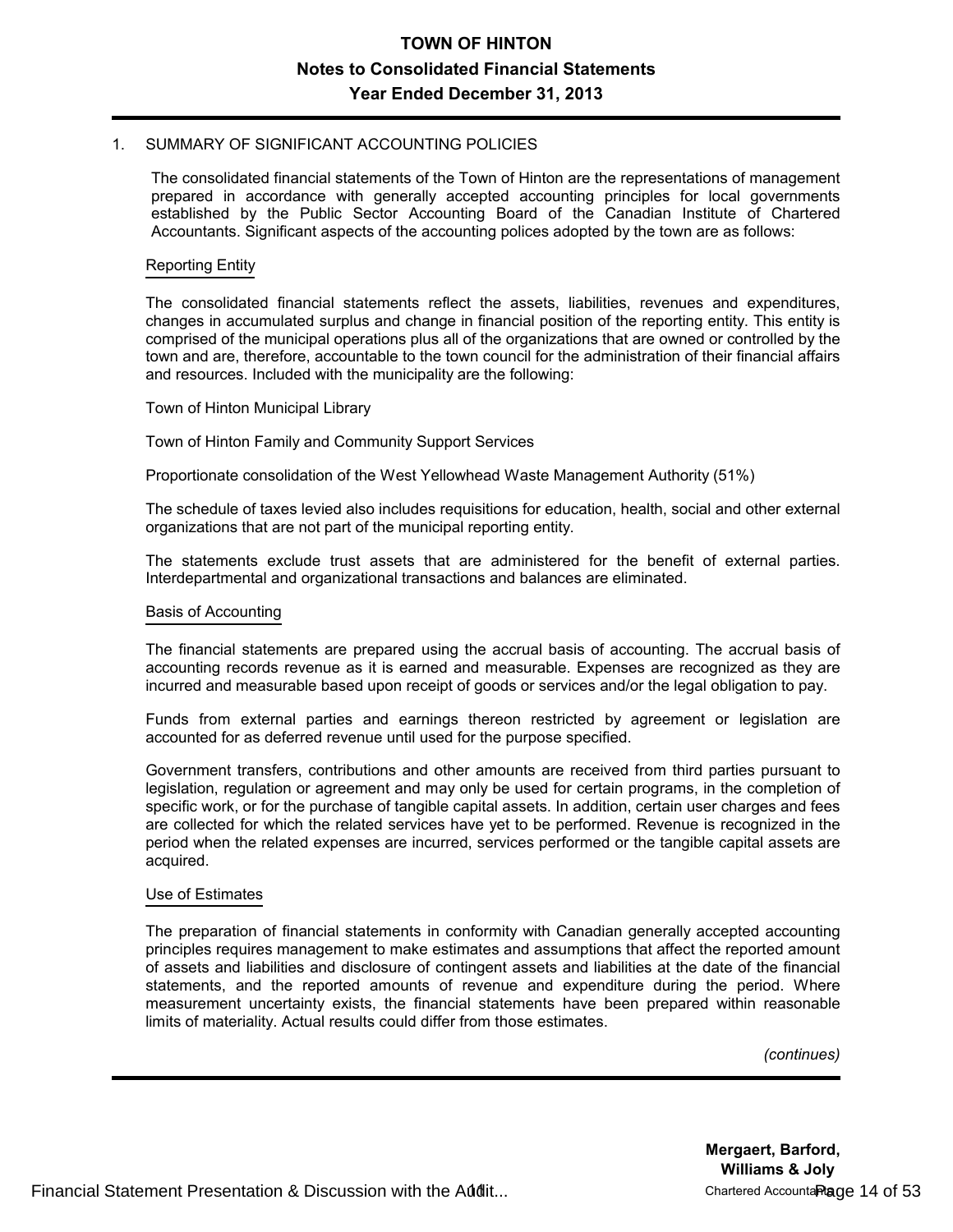### 1. SUMMARY OF SIGNIFICANT ACCOUNTING POLICIES *(continued)*

#### Investments

Investments are recorded at amortized cost. Investment premiums and discounts are amortized on the net present value basis over the term of the respective investments. When there has been a loss in value that is other than a temporary decline, the respective investment is written down to recognize the loss.

#### Requisition Over-levy and Under-levy

Over-levies and under-levies arise from the difference between the actual property tax levy made to cover each requisition and the actual amount requisitioned.

If the actual levy exceeds the requisition, the over-levy is accrued as a liability and property tax revenue is reduced. Where the actual levy is less than the requisition amount, the under-levy is accrued as a receivable and as property tax revenue.

Requisition tax rates in the subsequent year are adjusted for any over-levies or under-levies of the prior year.

#### Land held for Resale

Land held for resale is recorded at the lower of cost or net realizable value. Cost includes costs for land acquisition and improvements required to prepare the land for servicing such as clearing, stripping and leveling charges. Related development costs incurred to provide infrastructure such as water and wastewater services, roads, sidewalks and street lighting are recorded as physical assets under the respective function.

### Prepaid Local Improvement Charges

Construction and borrowing costs associated with local improvement projects are recovered through annual special assessments during the period of the related borrowings. These levies are collectable from property owners for work performed by the municipality.

Where a taxpayer has elected to prepay the outstanding local improvement charges, such amounts are recorded as deferred revenue. Deferred revenue is amortized to revenue on a straight line basis over the remaining term of the related borrowings.

In the event that the prepaid amounts are applied against the related borrowings, the deferred revenue is amortized to revenue by an amount equal to the debt repayment.

### Landfill Closure and Post-Closure Liability

Pursuant to the Alberta Environmental Protection and Enhancement Act, the town is required to fund the closure of its landfill site and provide for post-closure care of the facility. Closure and post-closure activities include the final clay cover, landscaping, as well as surface and ground water monitoring, leachate control, and visual inspection. The requirement is being provided for over the estimated remaining life of the landfill site based on usage.

*(continues)*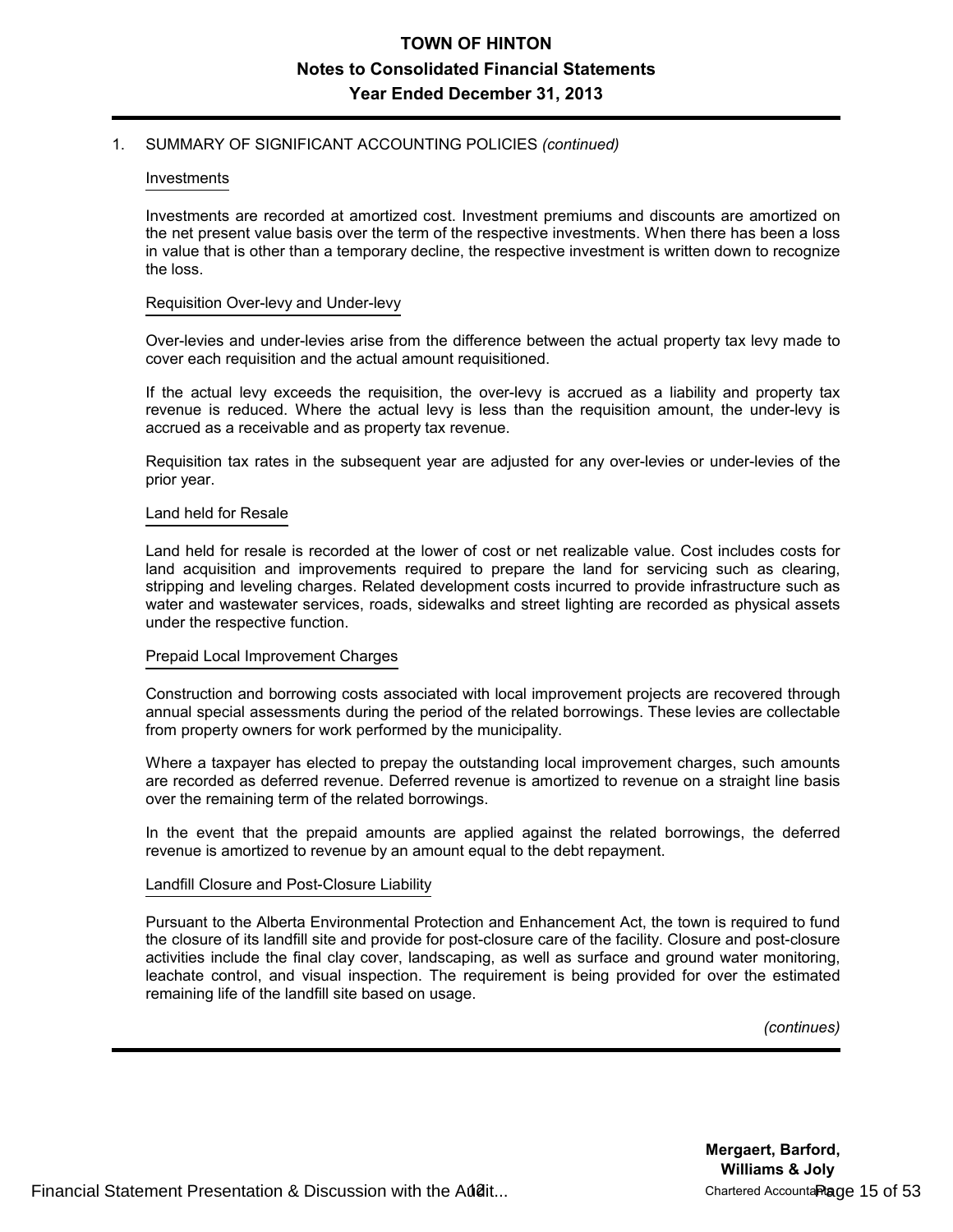### 1. SUMMARY OF SIGNIFICANT ACCOUNTING POLICIES *(continued)*

#### Government Transfers

Government transfers are the transfer of assets from senior levels of government that are not the result of an exchange transaction, are not expected to be repaid in the future, or the result of a direct financial return.

Government transfers are recognized in the financial statements as revenue in the period in which events giving rise to the transfer occur, providing the transfers are authorized, any eligibility criteria have been met, and reasonable estimates of the amounts can be determined.

#### Non-Financial Assets

Non-financial assets are not available to discharge existing liabilities and are held for use in the provision of services. They have useful lives extending beyond the current year and are not intended for sale in the normal course of operations. The change in non-financial assets during the year, together with the excess of revenues over expenses, provides the consolidated Change in Net Financial Assets (Debt) for the year.

1. Contributions of Tangible Capital Assets

Tangible capital assets received as contributions are recorded at fair value at the date of receipt and also are recorded as revenue.

2. Leases

Leases are classified as capital or operating leases. Leases which transfer substantially all of the benefits and risks incidental to ownership of property are accounted for as capital leases. All other leases are accounted for as operating leases and the related lease payments are charged to expenses as incurred.

3. Inventory for consumption

Inventories held for consumption are recorded at the lower of cost and replacement cost.

4. Cultural and Historical Tangible Capital Assets

Works of art for display are not recorded as tangible capital assets but are disclosed.

*(continues)*

Financial Statement Presentation & Discussion with the Audit... The Chartered Accountants Page 16 of 53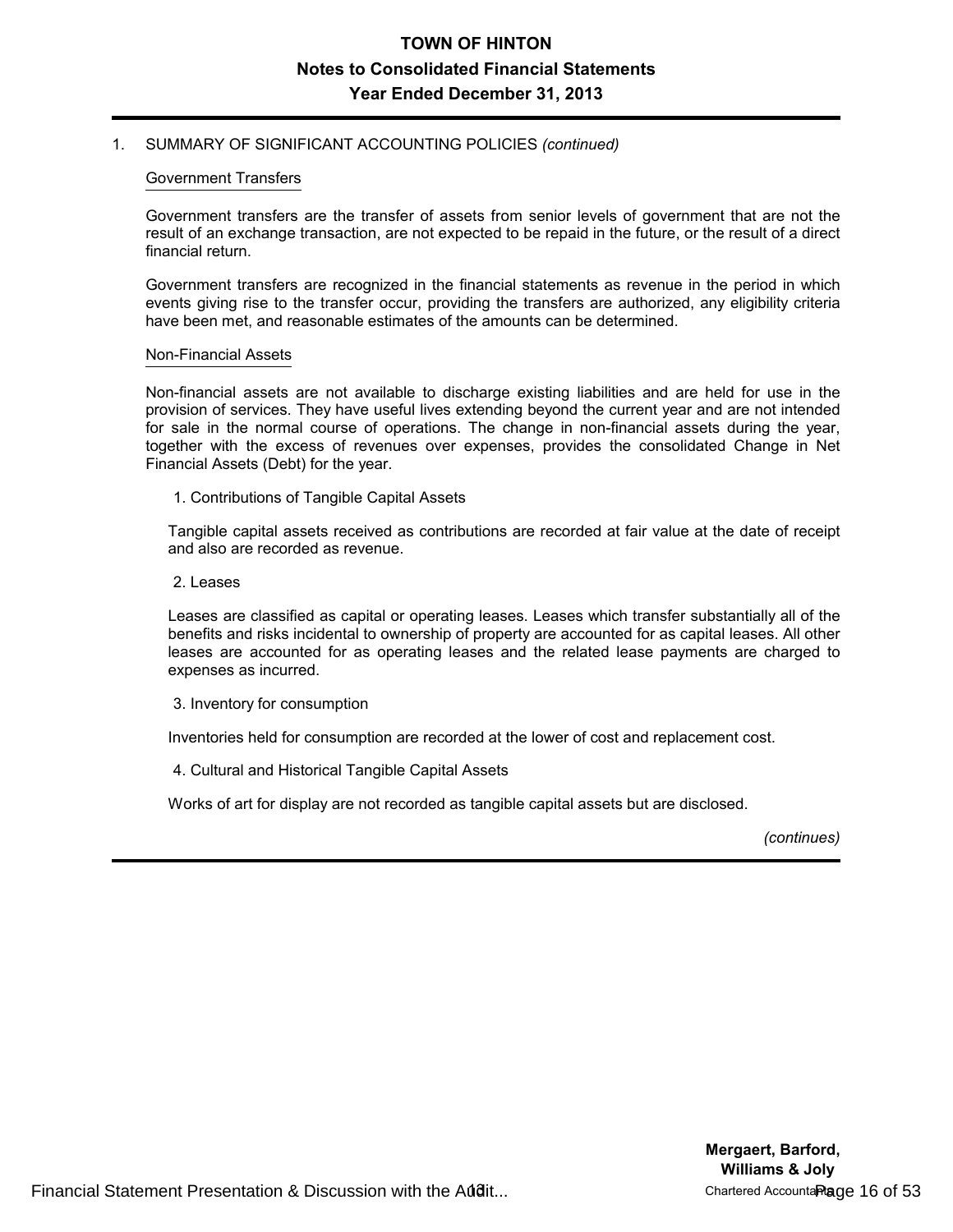### 1. SUMMARY OF SIGNIFICANT ACCOUNTING POLICIES *(continued)*

### Tangible capital assets

Tangible capital assets are stated at cost less accumulated amortization. Tangible capital assets are amortized over their estimated useful lives at the following rates and methods:

| Land                           |                | non-amortizable      |
|--------------------------------|----------------|----------------------|
| Land improvements              | 15 - 50 years  | straight-line method |
| <b>Buildings</b>               | 50 years       | straight-line method |
| Engineered structures:         |                |                      |
| Roadway system                 | 10 - 70 years  | straight-line method |
| Water distribution system      | 45 - 100 years | straight-line method |
| Wastewater treatment<br>system | 45 - 100 years | straight-line method |
| Storm system                   | 75 - 100 years | straight-line method |
| Machinery and equipment        | 5 - 25 years   | straight-line method |
| <b>Vehicles</b>                | $5 - 25$ years | straight-line method |

## 2. CASH AND TEMPORARY INVESTMENTS

|                               | 2013                      | 2012                      |
|-------------------------------|---------------------------|---------------------------|
| Cash<br>Temporary investments | \$1,123,639<br>12,195,748 | \$3,117,981<br>10,441,967 |
|                               | \$13,319,387              | \$13,559,948              |

Temporary investments are short-term deposits with original maturities of three months or less.

Included in cash and temporary investments is a restricted amount of \$5,274,544 (2012 - \$5,467,045) received from various government grants and held exclusively for the completion of approved projects (Note 5).

### 3. TAXES AND GRANTS IN PLACE OF TAXES RECEIVABLE

|                                                           | 2013               | 2012               |
|-----------------------------------------------------------|--------------------|--------------------|
| Current taxes and grants in place of taxes<br>Tax arrears | 433,845<br>366,199 | 433,162<br>389,934 |
|                                                           | 800.044            | 823,096            |

### 4. BANK INDEBTEDNESS

The Alberta Treasury Branches revolving loan is authorized to a limit of \$1,900,000 of which \$ nil was used at December 31, 2013 (2012 - \$ nil). The account bears interest at prime, is due on demand and secured by a general security agreement.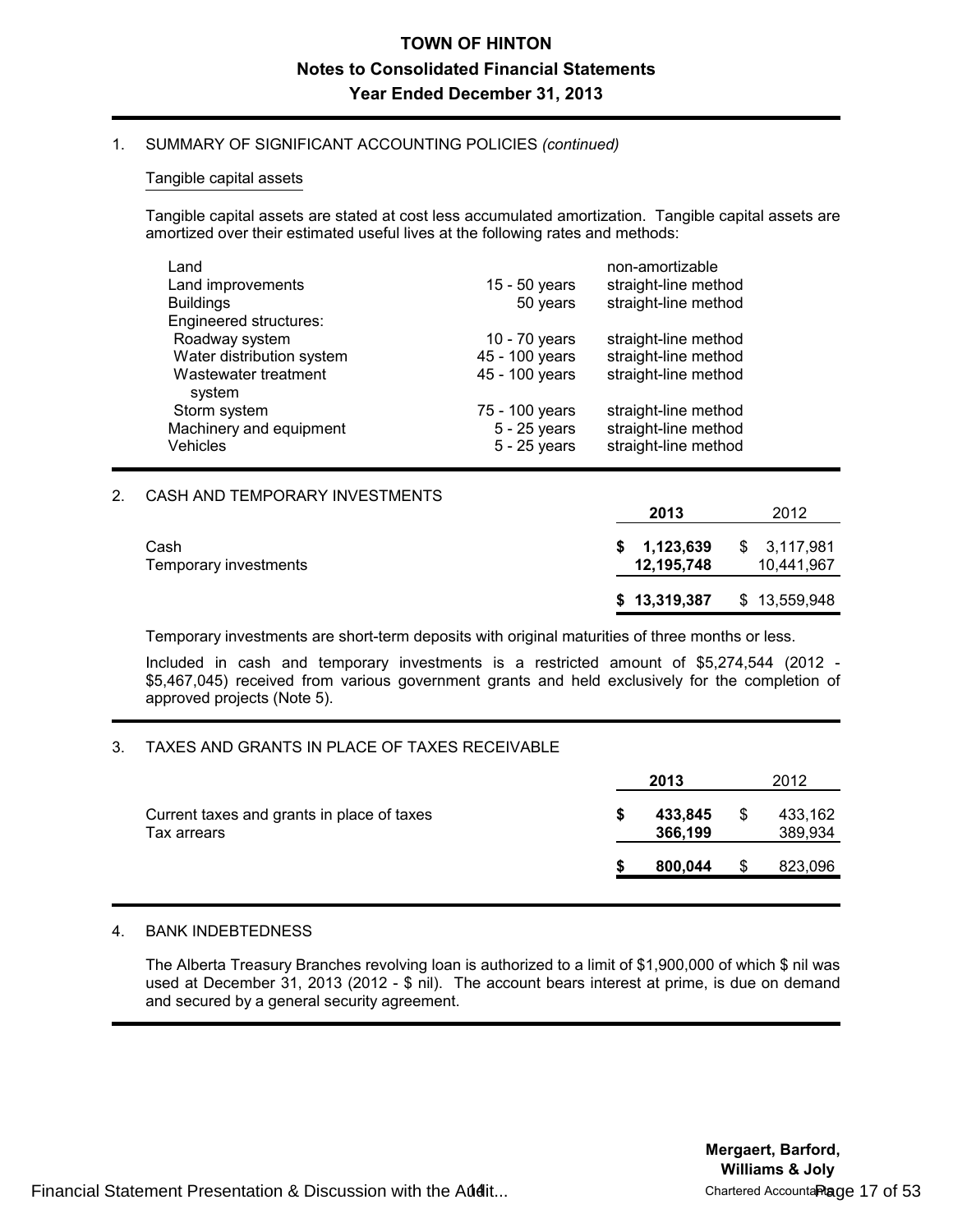## 5. DEFERRED REVENUE

|                                                                                                                                                                             | 2013                                                     |    | 2012                                                              |
|-----------------------------------------------------------------------------------------------------------------------------------------------------------------------------|----------------------------------------------------------|----|-------------------------------------------------------------------|
| Prepaid local improvement charges<br>Parent Link West network grant<br>Municipal Policing Assistance grant<br>New Police Officer grant<br>Other operating                   | \$<br>13,372<br>24,794<br>69,280<br>25,000               | \$ | 16,046<br>35,219<br>69,650<br>35,529                              |
| Subtotal operating                                                                                                                                                          | 132,446                                                  |    | 156,444                                                           |
| <b>Green Municipal Fund</b><br>Government of Alberta Municipal Housing and Capital                                                                                          | 836,340                                                  |    | 926,148                                                           |
| Enhancement<br>Municipal Sustainability Initiative<br><b>Street Improvements Program</b><br>CFEP grant for performing arts centre<br>Early childhood grant<br>Other capital | 407,488<br>1,864,103<br>1,013,540<br>1,017,443<br>16,556 |    | 401,229<br>1,147,076<br>1,801,544<br>1,000,000<br>44,299<br>6,351 |
|                                                                                                                                                                             | 5,287,916                                                | S  | 5,483,091                                                         |

Financial Statement Presentation & Discussion with the Audit... The Chartered Accountant Page 18 of 53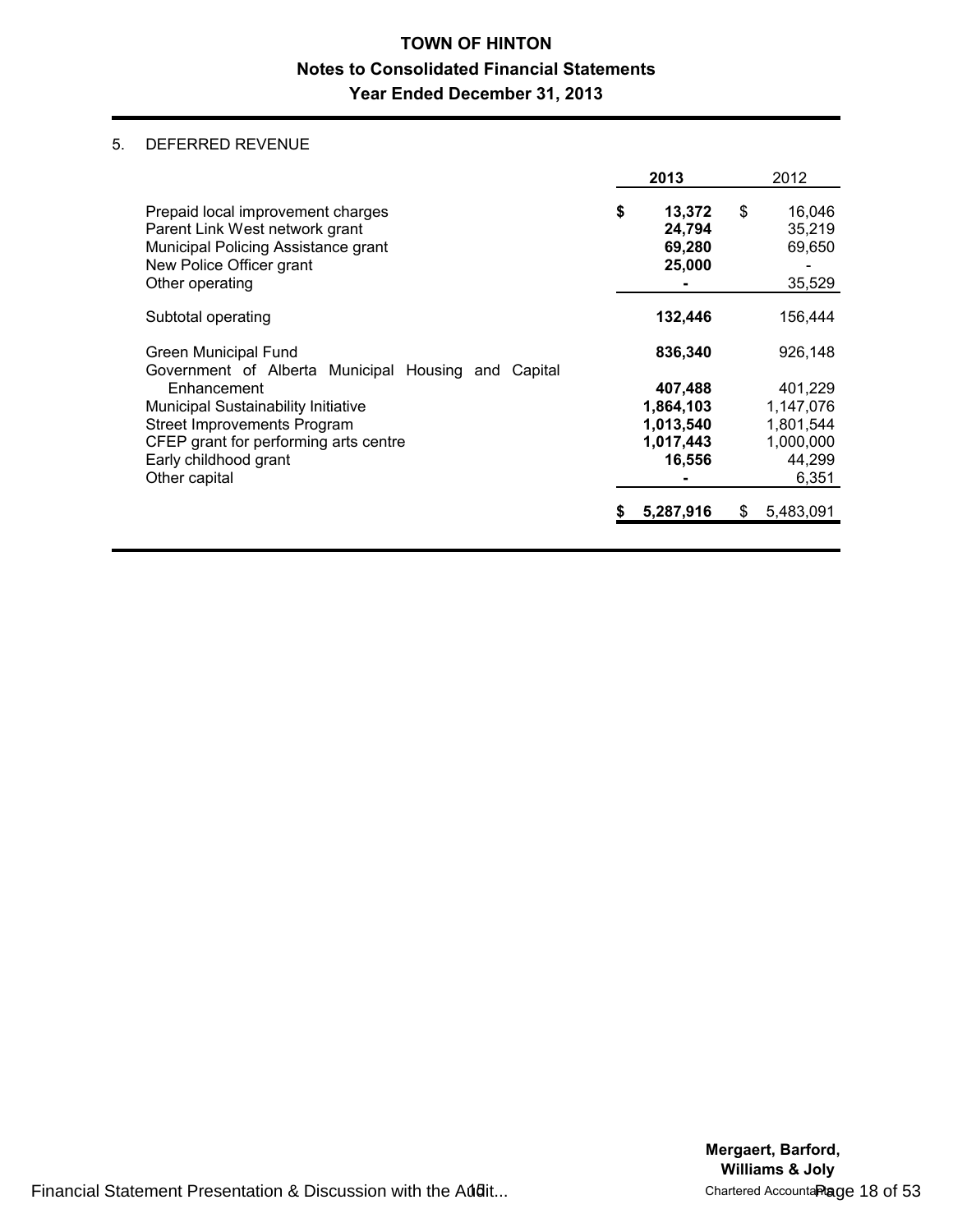### 6. LANDFILL CLOSURE AND POST-CLOSURE LIABILITY

Alberta environmental law requires closure and post-closure care of landfill sites, which includes final covering and landscaping, pumping of ground water and leachates from the site, and ongoing environmental monitoring, site inspections and maintenance.

The estimated total liability is based on the cost required in today's dollars for closure and postclosure activities for 25 years after closure.

The accrued liability portion is based on the cumulative capacity used at year end compared to the estimated total landfill capacity. The total capacity of the site is estimated at 2.223 million cubic metres. The estimated remaining capacity of the landfill site is 1.733 (2012 – 1.762) million cubic metres. The existing landfill site is expected to reach capacity in approximately the year 2072.

The authority has not designated assets for settling closure and post-closure liabilities.

|                                                                                                                           |          | 2013                                         |                | 2012                                       |
|---------------------------------------------------------------------------------------------------------------------------|----------|----------------------------------------------|----------------|--------------------------------------------|
| Estimated closure costs<br>Estimated post-closure costs                                                                   | \$       | 2,572,974<br>2,025,000                       | \$             | 2,572,974<br>2,025,000                     |
|                                                                                                                           | S        | 4,597,974                                    | S              | 4,597,974                                  |
| Estimated capacity remaining<br>Portion of total liability remaining to be recognized                                     |          | 77.94 %<br>3,583,661                         | \$             | 79.28 %<br>3,645,274                       |
| Estimated capacity used<br>Accrued liability portion<br>Less: closure disbursements<br>Closure and post-closure liability | \$<br>\$ | 22.06%<br>1,014,313<br>(391, 652)<br>622,661 | \$<br>\$<br>\$ | 20.72 %<br>952,700<br>(391,652)<br>561,048 |
| Town of Hinton's 51% proportionate share                                                                                  | \$       | 317,557                                      | \$             | 286,135                                    |

Financial Statement Presentation & Discussion with the Audit... The Chartered Accountant Page 19 of 53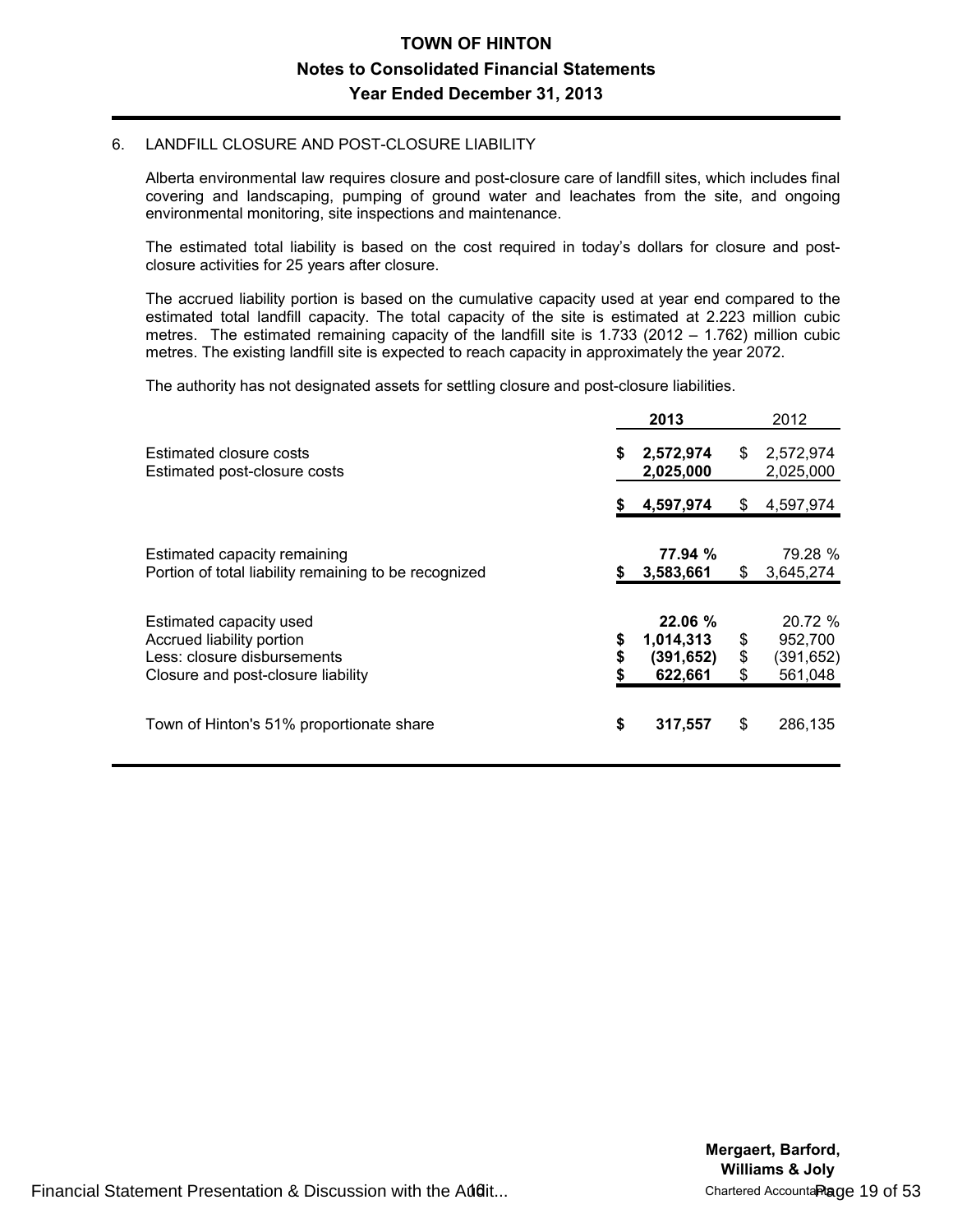## 7. DUE FROM (TO) WEST YELLOWHEAD REGIONAL WASTE MANAGEMENT AUTHORITY

The Town of Hinton, Yellowhead County and the Town of Edson established the West Yellowhead Regional Waste Management Authority to construct, maintain, control and manage a regional solid waste disposal system. The proportionate share of ownership, management and liability of the Authority held by each member as follows:

| The Town of Hinton       | 51.0% |
|--------------------------|-------|
| <b>Yellowhead County</b> | 24.5% |
| The Town of Edson        | 24.5% |

The parties have agreed to proportionately share costs associated with expenditures arising from the operation of the Authority. The proportions are based on each member's volume of municipal solid waste hauled and deposited to the system for disposal, relative to the total tonnage of solid waste hauled and deposited by all members.

The Town's proportionate share of the West Yellowhead Regional Waste Management Authority is included in these consolidated financial statements.

The amounts due to the West Yellowhead Regional Waste Management Authority are non-interest bearing with no set terms of repayment.

During the year, the town of Hinton paid \$210,000 (2012 - \$198,840) to the Authority for landfill use and charged the Authority \$74,500 (2012 - \$66,500) in management fees. The transactions were measured at the exchange amount.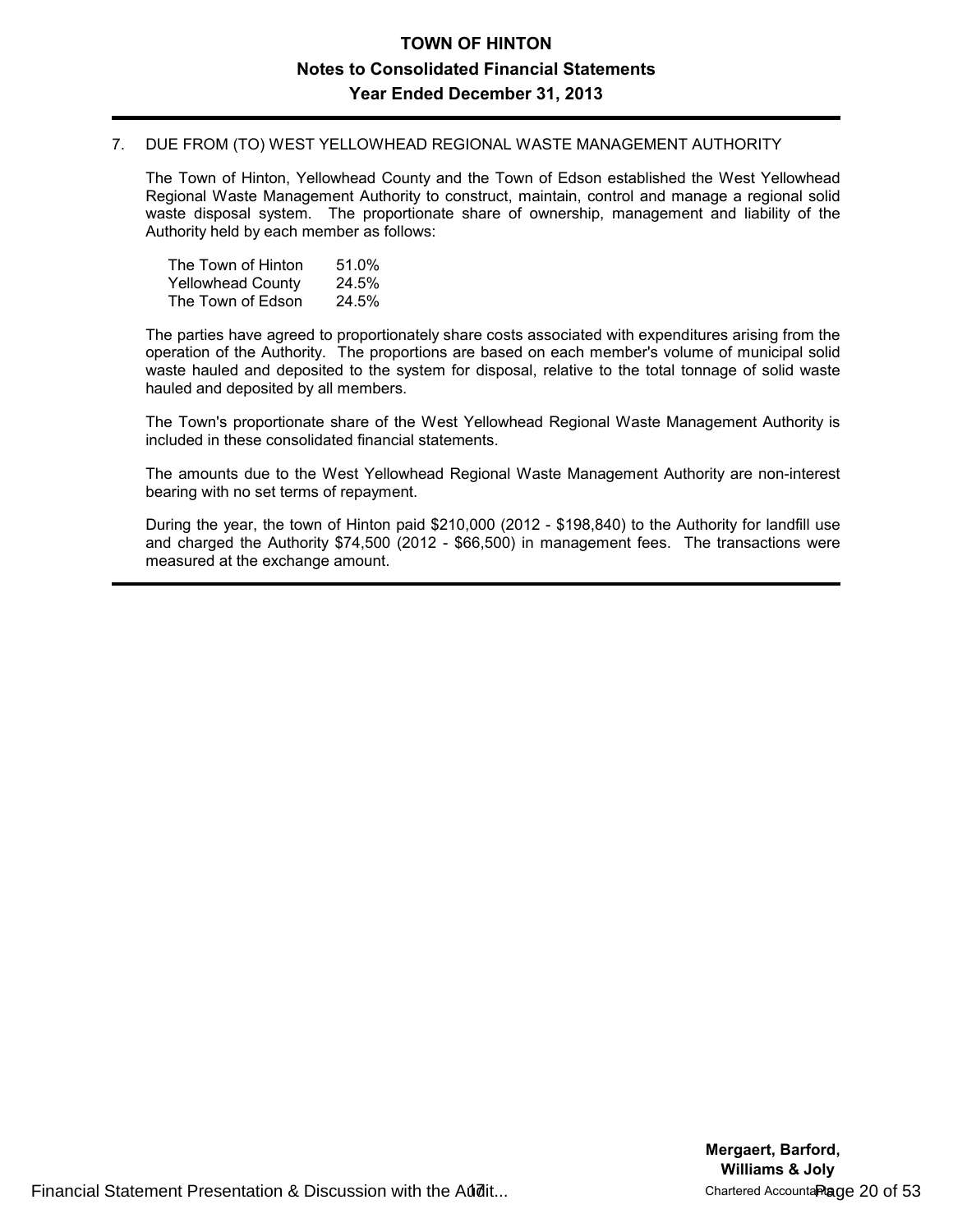## 8. LONG-TERM DEBT

|                                           | 2013                    | 2012                    |
|-------------------------------------------|-------------------------|-------------------------|
| Tax supported debt<br>Self supported debt | \$15,456,149<br>145.896 | \$17,525,333<br>158,478 |
|                                           | \$15,602,045            | \$17,683,811            |

Principal and interest payments are due as follows:

|            | Principal    |   | Interest  |    | Total      |
|------------|--------------|---|-----------|----|------------|
|            |              |   |           |    |            |
| 2014       | 2.081.409    | S | 627,850   | S  | 2.709.259  |
| 2015       | 2,165,259    |   | 543,999   |    | 2,709,258  |
| 2016       | 2,252,719    |   | 456,539   |    | 2,709,258  |
| 2017       | 2,343,953    |   | 365,305   |    | 2,709,258  |
| 2018       | 2,439,134    |   | 270,124   |    | 2,709,258  |
| Thereafter | 4.319.571    |   | 577.843   |    | 4,897,414  |
|            |              |   |           |    |            |
|            | \$15,602,045 | S | 2,841,660 | S. | 18.443.705 |

Debenture debt is repayable to the Alberta Capital Financing Authority and bears interest at rates ranging from 2.226% to 11.375% per annum and matures in periods 2019 through 2025. Long term debt is issued on the credit and security of the Town at large.

The amounts due to the Canada Mortgage and Housing Corporation bear interest at rates of 4.31% and 8.25%, mature February 2027 and January 2021, and are repayable in blended monthly installments of \$607 and blended annual installments of \$13,203 respectively. Long term debt is issued on the credit and security of the Town at large.

Financial Statement Presentation & Discussion with the Audit... The Chartered Accountant Page 21 of 53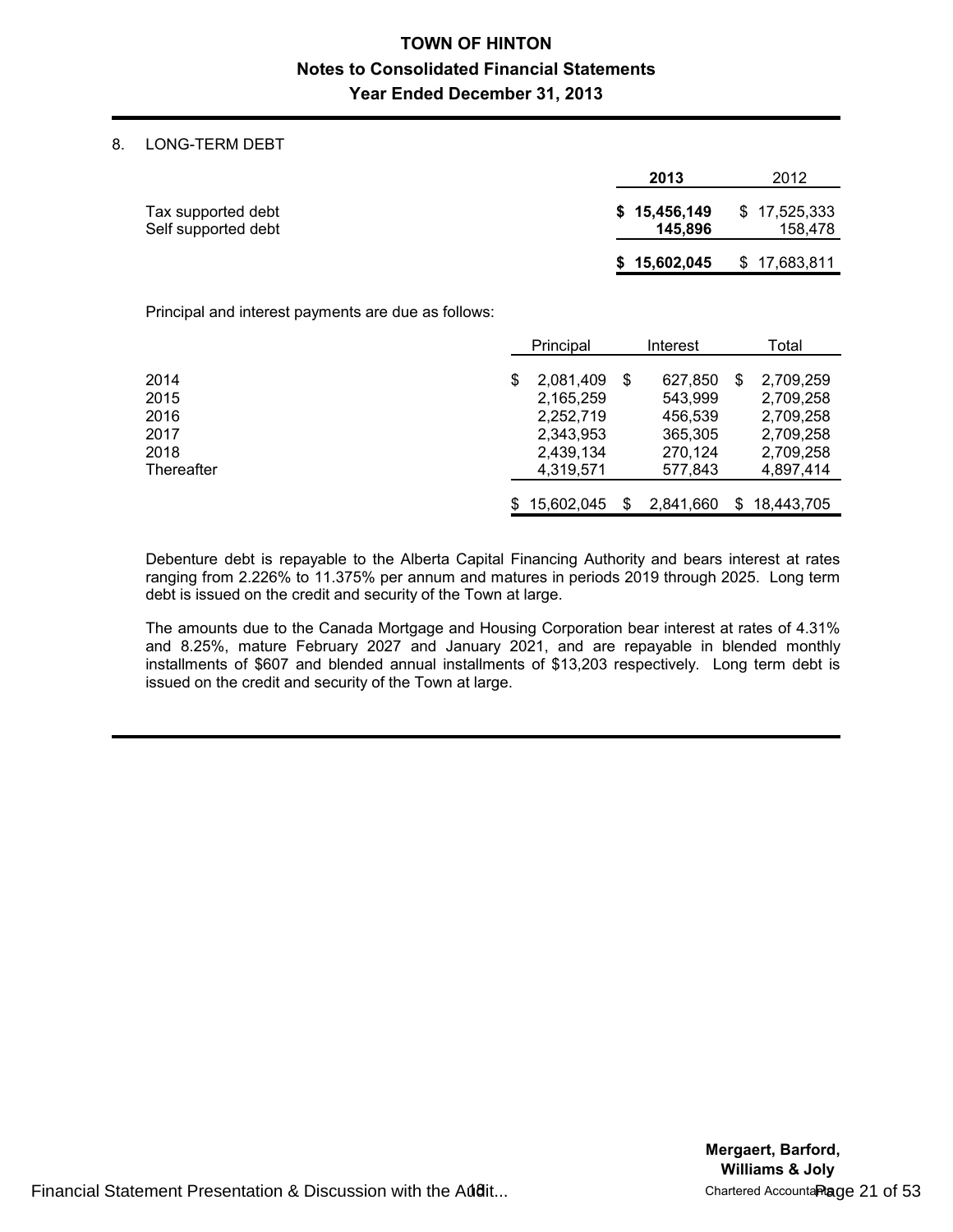### 9. DEBT LIMITS

Section 276(2) of the Municipal Government Act requires that debt and debt limits as defined by Alberta Regulation 255/00 for the Town of Hinton be disclosed as follows:

|                                                                                 | 2013                                        | 2012                                        |
|---------------------------------------------------------------------------------|---------------------------------------------|---------------------------------------------|
| Total debt limit<br>Total debt<br>Total debt guaranteed for other organizations | \$35,680,416<br>(15,602,045)<br>(1,318,991) | \$34,958,325<br>(17,683,811)<br>(1,412,455) |
| Amount of debt limit unused                                                     | 18,759,380                                  | 15,862,059<br>S                             |
| Debt servicing limit<br>Debt servicing                                          | 5,946,736<br>S<br>(2,709,259)               | 5,826,387<br>S<br>(2,799,311)               |
| Amount of debt servicing limit unused                                           | 3,237,477                                   | 3,027,076<br>S                              |

The debt limit is calculated at 1.5 times revenue of the municipality (as defined in Alberta Regulations 255/00) and the debt service limit is calculated at 0.25 times such revenue. Incurring debt beyond these limitations requires approval by the Minister of Municipal Affairs. These thresholds are guidelines used by Alberta Municipal Affairs to identify municipalities which could be at financial risk if further debt is acquired. The calculation taken alone does not represent the financial stability of the municipality. Rather, the financial statements must be interpreted as a whole.

| 10. | <b>LONG TERM INVESTMENTS</b>                                                                      | 2013                                            |    | 2012                                            |
|-----|---------------------------------------------------------------------------------------------------|-------------------------------------------------|----|-------------------------------------------------|
|     | Investment in GP Highway Maintenance storage facility<br><b>Investment in Happy Creek Estates</b> | \$<br>671,429<br>1,202,864                      | \$ | 671,429<br>1,202,864                            |
|     |                                                                                                   | 1,874,293                                       | S  | 1,874,293                                       |
| 11. | EQUITY IN TANGIBLE CAPITAL ASSETS                                                                 | 2013                                            |    | 2012                                            |
|     | Tangible capital assets (Schedule 1)<br>Accumulated amortization (Schedule 1)<br>Long-term debt   | \$212,770,921<br>(69, 617, 502)<br>(15,602,045) |    | \$206,942,863<br>(65, 116, 107)<br>(17,683,811) |
|     |                                                                                                   | \$127,551,374                                   |    | \$124,142,945                                   |

Financial Statement Presentation & Discussion with the Audit... The Chartered Accountant Page 22 of 53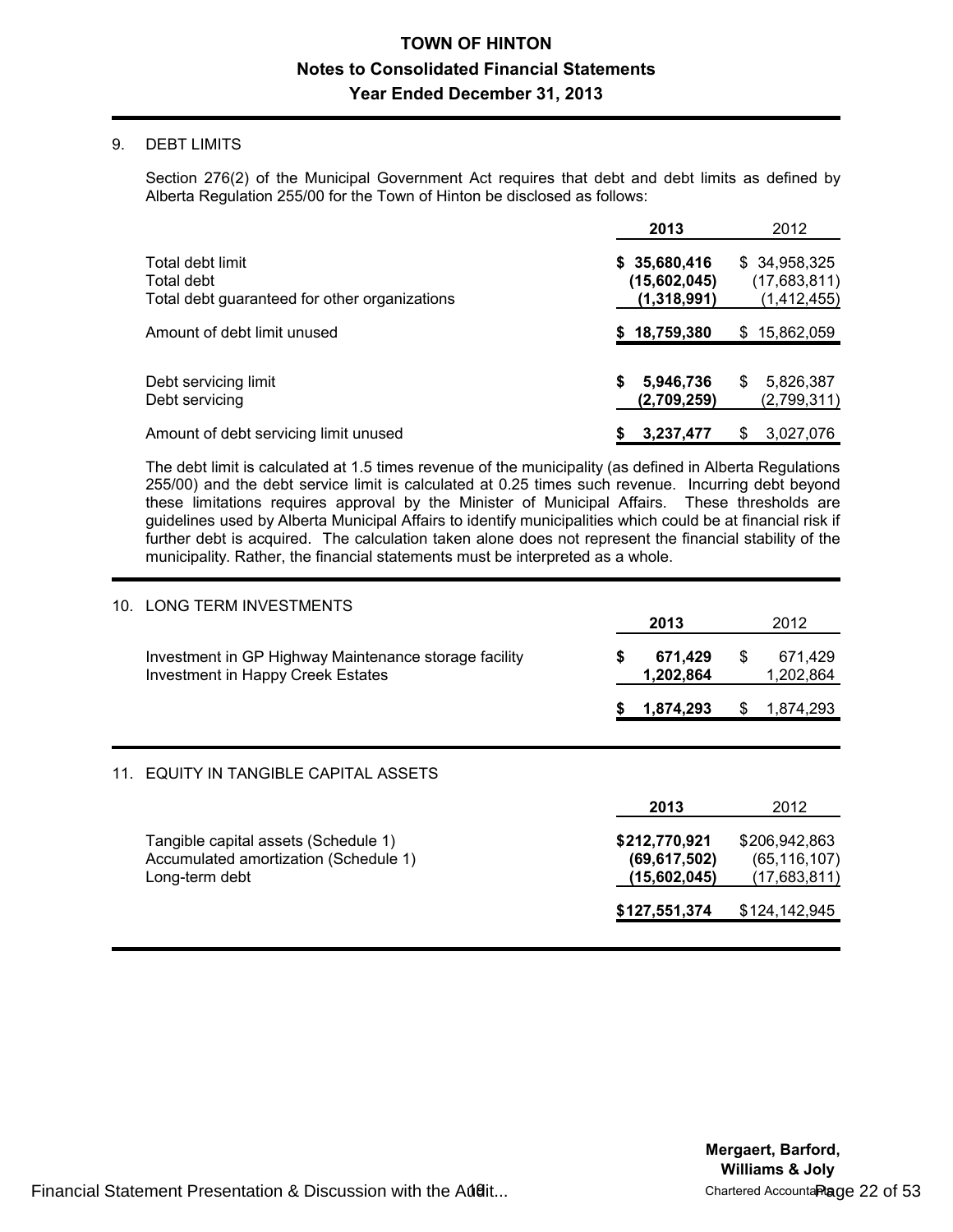## 12. ACCUMULATED SURPLUS

Accumulated surplus consists of restricted and unrestricted amounts and equity in tangible capital assets as follows:

|                                                     |   | 2013          | 2012            |
|-----------------------------------------------------|---|---------------|-----------------|
| Unrestricted                                        | S | 1,284,008     | \$<br>1,026,902 |
| Family and community support services               |   | 18,408        | 18,408          |
| Library                                             |   | 43,516        | 43,516          |
| Other operating                                     |   | 187,714       | 156,552         |
| Cemetery perpetual care                             |   | 50,509        | 50,509          |
| Equipment                                           |   | 1,092,168     | 922,483         |
| Facilities and components                           |   | 450,548       | 175,269         |
| Fire department                                     |   | 501,755       | 313,607         |
| Future land development                             |   | 3,208         | 207,651         |
| Future infrastructure                               |   | 550,055       | 400,000         |
| Garbage bin replacement                             |   |               | 8,005           |
| General capital                                     |   |               | 35,789          |
| Information technology                              |   | 81,675        |                 |
| Infrastructure major facility                       |   | 666,800       | 839,520         |
| Land sales                                          |   | 1,168,495     | 994,871         |
| ME first project                                    |   |               | 269,144         |
| Municipal reserve                                   |   | 603,737       | 806,353         |
| Offsite levy fund                                   |   | 1,373,240     | 1,538,142       |
| Parks and trails infrastructure                     |   | 461,358       | 461,358         |
| Performing arts theatre                             |   | 148,138       |                 |
| Photo radar                                         |   | 765,905       | 845,861         |
| Roads and sidewalks                                 |   | 907,459       | 847,627         |
| Water and sewer reserve                             |   | 96,769        | 816,460         |
| Other capital                                       |   | 120,595       | 269,177         |
| West Yellowhead Regional Waste Management Authority |   | 205,798       | 25,972          |
| Subtotal restricted and unrestricted surpluses      |   | 10,781,858    | 11,073,176      |
| Equity in tangible capital assets                   |   | 127,551,374   | 124,142,945     |
|                                                     |   | \$138,333,232 | \$135,216,121   |
|                                                     |   |               |                 |

Financial Statement Presentation & Discussion with the Audit... 20 Chartered Accountants Page 23 of 53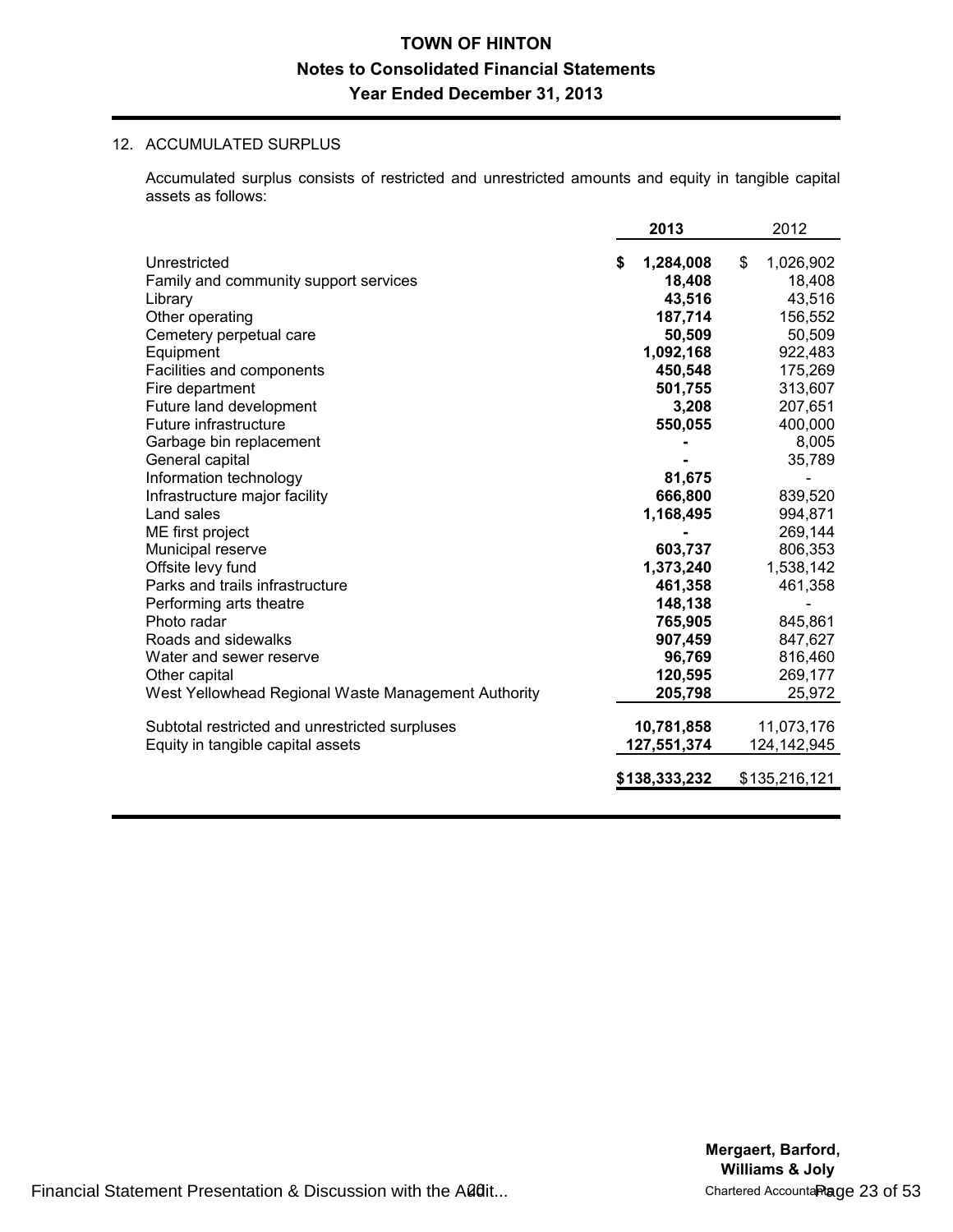### 13. SALARY AND BENEFITS DISCLOSURE

Disclosure of salaries and benefits for municipal officials, the chief administrative officer (CAO) and designated officers as required by Alberta Regulation 313/2000 is as follows:

|                                     | Salary       |     | <b>Benefits</b> | 2013         | 2012    |
|-------------------------------------|--------------|-----|-----------------|--------------|---------|
|                                     |              |     |                 |              | \$      |
| Mayor I. Duncan                     | \$<br>39,558 | -\$ | 1,921           | \$<br>41,479 | 44,032  |
| Mayor R. Mackin                     | 10,872       |     | 539             | 11,411       |         |
| Mayor G. Taylor                     |              |     |                 |              | 555     |
| Councillor G. Barrow                | 5,124        |     | 239             | 5,363        |         |
| Councillor B. Bulger                | 22,792       |     | 438             | 23,230       | 28,988  |
| Councillor J. Callihoo              | 6,902        |     | 303             | 7,205        | 31,546  |
| Councillor D. Currie                | 31,567       |     | 1,475           | 33,042       | 29.775  |
| Councillor L. Johnston-MacKay       | 29,138       |     | 1.377           | 30,515       | 28,045  |
| Councillor J. Macridis              | 25,534       |     | 1,189           | 26,723       | 32,538  |
| Councillor R. Maguhn                | 22,811       |     | 1,018           | 23,829       | 18,865  |
| Councillor M. Michaels              | 8,364        |     | 408             | 8,772        |         |
| Councillor S. Mitchell              |              |     |                 |              | 1,285   |
| Councillor S. Taylor                | 7,176        |     | 346             | 7,522        |         |
| Councilor M. Young                  | 6,420        |     | 306             | 6,726        |         |
| <b>Chief Administrative Officer</b> | 160,592      |     | 35,105          | 195,697      | 191,324 |

Salary includes regular base pay, bonuses, overtime, lump sum payments, gross honoraria and any other direct cash remuneration.

Benefits include the employer's share of all employee benefits and contributions or payments made on behalf of employees including pension, health care, dental coverage, vision coverage, group life insurance, accidental disability and dismemberment insurance, long and short-term disability plans, professional memberships and tuition.

## 14. LOCAL AUTHORITIES PENSION PLAN

Employees of the town participate in the Local Authorities Pension Plan (LAPP), which is one of the plans covered by the Alberta Public Sector Pension Plans Act. The Plan serves about 223,000 members and 428 employers. The LAPP is financed by employer and employee contributions and investment earnings of the LAPP Fund.

Contributions for current service are recorded as expenditures in the year in which they become due.

The town is required to make current service contributions to the LAPP of 10.43% of pensionable earnings up to the year's maximum pensionable earnings under the Canada Pension Plan, and 14.47% of pensionable earnings above this amount. Employees of the town are required to make current service contributions of 9.43% of pensionable salary up to the year's maximum pensionable salary and 13.47% on pensionable salary above this amount.

Total current service contributions by the Town of Hinton to the LAPP in 2013 were \$734,811 (2012 - \$640,339). Total current service contributions by the employees of the Town of Hinton to the LAPP in 2013 were \$670,518 (2012 - \$581,173).

As at December 31, 2012, the Plan disclosed an actuarial deficiency of \$4.98 billion.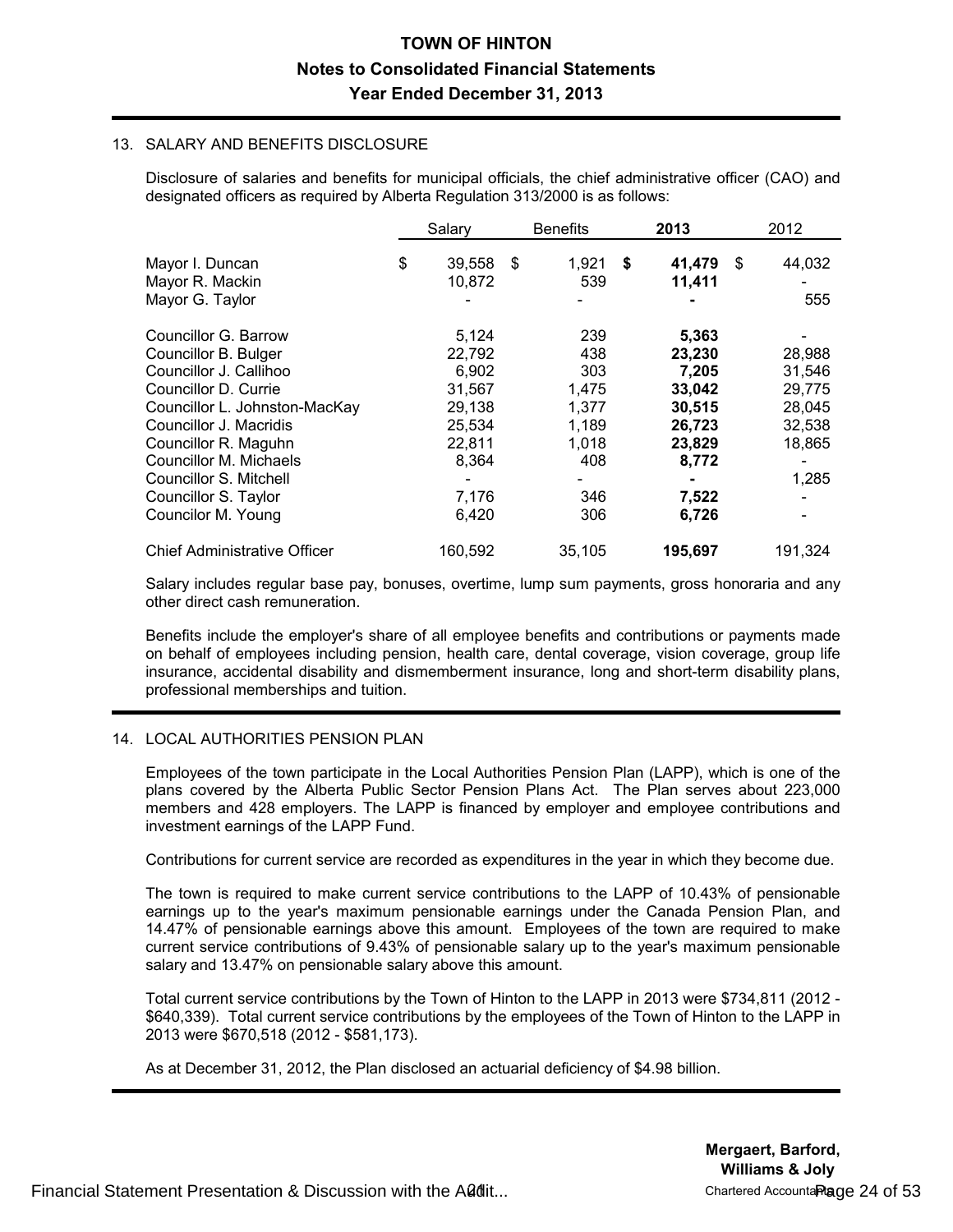#### 15. FINANCIAL INSTRUMENTS

#### Credit Risk

Credit risk arises from the potential that a counter party will fail to perform its obligations. The municipality is exposed to credit risk from customers. An allowance for doubtful accounts is established based upon factors surrounding the credit risk of specific accounts, historical trends and other information. The municipality has a significant number of customers which minimizes The municipality has a significant number of customers which minimizes concentration of credit risk.

#### Fair Value

The municipality's carrying value of cash and temporary investments, receivables, accounts payable and accrued liabilities, and deposit liabilities approximates its fair value due to the immediate or short term maturity of these instruments.

The fair value of the amount due from (to) West Yellowhead Regional Waste Management Authority is less than carrying value because the amounts are non-interest bearing. However, because the amounts due to West Yellowhead Regional Waste Management Authority have no fixed repayment terms, the fair value and the exposure to related risk cannot be determined with any degree of certainty, and the amounts are therefore reported at their carrying value.

The carrying value of the long term debt approximates the fair value as the interest rates are consistent with the current rates offered to the municipality for debt with similar terms.

The fair value of the landfill closure and post-closure liability and long term investments are not readily determinable because there are no active markets for these items.

#### Interest Rate

Interest rate risk is the risk that the value of a financial instrument might be adversely affected by a change in the interest rates. In seeking to minimize the risks from interest rate fluctuations, the municipality manages exposure through its normal operating and financing activities. The municipality is exposed to interest rate risk primarily through its floating interest rate bank balances and long-term debt.

### 16. CONTINGENT LIABILITY

The Town of Hinton is a member of the Alberta Local Authorities Reciprocal Insurance Exchange and MUNIX. Under the terms of membership, the Town of Hinton could become liable for its proportionate share of any claim losses in excess of the funds held by the exchange. Any liability incurred would be accounted for as a current transaction in the year the losses are determined.

The Town of Hinton has guaranteed a loan for the Hinton Golfing Society to construct a new Club House and consolidate an existing loan. At December 31, 2013, the outstanding balance was \$1,453,393 (2012 - \$1,492,383). The loan is guaranteed to a maximum of \$1,136,000 with a maximum amortization of 20 years and subject to interest at prime plus 0.75%.

The Town of Hinton has guaranteed a loan for the SPCA to construct a new building. At December 31, 2013 the outstanding balance was \$182,991 (2012 - \$276,631). The loan is guaranteed to a maximum of \$350,000 with a maximum amortization of 20 years and subject to interest at prime plus 2.00%.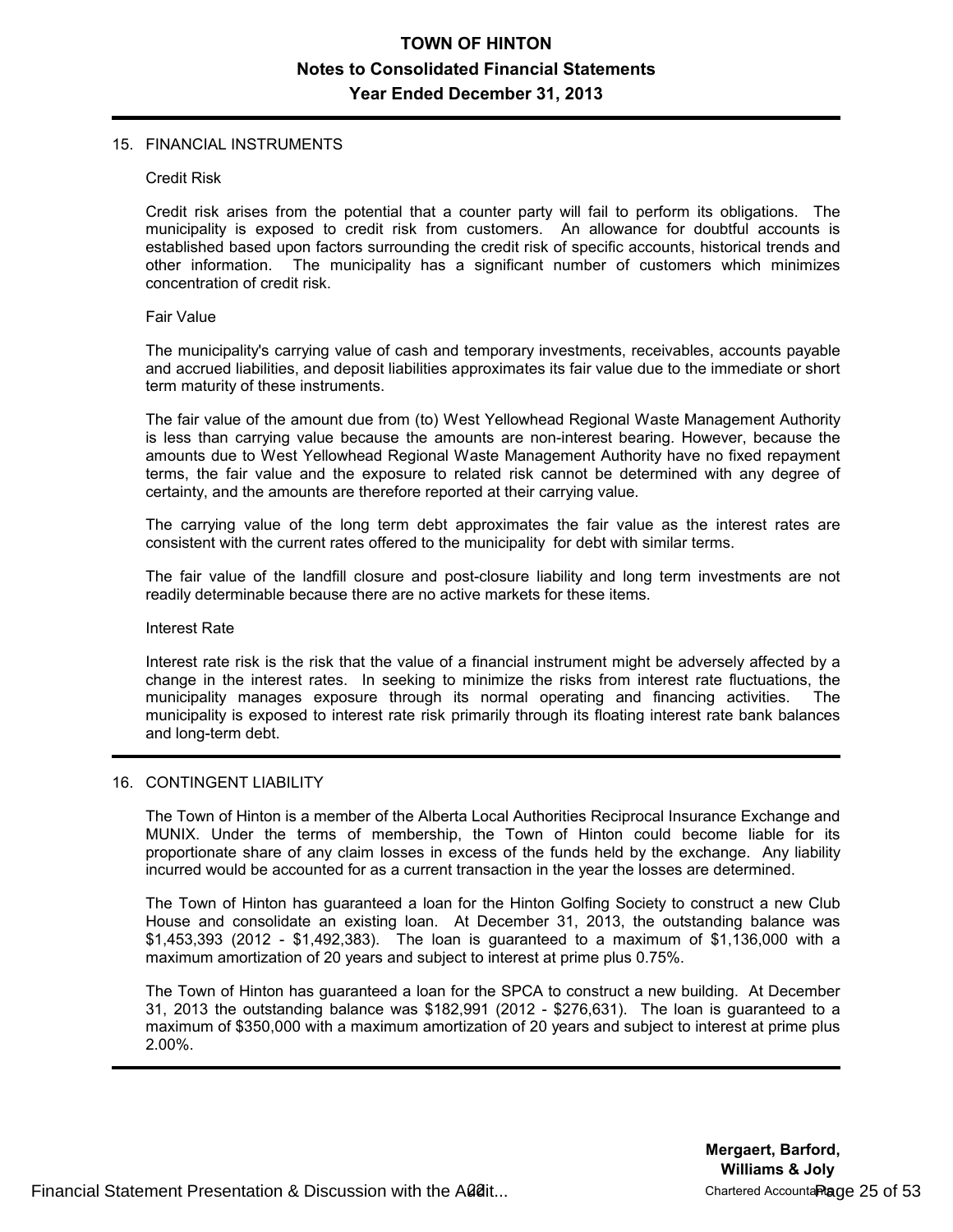## 17. RECONCILIATION OF OPERATING RESULTS TO CASH BASED BUDGETING

The 2013 budget was prepared based on the previous accounting standards which tracked all municipal activities including capital projects, debenture repayments and proceeds, and reserve transfers for future use. The reconciliation below to encompass these items is provided for information purposes only to provide users with supplementary comparative information. It should not be used as a replacement for the consolidated statement of financial activities and accumulated surplus and users should note that this information may not be appropriate for their purposes.

|                                                                                                                                                                                                                                                   | Unaudited<br><b>Budget</b>            | 2013                                                                 |     | 2012                                                 |
|---------------------------------------------------------------------------------------------------------------------------------------------------------------------------------------------------------------------------------------------------|---------------------------------------|----------------------------------------------------------------------|-----|------------------------------------------------------|
| Excess of revenue over expenditures, per financial<br>statements                                                                                                                                                                                  | \$<br>2,921,336                       | \$<br>3,117,111                                                      | S.  | 4,889,141                                            |
| Add back:<br>Amortization expense (non-consolidated)                                                                                                                                                                                              | 4,397,590                             | 4,408,971                                                            |     | 4,381,246                                            |
| Deduct:<br>Government transfers for capital<br>Contributed tangible capital assets<br>Development levies for capital<br>Other capital revenues<br>Gain/loss on disposal of tangible capital assets<br>Net effect of 51% consolidation of the West | (4, 101, 437)<br>(69,000)             | (2,745,905)<br>(1, 254, 114)<br>(111, 710)<br>(62, 919)<br>(94, 322) |     | (4,537,078)<br>(127, 958)<br>(734, 132)<br>(19, 795) |
| Yellowhead Regional Waste Management<br>Authority<br>Principal payments of capital debt<br>Net transfers (to) from reserves                                                                                                                       | (9,690)<br>(2, 150, 744)<br>(988,055) | (59, 978)<br>(2,081,766)<br>(998, 695)<br>116,673                    | \$. | (15, 341)<br>(1,869,648)<br>(1, 142, 917)<br>823,518 |

# 18. APPROVAL OF FINANCIAL STATEMENTS

Council and Management have approved these financial statements.

### 19. COMPARATIVE FIGURES

Some of the comparative figures have been reclassified to conform to the current year's presentation.

Financial Statement Presentation & Discussion with the Audit... 23 Chartered Accountants Page 26 of 53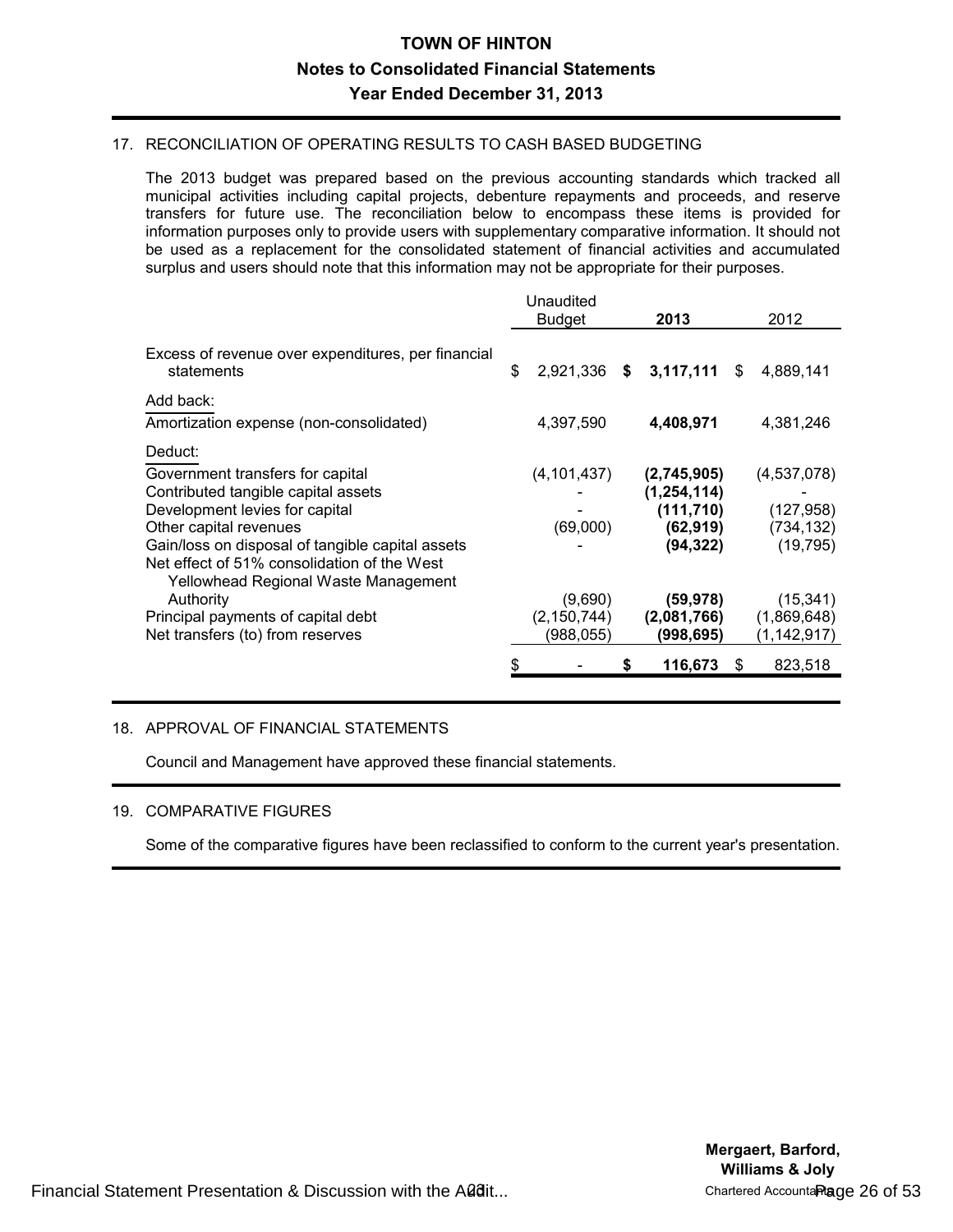

# **TOWN OF HINTON DIRECTION REQUEST**

**DATE**: March 31, 2014

# **TO: STANDING COMMITTEE MEETING OF APRIL 8, 2014**

**FROM**: Wendy Jones, Capital Projects and Construction Manager **REVIEWED BY:** Mike Schwirtz, Infrastructure Services Director APPROVED BY: Bernie Kreiner, Town manager

# **RE**: **2014 Capital Budget – Project Pending (Yellow) – Erith Park Rehabilitation**

## **Purpose**

This item is before Council to provide a current overview and status of the Erith Park Rehabilitation 2014 Capital Budget project pending (yellow highlight) and to obtain Council's direction prior to bringing forward to a meeting of Regular Council.

## **Issue**

The 2014 Capital Budget identifies "Erith Park Rehabilitation Pending Grants" total budget \$165,000. (\$90,000.00 funded from Parks and Trails Reserves - \$75,000 funded from grants).

The Town of Hinton is a successful recipient of the 2014-2016 Municipal Demonstration Grant administered by Alberta Recycling Management Authority for the maximum funding amount of \$25,000. This program supports finding innovative applications for recycled tire products such as pour-in-place "pip" surfaces for playgrounds.

At present, there are two outstanding grant applications:

- 2014 CN EcoConnexions From the Ground Up. CN in partnership with Tree Canada and Communities in Bloom provides matched funding up to \$25,000 for the greening of municipal and First Nations properties across Canada, especially in communities along the CN corridor. This funding supports plantings.
- 2014 Community Naturalization FortisAlberta. Fortis's program awards a \$3,000.00 grant to develop or improve environmentally friendly programs in the community. This funding supports enhancing the quality of life for our residents.

It is noted that, the Town of Hinton was not a successful recipient in the 2014 Alberta Blue Cross grant program that awards \$50,000. This program supports their community engagement strategy to participate in funding community initiatives that improve the health and well-being towards amenities and facilities.

Council direction is being sought to define the scope of work and budget in conjunction with approved and pending grants to be undertaken to rehabilitate Erith Park within the 2014 construction year.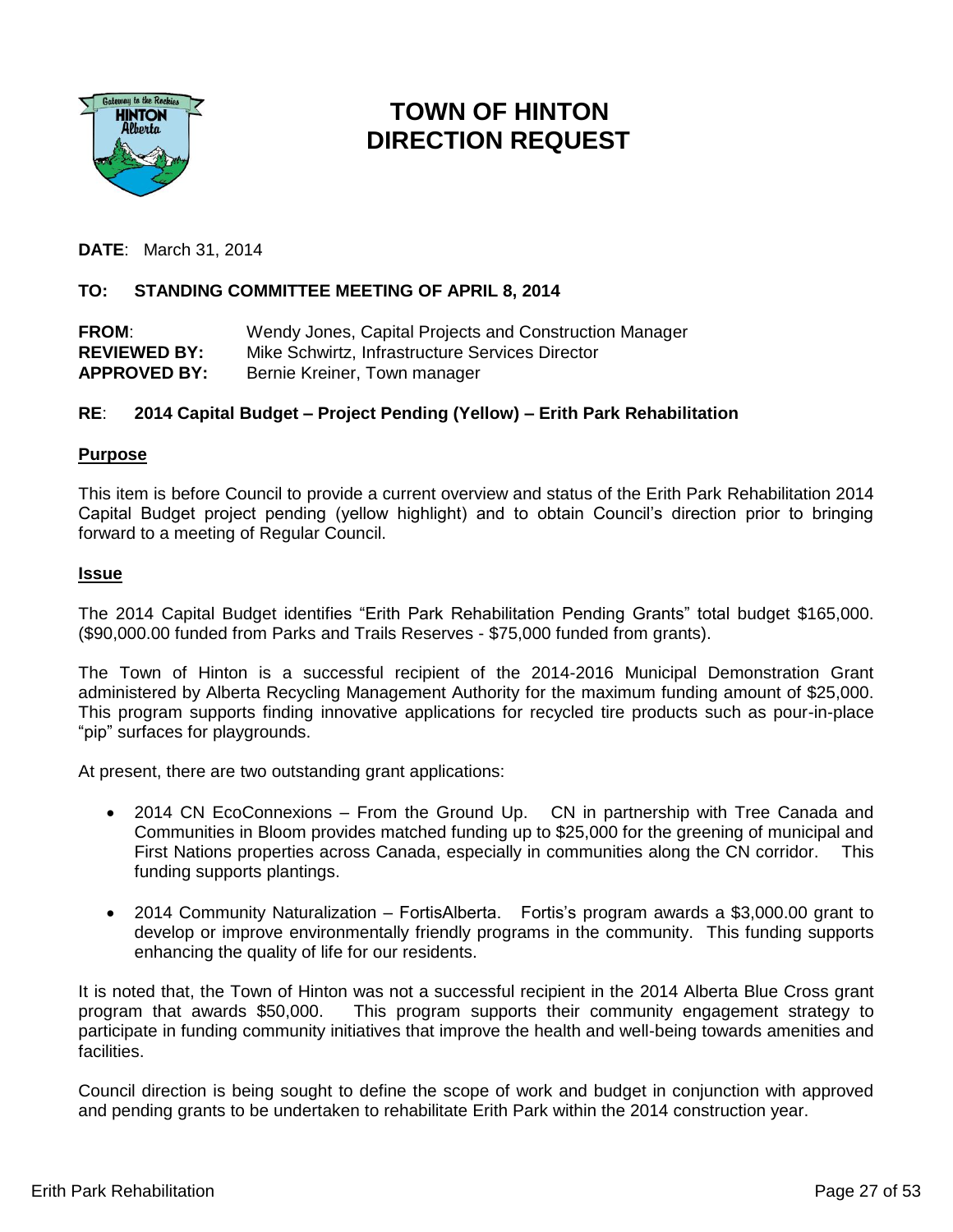## **Administration Comments on Situation / Options**

There are private and public organizations that promote developing partnerships with municipalities by offering the opportunity to apply for grant funding throughout the year. The criteria for the funding is generally focused on supporting projects that will benefit the community-at-large by promoting greening/naturalization (plantings) and active living/health and wellness. Administration seeks to identify a project that benefits the community-at-large and meets the criteria.

Erith Park's current conditions still maintain a sand base play surface and the elevations do not support adequate storm drainage creating ponding issues around the play area. This park also has no play features that support those living with disabilities.

Administration for the purposes of identifying the scope of work to rehabilitate Erith Park has evaluated various options for council's consideration:

Option 1: Replace existing sand base with pour-in-place rubber, construct adequate storm drainage and provide plantings. Existing play elements would stay in place. Estimated cost: \$225,000 to \$250,000.

Option 2: Includes Option 1 above with the addition of a few play elements that will support those living with disability and mobility challenges. Estimated cost: \$345,000 to \$370,000.

Option 3: Includes Option 1 with removing existing play elements and replacing with new play elements that are inclusive (i.e. all of the play elements would support those living with disabilities). Estimated cost: \$490,000 to \$515,000.

# **Administration's Conclusion / Proposed Direction**

If council recommends proceeding with rehabilitation on some basis at Erith Park, Administration would recommend only moving forward with Option 1 that will allow the Town to benefit and be supported from the 2014-2016 Municipal Demonstration Grant.

## **Town Manager Comments**

After further review, administration has concluded that we are not aware of substantial public concern with the current conditions at this playground site and the additional Town costs necessitated to do this work properly outweighs the benefits of an improved playground, even if some grant funding is available (which will otherwise need to be returned.) As such, we now recommend removing this item from the 2014 capital budget. Essentially, the benefits to do the work, we believe do not justify the additional costs to be borne by the Town to do a proper rehabilitation project.

# **Attachments**

n/a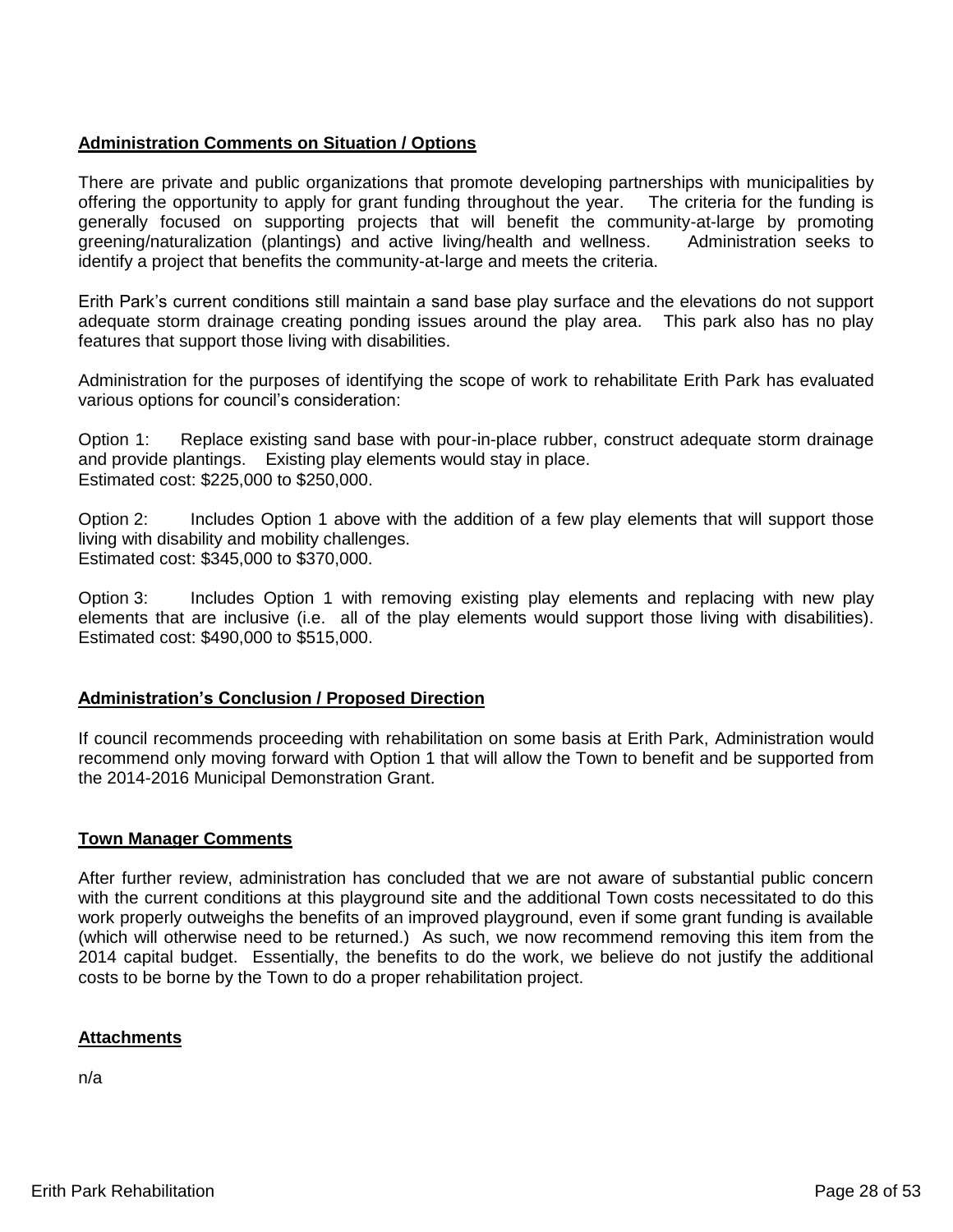

# **TOWN OF HINTON DIRECTION REQUEST**

**DATE**: April 3, 2014

# **TO: STANDING COMMITTEE MEETING OF APRIL 3, 2014**

**FROM:** Bernie Kreiner, Town manager **REVIEWED and APPROVED BY:** Bernie Kreiner, Town manager

## **RE**:**OFF-SITE LEVY TEXT/CONTENT REVIEW**

## **Purpose**

This item is before Council to have council work thru proposed legal changes for understanding before the item proceeds to Regular Council for formal further readings (It's advertised to do this on April 15<sup>th</sup>).

## **Issue**

Does council understand and accept all the legally recommended amendments that we've received to this by-law and two schedules?

## **Administration Comments on Situation / Options**

Town council asked for this opportunity following legal review. We've worked with Bill Barclay and he's undertaken a few material and many clarity/accuracy improvements (contained in Attachment 1) to the "not legally reviewed" by-law. (attachment 2) I suggest we walk thru things page by page for discussion and understanding.

### **Administration's Conclusion / Proposed Direction**

I believe the legal review has improved precision and clarity on this complex bylaw for the benefit of all.

### **Attachments**

- 1. Legally recommended by-law and attachments (note the handwritten changes were further refinements jointly undertaken via lawyer/CAO discussion.
- 2. Original draft by-law #1092 which was given first reading March  $18<sup>th</sup>$ , 2014.
- 3. Background information from Brownlee Fryatt on what levy bylaws should contain, as detailed by another law firm.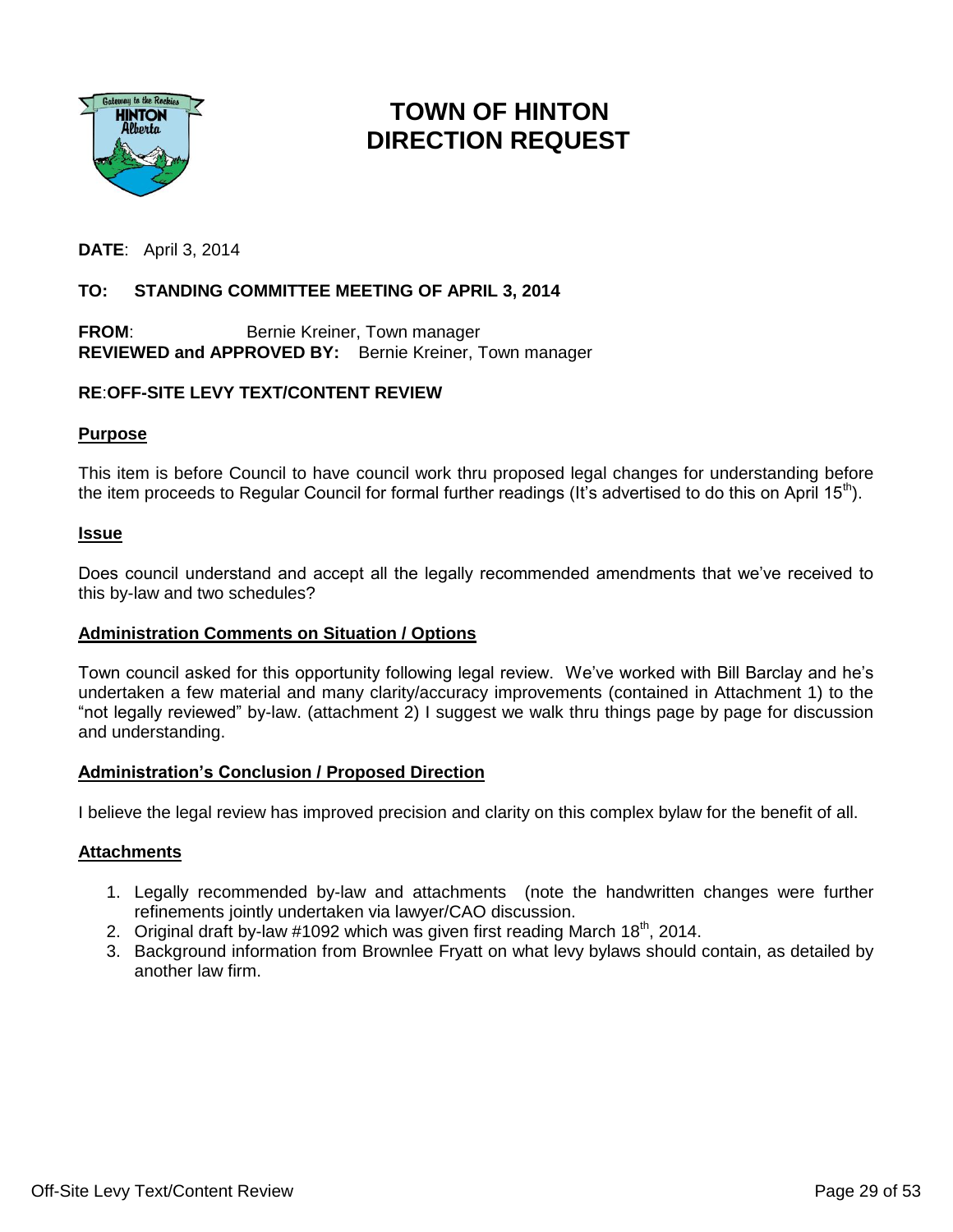Legally Recommended



TOWN OF HINTON

**BYLAW#1092** 

# A BYLAW OF THE TOWN OF HINTON IN THE PROVINCE OF ALBERTA TO PROVIDE FOR THE IMPOSITION OF AN OFF-SITE LEVY IN RESPECT OF LAND TO BE DEVELOPED OR SUBDIVIDED

WHEREAS Section 648 of the Municipal Government Act, RSA 2000, C.M-26, as amended permits Council to enact a Bylaw to provide for the imposition and payment of Off-Site Levies in respect to land to be developed or subdivided, and to authorize agreements to be entered into in respect to the payment of those Levies;

AND WHEREAS certain lands within the corporate boundaries of the Town of Hinton are proposed for subdivision or development:

AND WHEREAS the Council of the Town of Hinton has determined that expenditures will be required for the capital cost of infrastructure required for or impacted by subdivision or development;

AND WHEREAS the Town has engaged in extensive consultation with effected land owners and representatives of the development industry to address and define existing and future infrastructure construction and associated capital costs, and to allocate the costs to the beneficiaries of development;

**AND WHEREAS** Associated Engineering has undertaken a study for the Town of Hinton which is dated April 14, 2014 and entitled "Development Fees and Charges, Off-Site Levies and Developer Contributions", which takes into account infrastructure master plans and identifies Off-Site Levy eligible projects and costs, and which contains supporting information used to establish the Off-Site Levies provided for by this Bylaw;

AND WHEREAS Council has advertised its intention to consider the provisions of this Bylaw pursuant to the provisions of Section 606 of the Municipal Government Act;

NOW THEREFORE the Council of the Town of Hinton, duly assembled, hereby enacts as follows:

- 1. An Off-Site Levy is hereby imposed and shall be collected in respect of lands within the Town of Hinton which are to be developed or subdivided and for which no Off-Site Levy has been previously paid.
- 2. The Off-Site Levies hereby imposed shall be calculated in accordance with Schedule "A" attached hereto, having regard to the principles and criteria set out in Schedule "B" attached hereto. Schedule "A" and Schedule "B" form part of this Bylaw. t a limite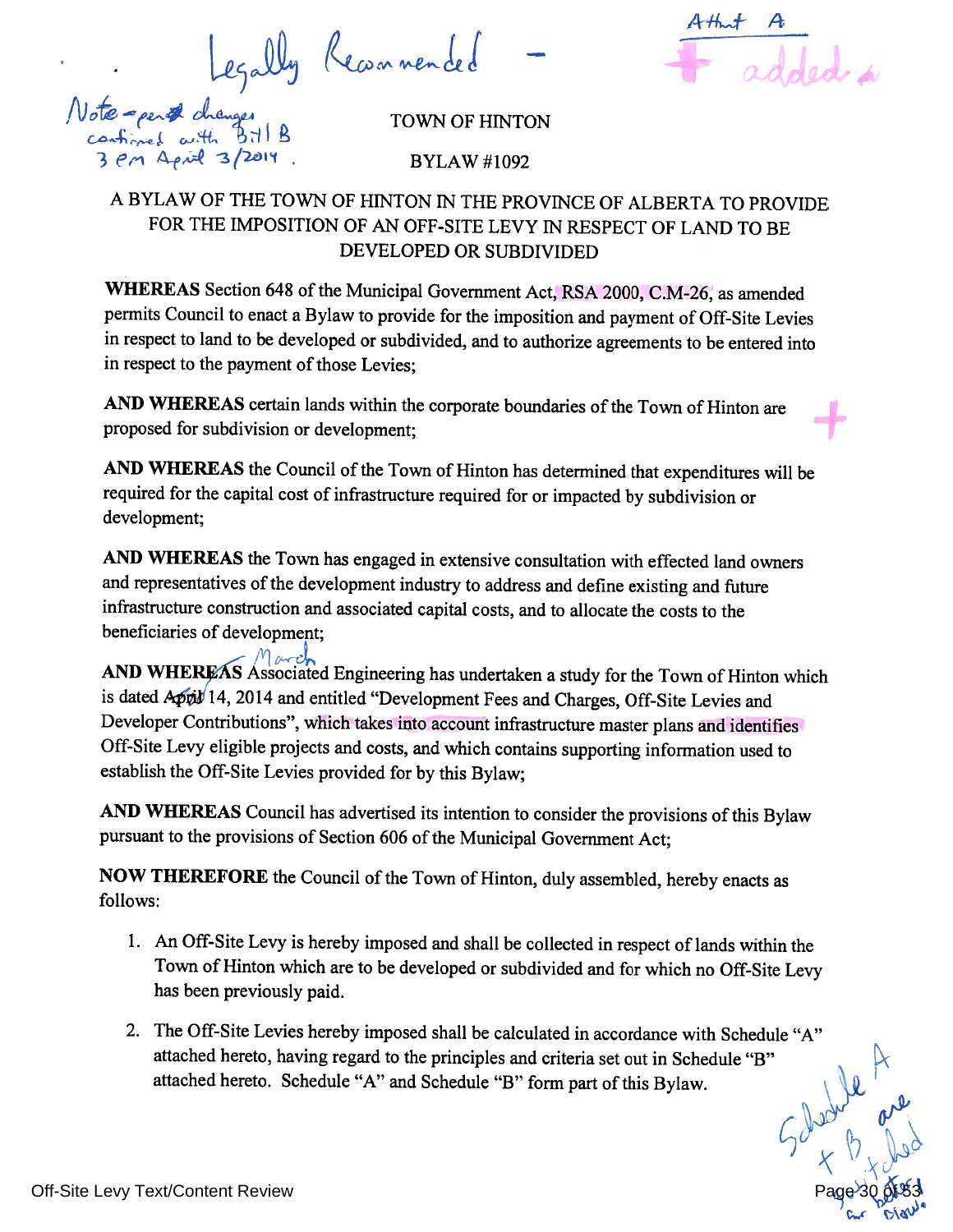- 3. Development or Servicing Agreements entered into at the time of or pursuant to development or subdivision may provide for the collection of Off-Site Levies as provided for in Schedule "B" to this Bylaw.
- 4. Any Off-Site Levies payable pursuant to Development Agreements entered into pursuant to previous Bylaws are hereby confirmed and shall continue and remain in effect notwithstanding the repeal of such Bylaws.
- 5. If any portion of this Bylaw is declared or held to be invalid for any reason, the remaining portions of this Bylaw shall remain in effect.
- 6. First reading given to Bylaw #1090 is hereby rescinded.
- 7. Upon this Bylaw coming into effect, Bylaw #840 is repealed.
- 8. This Bylaw shall come into effect upon the third and final reading and signing of this Bylaw.

| <b>READ A FIRST TIME THIS</b> | DAY OF | . 2014 |
|-------------------------------|--------|--------|
| READ A SECOND TIME THIS       | DAY OF | . 2014 |
| READ A THIRD TIME THIS        | DAY OF | , 2014 |

**MAYOR** 

DIRECTOR OF CORPORATE SERVICES

 $\mathbf{r}$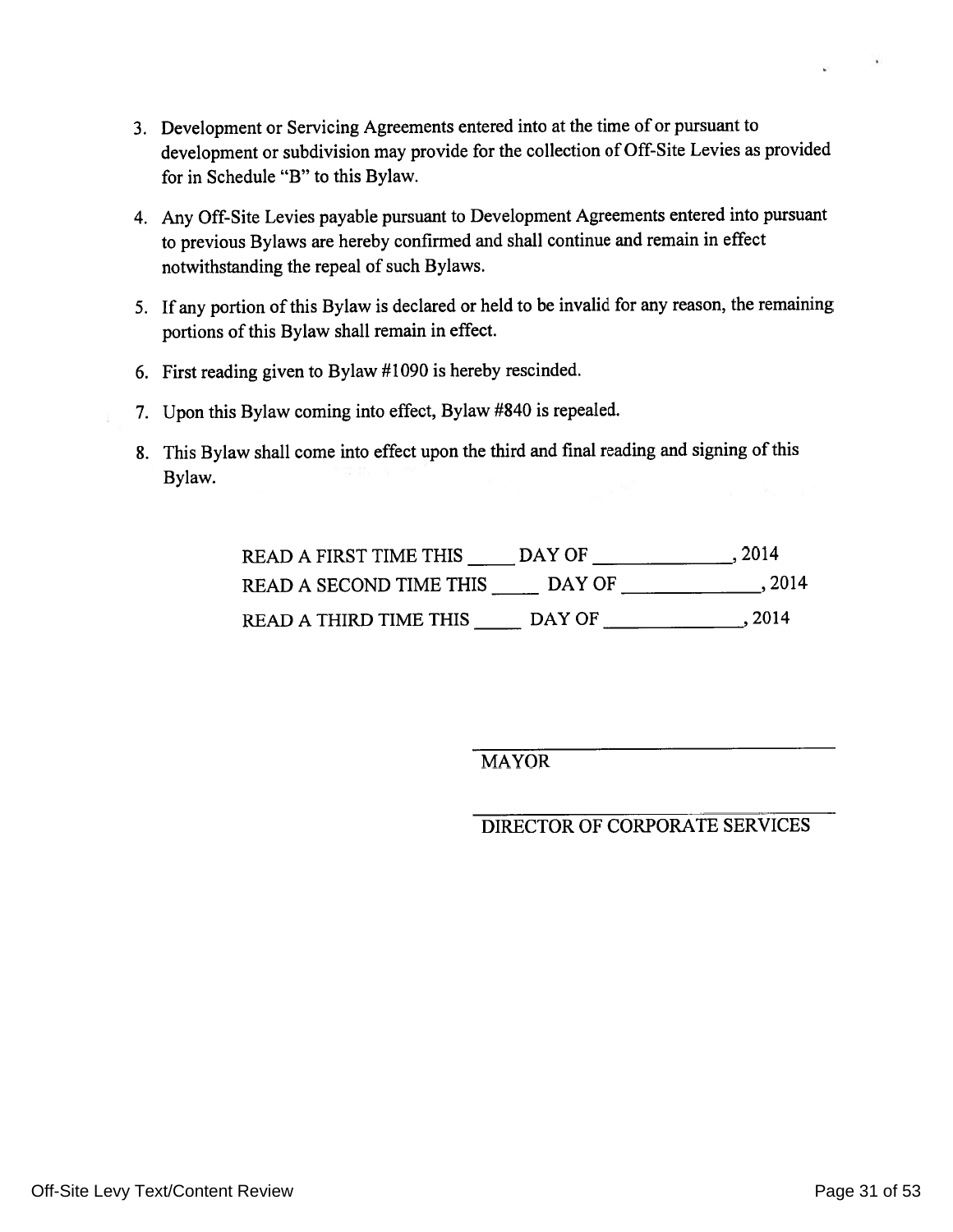## **SCHEDULE "A"**

## **OFF-SITE LEVY BYLAW**

The Off-Site Levy Rates per hectare for the noted years are shown in the table below.

| Year                      | 2014            | 2015 (see note below) |
|---------------------------|-----------------|-----------------------|
| Water                     | \$16,168        |                       |
| <b>Sanitary Sewer</b>     | \$8,769         |                       |
| <b>Storm Sewer</b>        | \$1,342         |                       |
| <b>Arterial Roads</b>     | \$20,835        |                       |
| Intersectional<br>roadway | $\sqrt{$2,090}$ |                       |
| Total                     | \$49,204        |                       |

2015 rates will be the 2014 rates adjusted for the change in the year over year non-residential building construction cost index for Edmonton as of third quarter compared to the previous year third quarter, as calculated by Statistics Canada. Similar annual adjustments will apply in subsequent years until this Schedule is amended.

Unless prepaid, the Off-Site Levies are based upon the year of, and are due at the time of, the development permit application for each new subdivision lot or when each new subdivision lot is first sold, whichever happens first.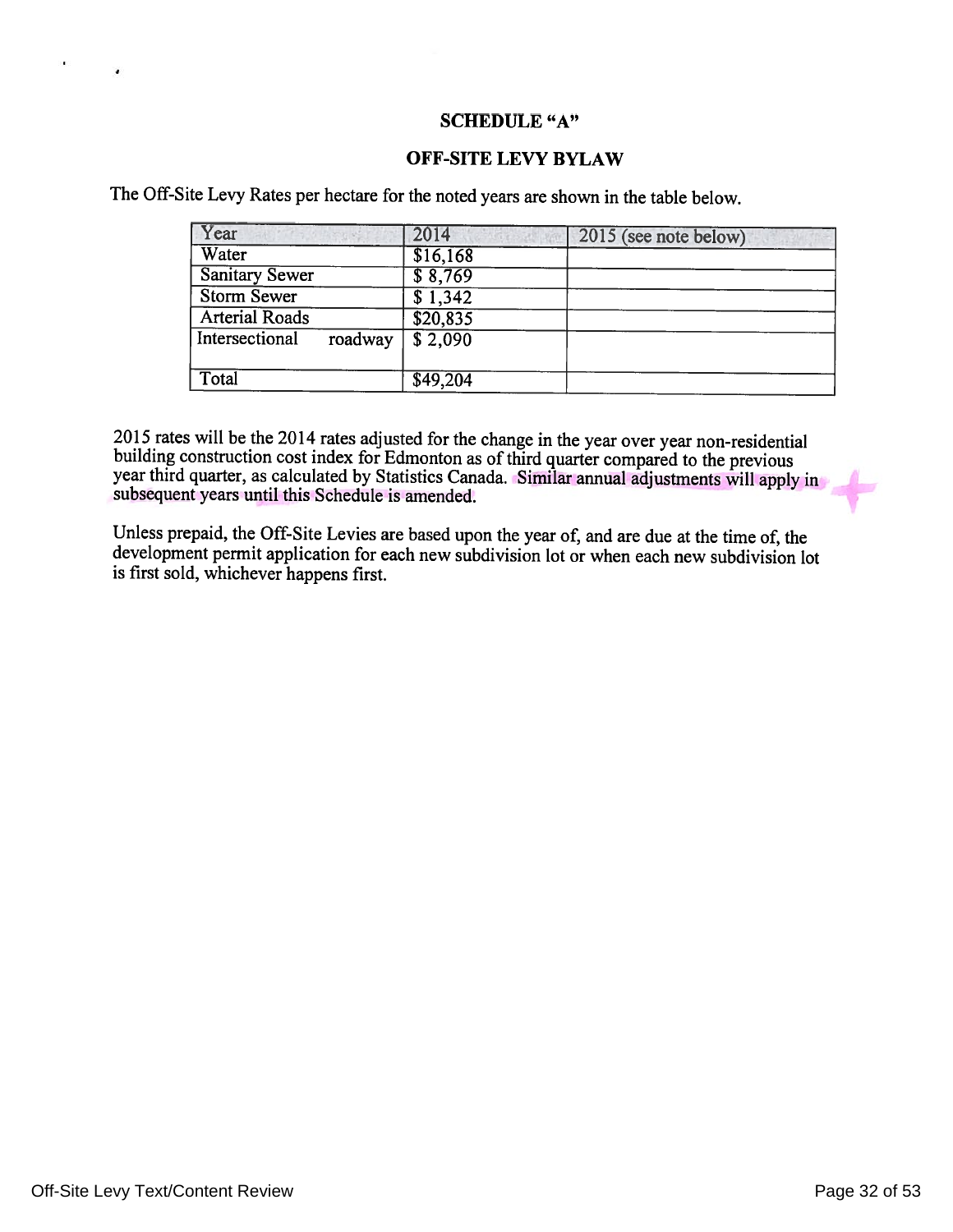## **SCHEDULE "B"**

# OFF-SITE LEVY BYLAW

# **AUTHORITY TO COLLECT OFF-SITE LEVIES AND ISSUE CREDITS**

Town Council has the authority under the Municipal Government Act to create a bylaw for the purpose of collecting an Off-Site Levy. Council authorizes Town Administration to enter into Development or Servicing Agreements which, among other things, provides for the collection of Off-Site Levies and where applicable, provides Off-Site credits to Developers.

## 1. DEFINITIONS

In this Schedule, the following words and terms shall have the following meanings, unless the context requires otherwise:

- a) Arterial Roads -- Those roads shown as arterial roads in the latest approved Town of Hinton Transportation plan, and land associated with these roads;
- b) Developable Land Land within the Town of Hinton that can be physically provided with water, sanitary sewer and storm drainage service and is suitable for urbanization;
- c) Developed Land Land which has been subdivided or developed and for which Off-Site Levies have been paid;
- d) Industry Industry shall consist of interested members of the development community including developers or landowners who have undertaken subdivisions in the recent past in Hinton:
- e) Intersectional Roadway System Improvements intersectional improvements to roads connecting to Highway 16 which will be a future municipal arterial roadway upon construction of the Highway 16 by-pass. (as per projects within AE Engineering memo to JA Fraser dated February 23, 2012);
- f) Skip or Leap-frog Development Development of lots that are not contiguous with existing development, also sometimes referred to as "leap frogged development";
- g) Off-Site Infrastructure Off-Site Infrastructure includes Sanitary Sewer Facilities, Storm Sewer Systems, Water Facilities, intersectional roadway system improvements and Arterial Road facilities required for subdivision or development. The Off-Site Levy Account provides compensation payments for the installation of Off-Site Infrastructure based upon the criteria set out in this Schedule;
- h) On-site Infrastructure Roads, sewer and water facilities built on the land area defined by the current phase of development, required to provide capacity to service the current phase of development;
- i) Oversize Infrastructure Oversize Infrastructure is sanitary facilities, storm sewer systems, and water facilities sized greater than the predefined base size or capacity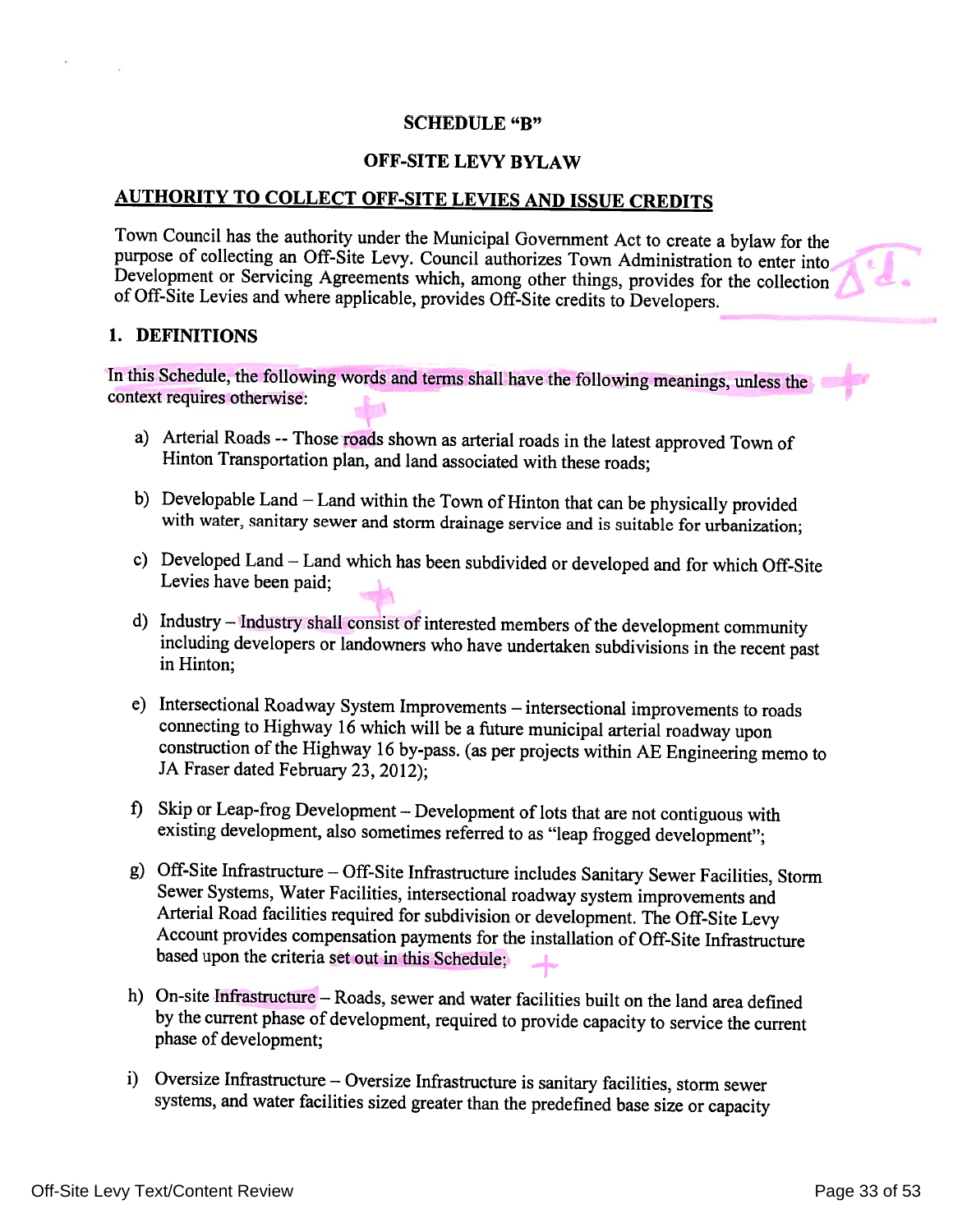required for the current phase of subdivision or development and which provides increased capacity for future development;

- j) Sanitary Sewer Facilities Sanitary Sewer Facilities, in the context of this Schedule, include treatment facilities, pipe, appurtenances, lift stations, force mains and land associated with these facilities:
- k) Storm Sewer Systems Storm Sewer Systems, in the context of this Schedule, include pipe, appurtenances, storm water detention facilities, lift stations and land associated with these facilities:
- 1) Storm Water Detention Facilities Storm Water Detention Facilities, in the context of this Schedule, include storm water ponds, pond outlets up to and including the control structure, low flow bypass pipe, overland surface flow routes and land associated with these facilities:
- m) Water Facilities Water Facilities, in the context of this Schedule, include treatment facilities, pipe, appurtenances, pump stations, reservoirs and land associated with these facilities.

# 2. OFF-SITE LEVY BYLAW PURPOSE

The Off-Site Levy Bylaw creates a levy to provide funds for the construction of Off-Site Infrastructure required for growth.

# 3. OFF-SITE LEVY BYLAW PRINCIPLES

The following principles provide guidance for interpretation of the Bylaw:

- a) Development and Subdivision in areas of the Town for which no Off-Site Levy has been previously paid will provide Off-Site Levies for the purpose of funding the infrastructure required for growth. However, those who benefit from the infrastructure should share proportionally, on a per hectare basis, in its costs.
- b) Provision or the providing of Off-Site Infrastructure should not create an advantage or penalty due to the time or location of development. Thus Off-Site Levies, while acknowledging changing and inflationary costs, should remain constant, predictable and understandable over time unless additional costs are added.
- c) Infrastructure will be required to maintain cost effective and orderly growth. Decisions regarding what is considered cost effective and orderly growth are not made through the Off-Site Levy but are determined by the planning process and Town Council. Thus Skip Development will not pound by the Off-Site Levy Account but may be funded by the developer through an approval process.
- d) The calculation of the Off-Site Levies should be an open transparent process. Thus the process should be clear and understandable. The management of the Off-Site Levy Account should be open with information available to the public and Industry, and part of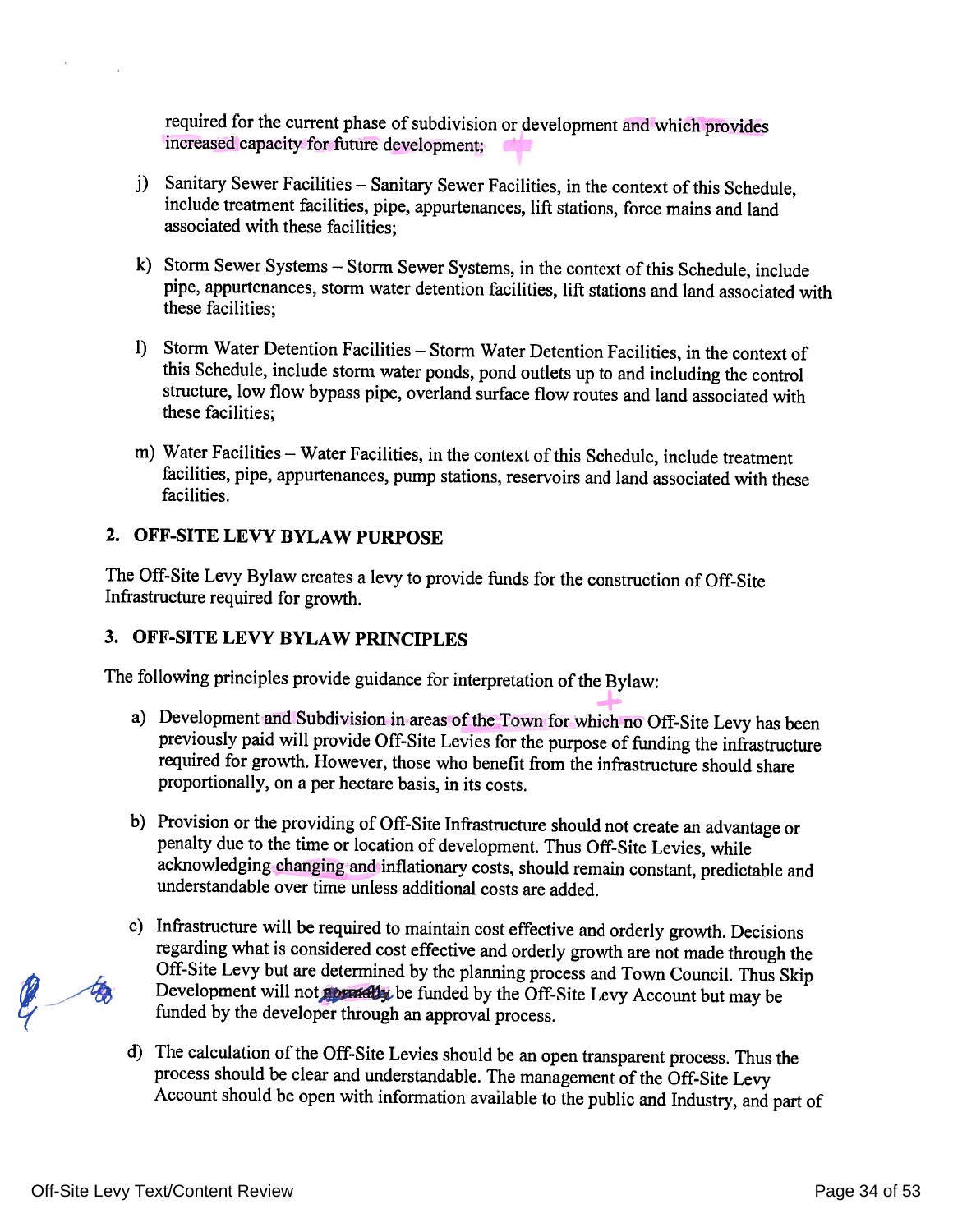the municipal audit for policy compliance.

e) Appropriate, less growth affected, infrastructure and projects that have substantial Town wide benefit should be funded by the community as a whole. Some projects are of a magnitude and scale that they provide community wide benefit and are thus best paid from property tax payers. Examples of this type of infrastructure include town-wide recreational, cultural, protective and environmental facilities, arterial roadway expansions beyond four lanes and general government service facilities.

# 4. OFF-SITE LEVY OBJECTIVES

To recover the cost of infrastructure required for growth:

- i) Using financing strategies that remain sustainable;
- ii) Facilitating development by reducing risk on early Developers and ensuring future Developers share the costs of the facilities from which they benefit;
- iii) Promoting cost effective development.

To promote orderly development by:

- i) Supporting Town planning through growth strategies, Master Servicing Plans and Area Structure Plans;
- ii) Providing Off-Site Infrastructure, once the outline plan is approved and when Developers require it; and
- iii) Providing infrastructure for contiguous development.

To create a transparent process by:

- i) Conforming with the Municipal Government Act;
- ii) Providing opportunity for industry input into the levy and its administration; and
- iii) Providing for the Off-Site Levies and reserve account status to be part of the annual municipal financial audit of the Town of Hinton.

To create a clear process for calculation of the rate, levies and credits by:

- i) Creating consistent and predictable levies and credits;
- ii) Creating predictable and stable levies over time;
- iii) Documenting a process for establishing the levy rate; and
- iv) Create a logical cost recovery framework.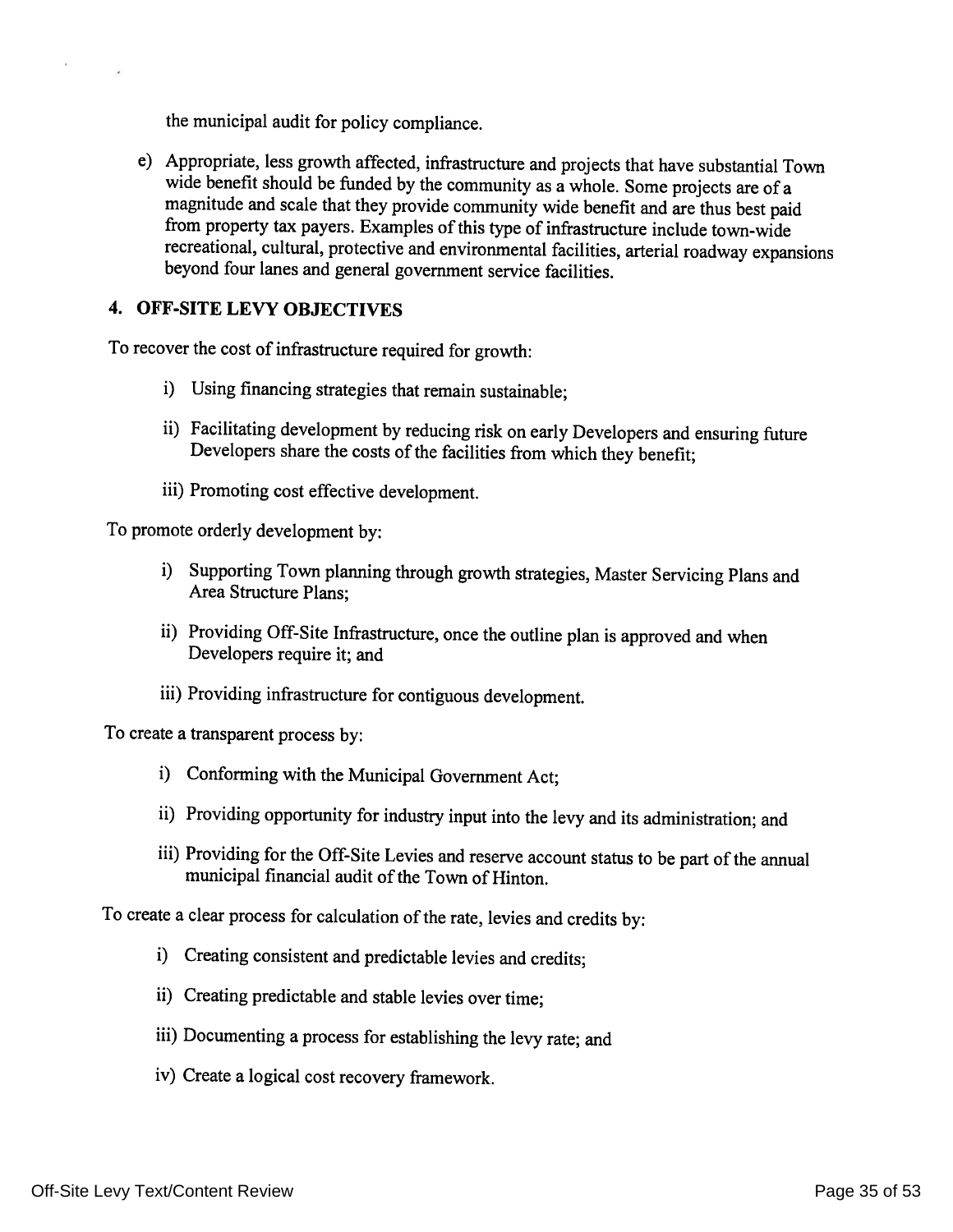# 5. APPLICATION OF OFF-SITE LEVIES

- a) Off-Site Levies will be assessed on all Developable Land which are subject to subdivision or development and for which an off-site levy has not been collected, except land designated as:
	- i) Environmental Reserve (ER);
	- ii) Municipal Reserve (MR); or
	- iii) Arterial Road Right-of-Way (AR).
- b) When one component of the Off-Site Levy becomes due, all components are due. The Off-Site Levy is a single indivisible levy. No component levy can be deferred or waived separately from the other components. However, a component may not be collected when/if the municipal service related to that subdivision will not be available to benefit that subdivision ie. Treated water or piped sanitary sewer.
- c) No legally defined parcel of land will be assessed levies on only a portion of its area.
- d) Off-Site Levies will not be collected on land where:
	- i) It can be shown or it is reasonable to assume that the land was previously connected to all municipal services including water, sanitary sewer, and storm drainage services and road access; or
	- ii) There will be a reasonable opportunity to collect off-site levies in the future, upon subdivision and further servicing of the land; or
	- iii) The land remains completely un-serviced and off-site levies can be innosed in the future.
- e) Where a new service is provided to an existing residence but it is not appropriate to charge Off-Site Levies, then an appropriate connection charge will be assessed to allow the service connection. The connection charge will be evaluated based upon the equivalent values used for the Off-Site Levy components for services provided, land area used by an equivalent residence on an urban lot and future opportunities to collect full Off-Site Levies. This occurs only where an existing, formerly unserviced property is connected to Town services where no planning, subdivision or zoning changes are contemplated.
- f) For services provided beyond the Town boundary a connection charge will be negotiated in lieu of Off-Site Levies that is appropriate to the services provided and is representative of the connections impact on the overall system.

# **6. CALCULATION OF OFF-SITE CREDITS**

a) Off-Site credits are credits calculated for Off-Site Infrastructure constructed by the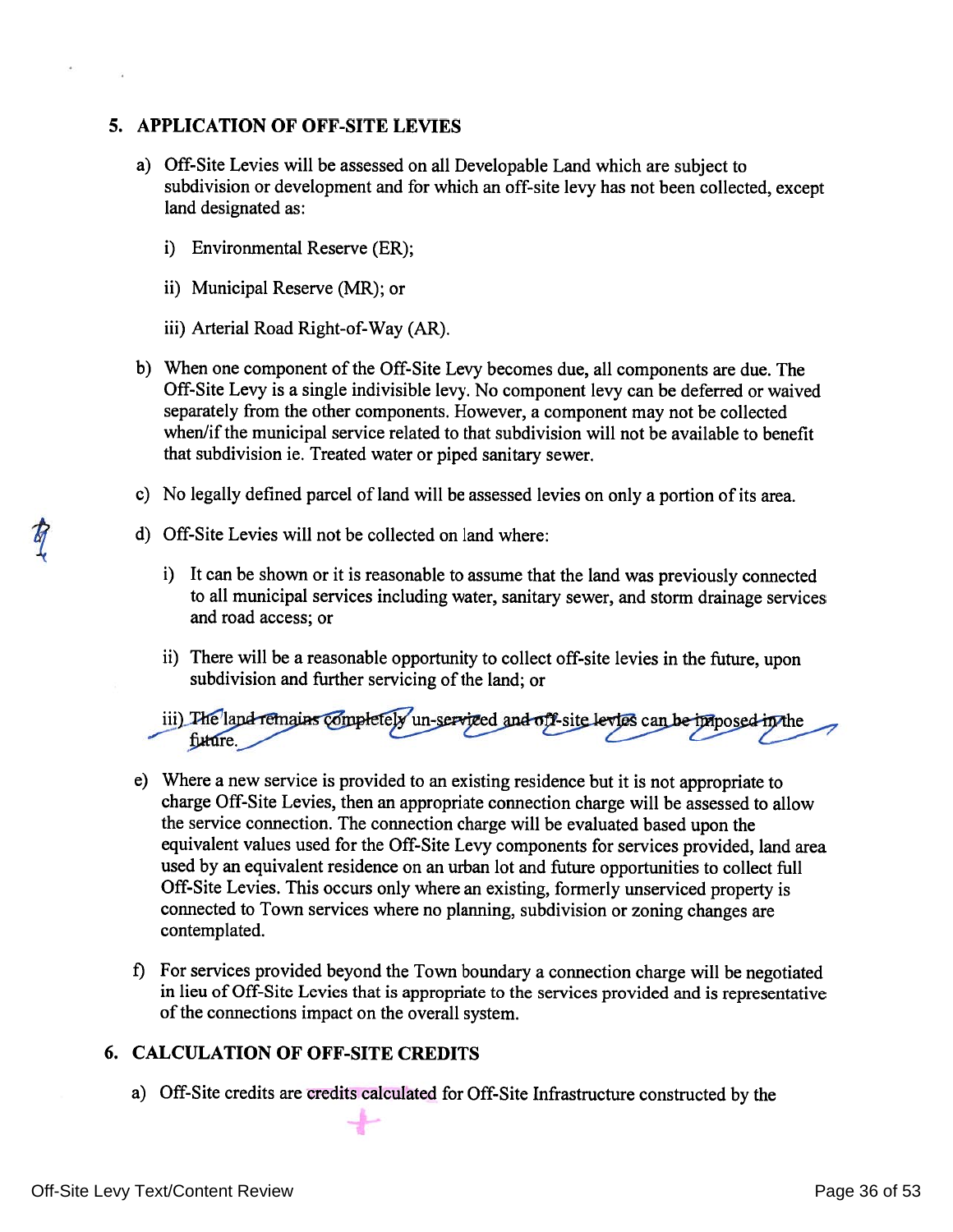developer and will be based on actual project costs where Town policies and procedures are followed. Off-Site credits will be subtracted from the total amount of the Off-Site Levy owing at the Development or Service Agreement stage. Where applicable, this credit will be subtracted from the total Off-Site Levy fees due for a subdivision before distributing the remaining Off-Site Levy fee due for each developed lot in a subdivision.

- b) A developer who constructs an Off-Site credit applicable facility will be compensated through Off-Site credits from the Off-Site Levy fund. This will be done by credits vs. cash, except to the extent that the amount of the construction value exceeds the total value of Off-Site Levies due for that subdivision under that Development or Servicing Agreement.
- c) The terms of payments for Off-Site credits will be reflected in the Development or Servicing Agreement as determined on a case by case basis.

# 7. CALCULATION OF OFF-SITE LEVY RATE

- a) Off-Site levies include eligible Water Facilities, Sanitary Sewer Facilities, Storm Sewer Systems, Intersectional Roadway System Improvements and all lanes of Arterial Roads (these terms are as defined in Section 1). Off-Site levies do not include the portion of any Arterial Road beyond four driving lanes.
- b) The levy rate calculation shall include the following for each levy component:
	- i) Total hectares of Developable Land within the Town boundary;
	- ii) A list of proposed and cost-eligible infrastructure systems and facilities needed to support growth and service existing or future un-serviced areas.
	- iii) Total estimated present day cost of Off-Site Infrastructure (whether built or to be built) required to service the Developable Land;
- $(201)$ <br>  $(201)$ <br>  $(201)$ <br>  $(201)$ <br>  $(201)$ <br>  $(201)$ <br>  $(201)$ <br>  $(201)$ <br>  $(201)$ <br>  $(201)$ <br>  $(201)$ <br>  $(201)$ <br>  $(201)$ <br>  $(201)$ <br>  $(201)$ <br>  $(201)$ <br>  $(201)$ <br>  $(201)$ <br>  $(201)$ <br>  $(201)$ <br>  $(201)$ <br>  $(201)$ <br>  $(201)$ <br>  $(201)$ <br>  $(201$

d) Representatives of the development industry will be invited to participate in the update of the off-site levy rate calculation.

# 8. CALCULATION OF OFF-SITE LEVIES

a) Off-Site Levies will be calculated using the rates set out in Schedule "A".

 $\boldsymbol{z}$ 

Off-Site Levy Text/Content Review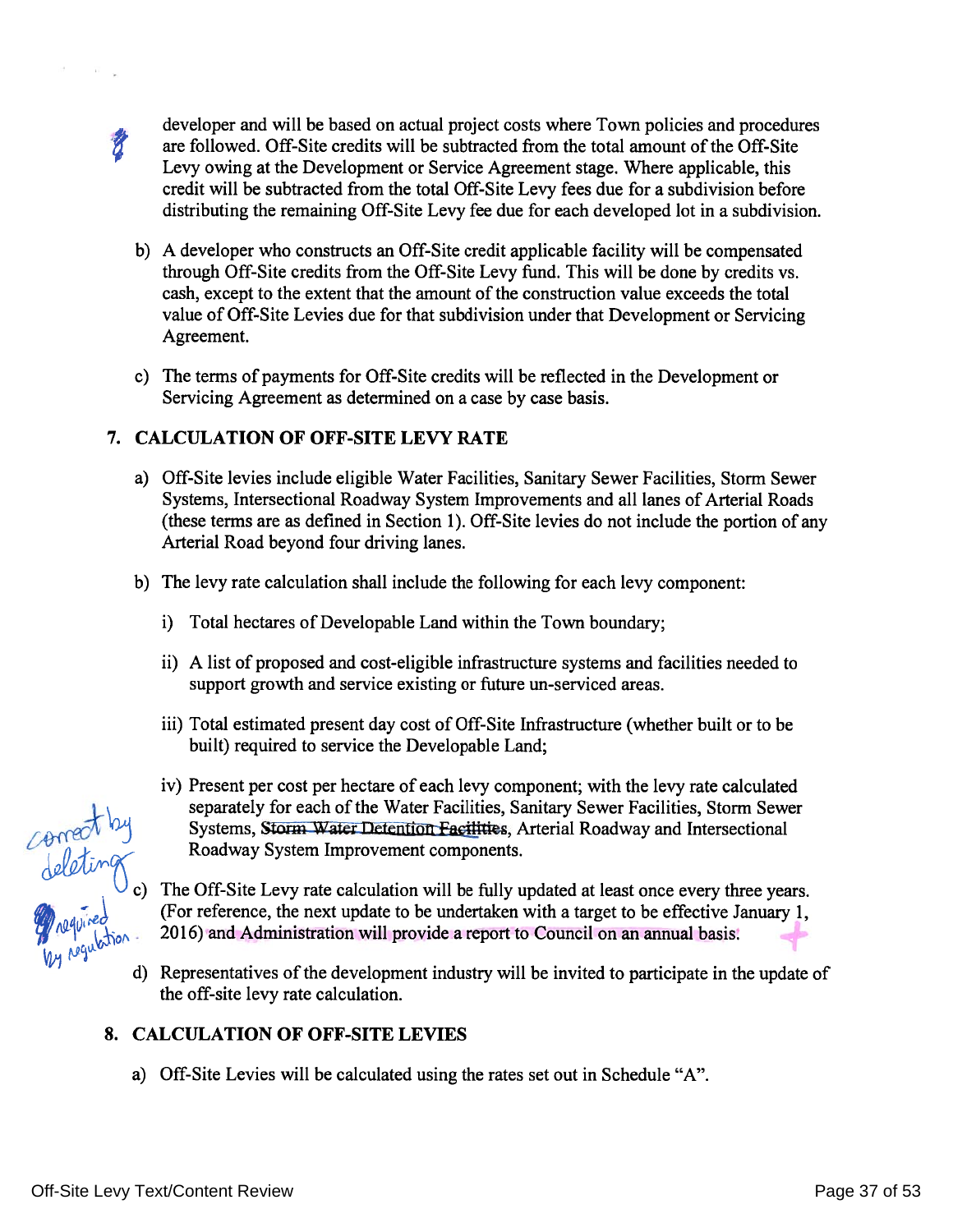b) For a specific new subdivision, the calculation formula is:

Net Area = Gross Area  $-MR - ER - AR$ , where MR is area for municipal reserve. ER is area for Environmental Reserve and AR is area of arterial roads within the subdivision area.

 $\omega$ dl be

Assessed Levy = Net Area x Levy Rate (applicable at the time of lot sale or development permit)  $-\epsilon$ hall

- 9. OFF-SITE LEVY PAYMENTS
	- a) Off-Site Levies may be imposed upon the developer at the time of subdivision or development and where a Development or Servicing Agreement is utilized, the That Agreement razy provide that the Levy will be paid by the developer prior to initial lot sale or development permit application for each created subdivision lot within the development phasecuriless the developer op to far b)
	- b) If a developer undertakes prepayment as provided below, this payment will be for the entire subdivision of land.

# **10. PREPAYMENT OF OFF-SITE LEVIES**

- a) Prepayment of Off-site Levies may occur when Off-Site Levies for a parcel of land are paid prior to the year in which it will be serviced as indicated by a Construction Completion Certificate being issued by the Town for the water and waste water utilities.
- b) Prepayment will be accepted when:
	- i) A single legal entity has control over the land on which prepayment is to be made; and
	- ii) Payment is made on entire subdivision of land (no payment will be accepted on part of a subdivision or land parcel);
- c) Once Off-Site Levies have been paid under this clause no further Off-Site Levies will be collected. No refund of Off-Site Levies will be provided on any land which has had the levies prepaid and subsequently become exempt from Off-Site L.evies at a future date (for example land that once subdivided is designated Municipal Reserve).
- d) Off-Site credits will be calculated based upon the Off-Site Levy Bylaw, Service Agreements, procedures and rates in place at the time work is completed

# **11. INDUSTRY LIASON**

a) Communication between the Town of Hinton and key Industry stakeholders will occur prior to presenting formally any amendments to this Bylaw and its Schedules.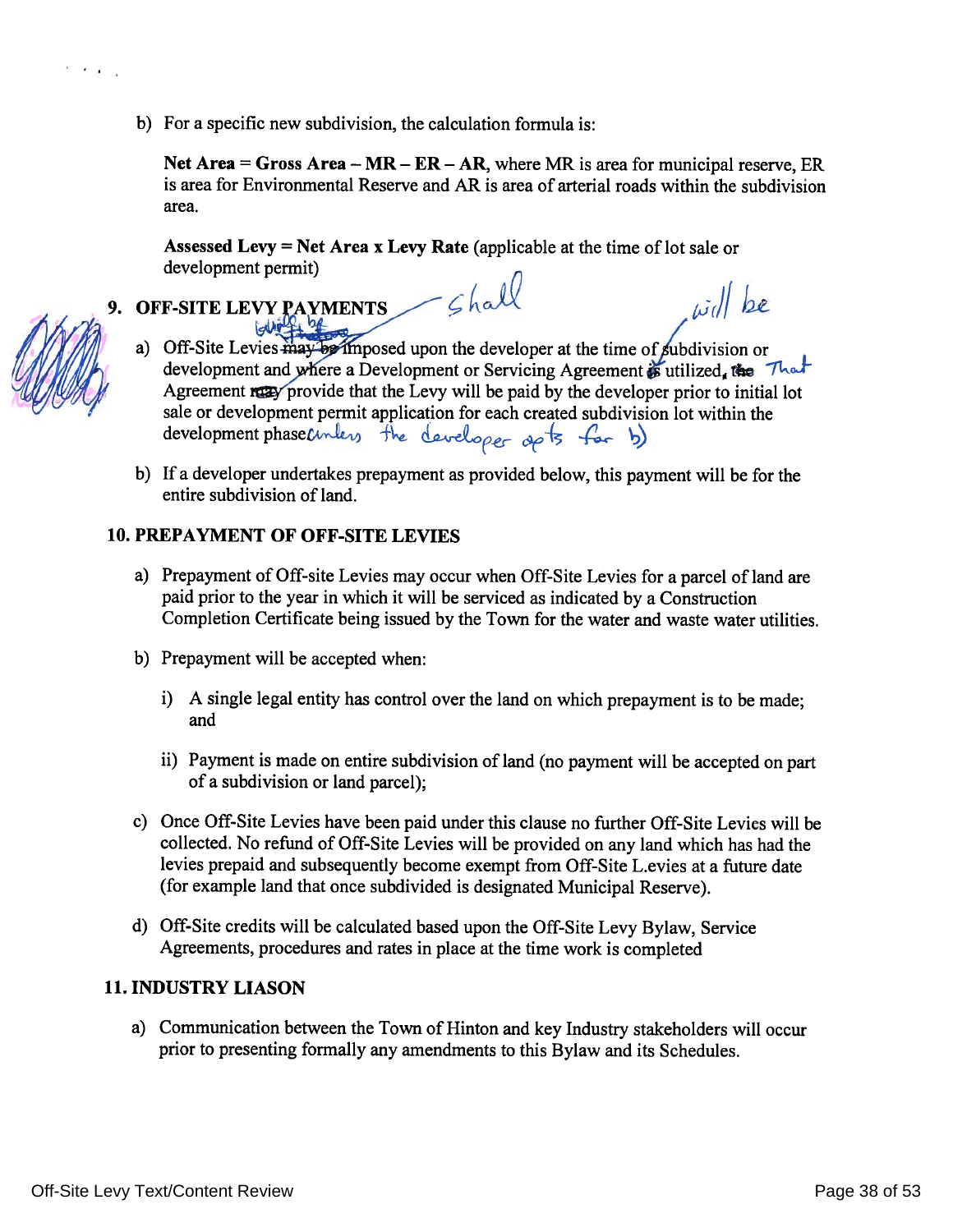Previous Doame

 $AHm+$ 



## **TOWN OF HINTON BYLAW #1092**

A BYLAW OF THE TOWN OF HINTON IN THE PROVINCE OF ALBERTA TO PROVIDE FOR THE IMPOSITION OF AN OFF-SITE LEVY IN RESPECT OF LAND TO BE DEVELOPED OR SUBDIVIDED FOR THE YEARS 2014, 2015 AND 2016. deleted

WHEREAS Section 648 of the Municipal Government Act, permits a Council to impose a levy known as an Off-Site Levy in respect of land to be developed within the municipal limits of the Town of Hinton and authorize an Agreement to be entered into for payment of the levy;

AND WHEREAS the Town has engaged in extensive consultation with representatives of the development community to address and define existing and future infrastructure requirements of the Town having regard to circumstances of the municipality and the benefits of development;

AND WHEREAS the Council of the Town of Hinton has determined that a consistent levy for each infrastructure type is in the best interests of all of the beneficiaries of development;

AND WHEREAS the the Town of Hinton has undertaken a study entitled "development fees and charges, off-site levies and developer contributions based on its infrastructure master plans to identify off-site levy eligible projects and costs, this document is dated March 14, 2014 by Associated Engineering and contains supporting information used to establish off-site leviable infrastructure and costs for this bylaw.

AND WHEREAS Council has advertised its intention to consider the provisions of this Bylaw pursuant to the provisions of Section 606 of the Municipal Government Act;

NOW THEREFORE the Council of the Town of Hinton in session duly assembled hereby enacts as follows:

There is hereby imposed a levy which shall be known as an Off-Site Levy upon all undeveloped  $1.$ lands lying within the municipal boundary of the Town of Hinton except land designated as Environmental Reserve, Municipal Reserve and Arterial Road Right-of-Way.  $\boldsymbol{\alpha}$ 

COVERA

The principles and criteria of the Off-Site Levy shall be in accordance with the attached Schedule  $2.$ "А".

The Offsite Levy rates shall be in accordance with the attached Schedule "B". The Offsite Levy 3. rates in place in 2015 shall continue into 2016 and beyond if no amendment is made by Town Council to this schedule. All Off-site Levy funds collected pursuant to this by-law shall be accounted for by the Town of Hinton in a special fund and only expended as permitted under the provisions of Part 17 of the Municipal Government Act.

The entering into a Development or Servicing Agreement with respect to the collection of a levy 4. or the payment of oversize credits is hereby authorized.

The Schedules that form part of this Bylaw may be amended by resolution of Council. 5.

- 6. First reading given to Bylaw #1090 is hereby rescinded.
- 7. Bylaw #840 is hereby repealed.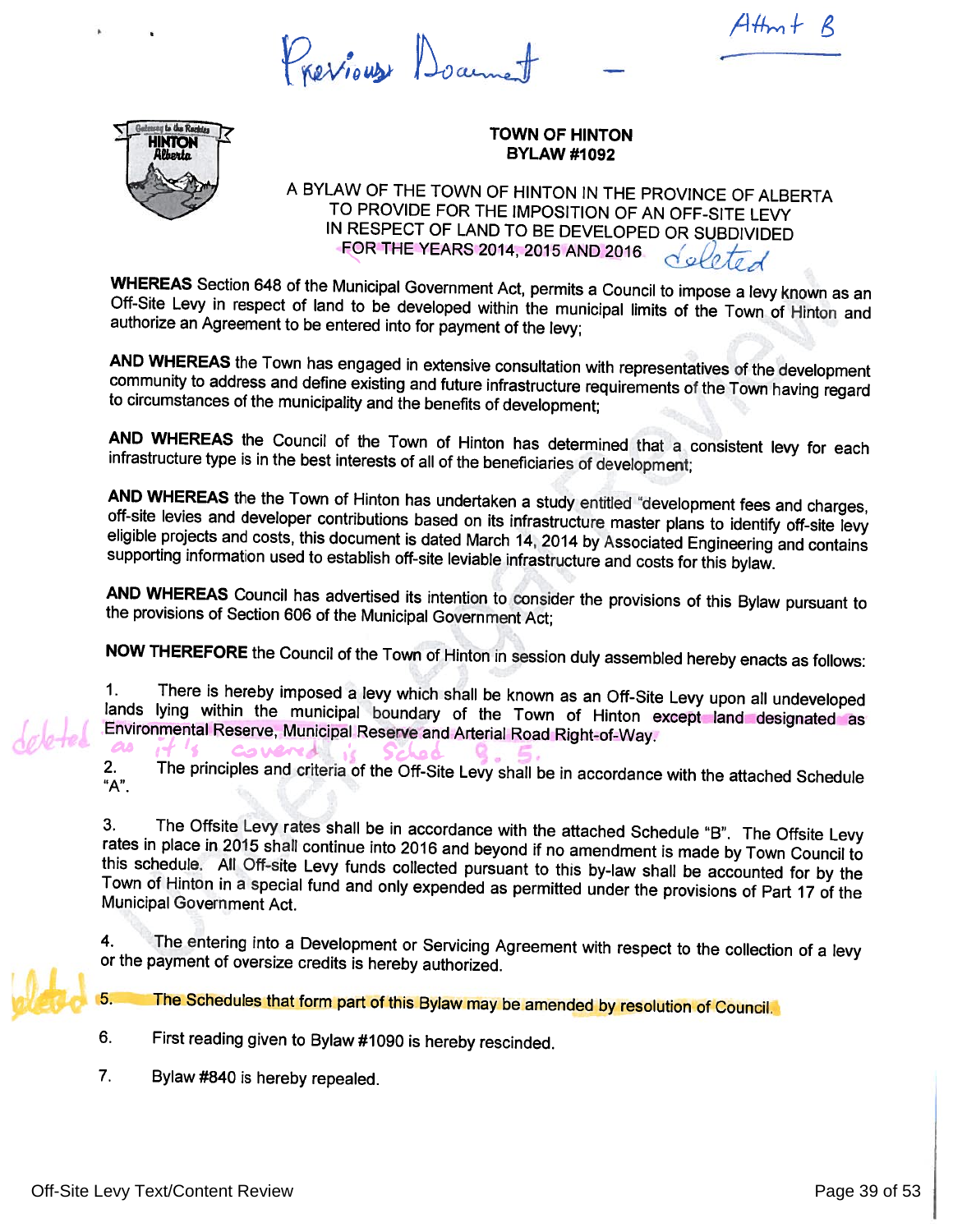Any development agreements approved under previous bylaws of the Town shall continue as  $8.$ though the bylaw under which they were enacted was never repealed.

If any portion of this bylaw is declared or held to be invalid for any reason, the remaining 9. provisions of this bylaw shall continue to be in full force and effect.

This bylaw shall take effect on the final day of passing.  $10.$ 

> READ A FIRST TIME THIS \_\_\_\_\_\_\_ DAY OF  $, 2014.$

READ A SECOND TIME THIS \_\_\_\_\_\_ DAY OF , 2014.

READ A THIRD TIME THIS \_\_\_\_\_\_\_ DAY OF , 2014.

**MAYOR** 

**CORPORATE SERVICES DIRECTOR OF**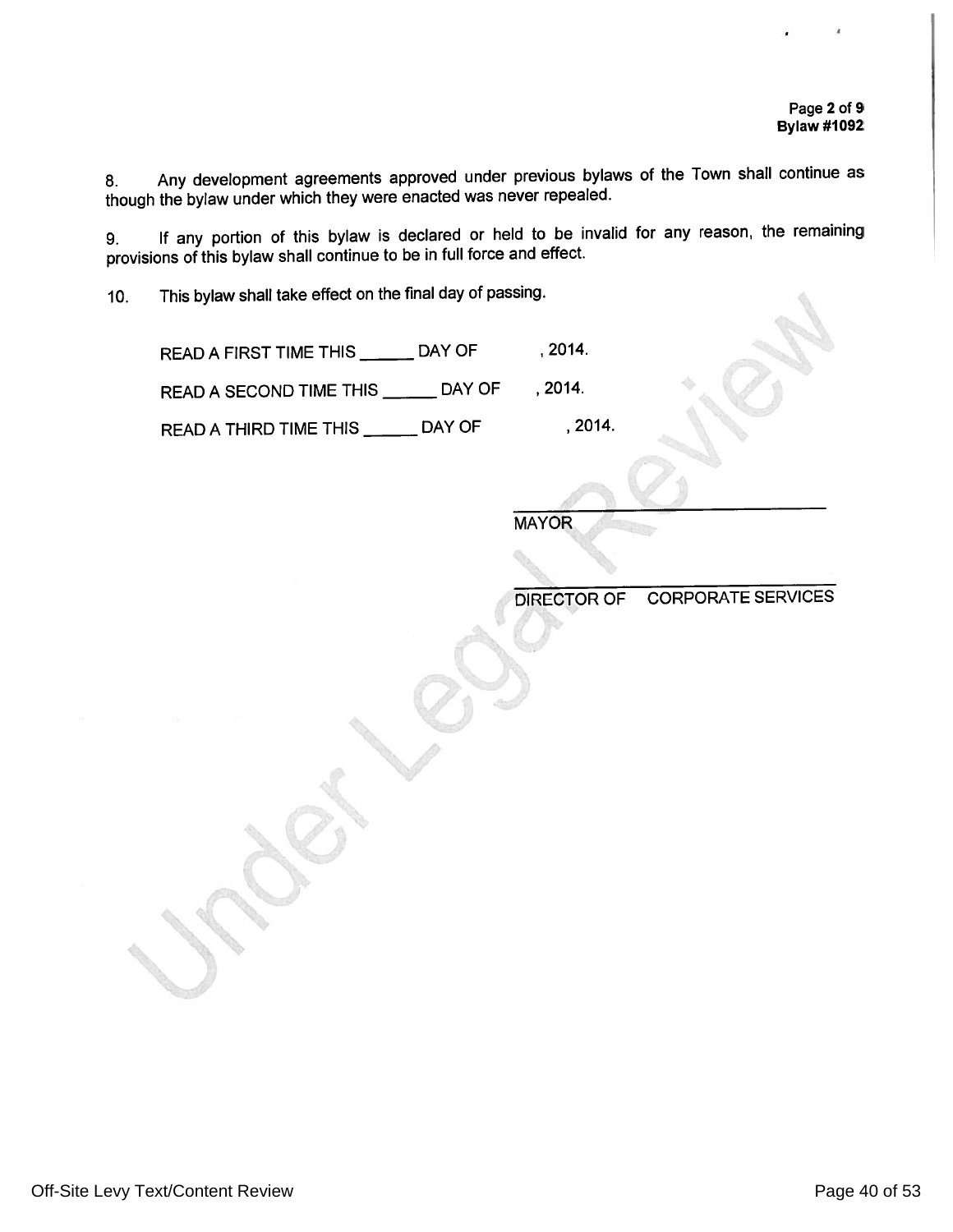## **SCHEDULE "A"** OFF-SITE LEVY BYLAW

# **AUTHORITY TO COLLECT OFF-SITE LEVIES AND ISSUE CREDITS**

Town Council has the authority under the Municipal Government Act to create a bylaw for the purpose of collecting an Off-Site Levy. The executed Service Agreement authorizes Town Administration to collect the assessed off-site levies and provide the calculated compensation payments to Developers.

#### $\mathbf{1}$ . **DEFINITIONS**

celeled<br>10tel

a) Arterial Roads -- Those shown as arterial roads in the latest approved Town of Hinton Transportation plan, and land associated with these roads;

b) Developable Land - Land that can be physically provided with water, sanitary sewer and storm drainage service and is suitable for urbanization;

c) Developed Land - The land is considered developed once it is subdivided, Off-Site Levies have been paid and services provided to the lot;

d) Development Region - The development region includes all undeveloped land within the Town boundary:

e) Growth - Creation of new serviced residential, commercial or industrial lots from previously unserviced land;

f) Industry - Industry members shall consist of interested members of the development community including developers who have undertaken subdivisions in the recent past in Hinton;

g) Intersectional roadway system improvements - intersectional improvements to roads connecting to Highway 16 which will be a future municipal arterial roadway upon construction of the Highway 16 by-pass. (as per projects within AE Engineering memo to JA Fraser dated February 23, 2012);

h) Skip or Leap-frog Development - Development of lots that are not contiguous with existing development, also sometimes referred to as "leap frogged development";

i) Offsite Infrastructure - Offsite infrastructure is sanitary sewer facilities, storm sewer systems, water facilities, intersectional roadway system improvements and arterial road facilities required for the development phase but installed outside the development boundary. The Offsite Account provides compensation payments for the installation of offsite infrastructure based upon the criteria of this bylaw;

j) On-site – Roads, sewer and water facilities built on the land area defined by the current phase of development required to provide capacity to service the current phase of development;

k) Oversize Infrastructure - Oversize infrastructure is sanitary facilities, storm sewer systems, and water facilities sized greater than the predefined base size or capacity that provides increased capacity in the system beyond what is required by the current phase of development;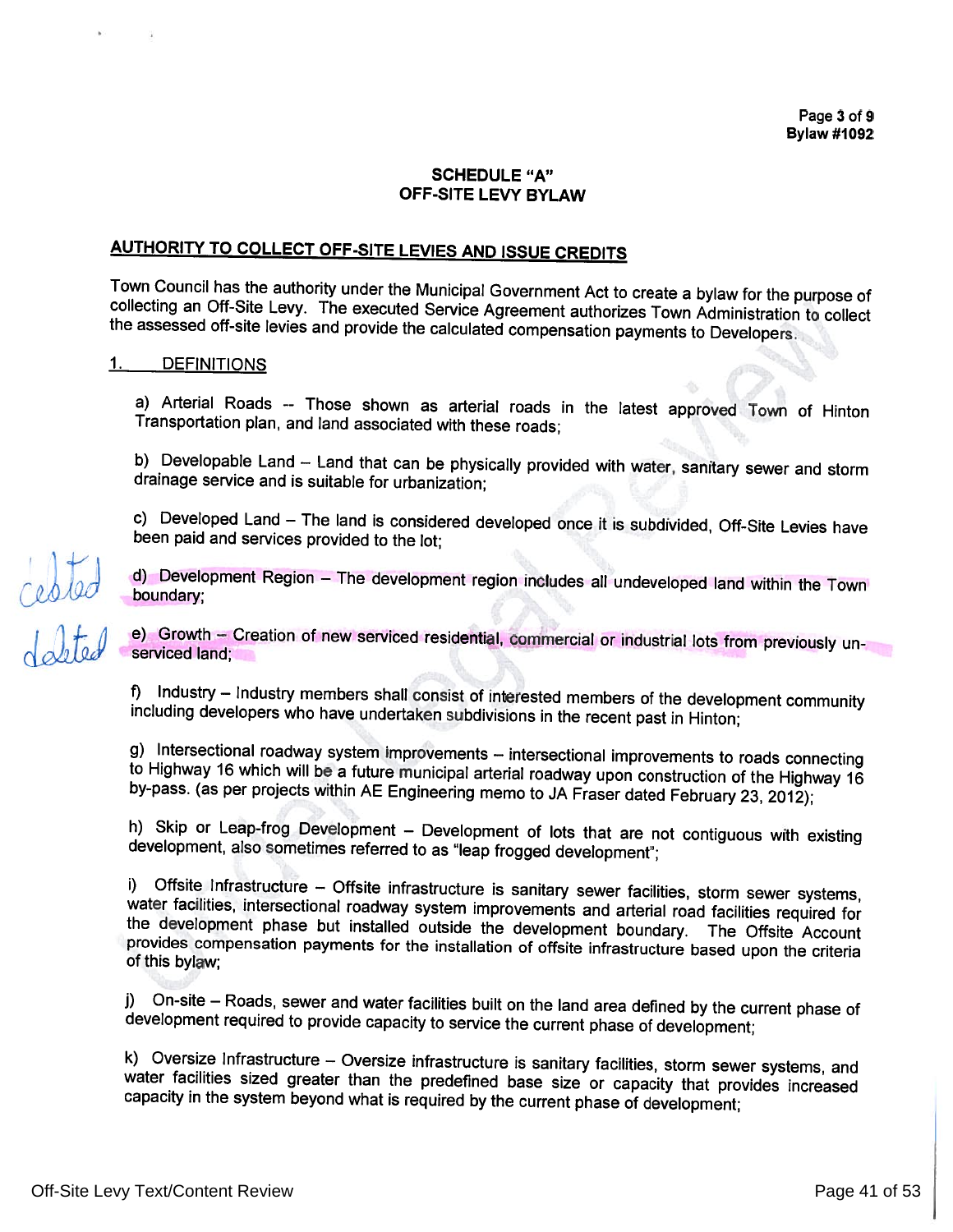I) Sanitary Sewer Facilities - Sanitary sewer facilities, in the context of this bylaw, include treatment facilities, pipe, appurtenances, lift stations, force mains and land associated with these facilities;

m) Storm Sewer Systems - Storm sewer systems, in the context of this bylaw, include pipe, appurtenances, storm water detention facilities, lift stations and land associated with these facilities;

n) Storm Water Detention Facilities - Storm water detention facilities, in the context of this bylaw, include storm water ponds, pond outlets up to and including the control structure, low flow bypass pipe, overland surface flow routes and land associated with these facilities;

o) Water Facilities - Water facilities, in the context of this bylaw, include treatment facilities, pipe, appurtenances, pump stations, reservoirs and land associated with these facilities.

#### OFFSITE LEVY BYLAW PURPOSE  $2.$

The Offsite Levy Bylaw creates a levy to provide funds for the construction of offsite infrastructure required for growth.

#### OFFSITE LEVY BYLAW PRINCIPLES 3.

The following principles provide guidance for interpretation of the Bylaw and form the basis of the provisions.

Development in new growth areas through an Offsite Levy will provide the capital that will fund  $1<sub>1</sub>$ the infrastructure required for growth. Those who benefit from the infrastructure, which is defined by all those in the development region, should share proportionally, on a per hectare basis, in its costs. These projects provide service extensions to specific new neighborhoods or create capacity for entire sectors of the Town.

Provision or the providing of Offsite Infrastructure will not create an advantage or penalty due to  $2.$ the time or location of development. Thus offsite levies, while acknowledging inflationary costs, should remain somewhat constant, predictable and understandable over time unless additional costs are added.

Infrastructure will be provided to maintain cost effective and orderly growth. Decisions regarding 3. what is considered cost effective and orderly growth are not made through the Offsite Levy but are determined by the planning process and Town Council. Thus skip development will not be funded by the offsite fund but may be funded by the developer through an approval process.

The calculation of the levy should be an open transparent process. Thus the process should be 4. clear and understandable. The management of the Offsite Levy Account should be open with information available to the public and industry, and part of the municipal audit for policy compliance.

Appropriate, less growth affected, infrastructure and projects that have substantial Town wide 5. benefit should be funded by the community as a whole. Some projects are of a magnitude and scale that they provide community wide benefit and thus best paid from property tax payers. Examples of this type of infrastructure include town-wide recreational, cultural, protective and environmental facilities, arterial roadway expansions beyond four lanes and general government service facilities.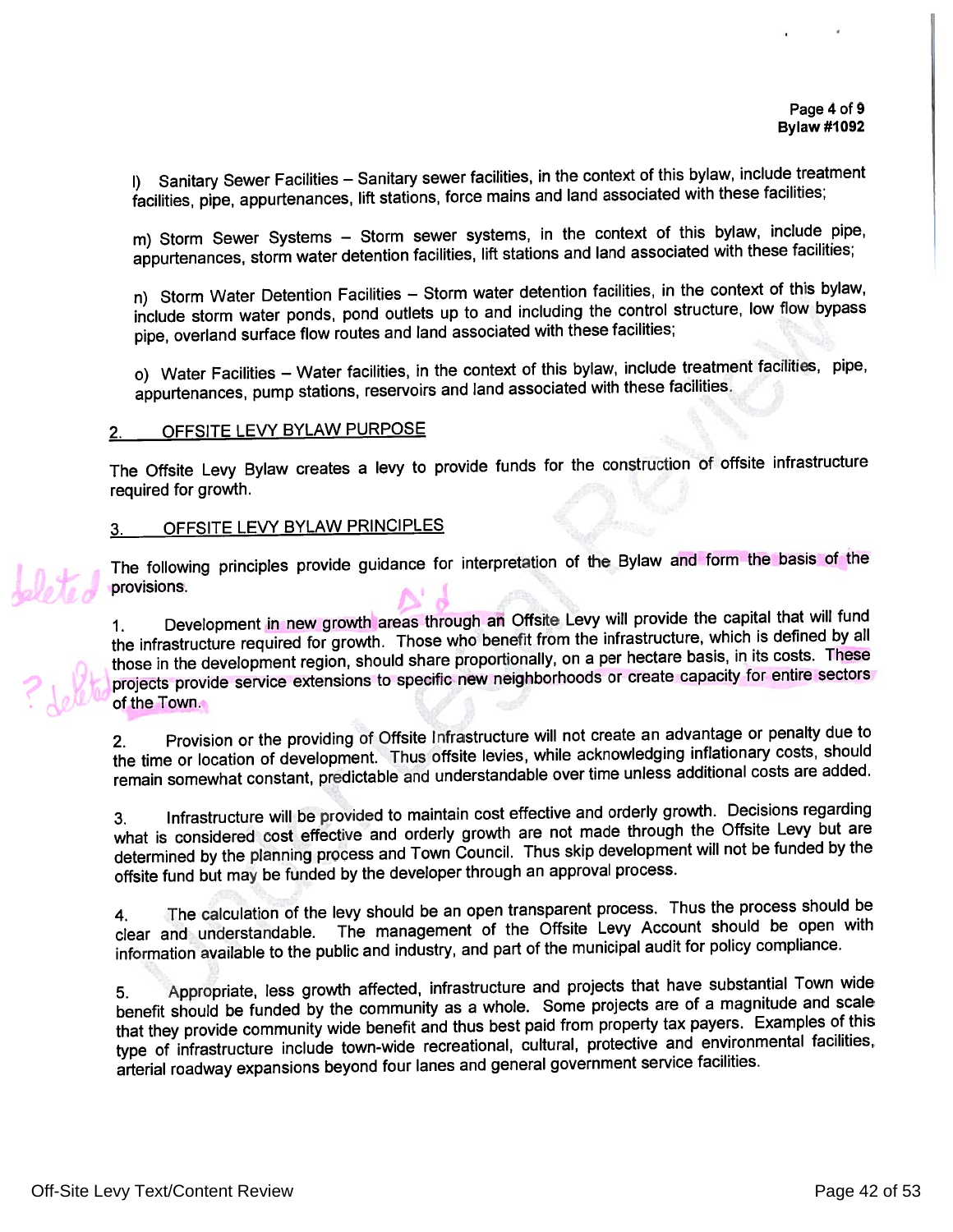#### 4. OFFSITE LEVY OBJECTIVES

- $1<sub>1</sub>$ To recover the cost of infrastructure required for growth:
	- $a)$ Using financing strategies that remain sustainable;
	- b) Facilitating development by reducing risk on early Developers and ensuring future Developers share the costs of the facilities from which they benefit;
	- c) Promoting cost effective development.
- $2.$ To promote orderly development by:
	- $a)$ Supporting Town planning through growth strategies, Master Servicing Plans and Area **Structure Plans:**
	- Providing offsite infrastructure, once the outline plan is approved and when Developers b) require it:
	- $c)$ Providing infrastructure for contiguous development.
- $3.$ To create a transparent process by:
	- $a)$ Conforming with the Municipal Government Act;
	- Providing opportunity for industry input into the levy and its administration. b)
	- Providing for the off-site levies and reserve account status to be part of the annual  $c)$ municipal financial audit of the Town of Hinton.
- 4. To create a clear process for calculation of the rate, levies and credits by:
	- $a)$ Creating consistent and predictable levies and credits;
	- b) Creating predictable and stable levies over time:
	- C) Documenting a process for establishing the levy rate;
	- d) Create a logical cost recovery framework.

#### **APPLICATION OF OFFSITE LEVIES** <u>5.</u>

Offsite Levies will be assessed on all Developable Land within the development area except land designated as:

- a) Environmental Reserve (ER);
- Municipal Reserve (MR); b)
- Arterial Road Right-of-Way (AR). c)

When one component of the Offsite Levy becomes due, all components are due. The Offsite Levy is a single indivisible levy. No component levy can be deferred or waived separately from the other components. However, a component may not be collected when/if the municipal service related to that subdivision will not be available to benefit that subdivision ie. Treated water or piped sanitary sewer.

No legally defined parcel of land will be assessed levies on only a portion of its area.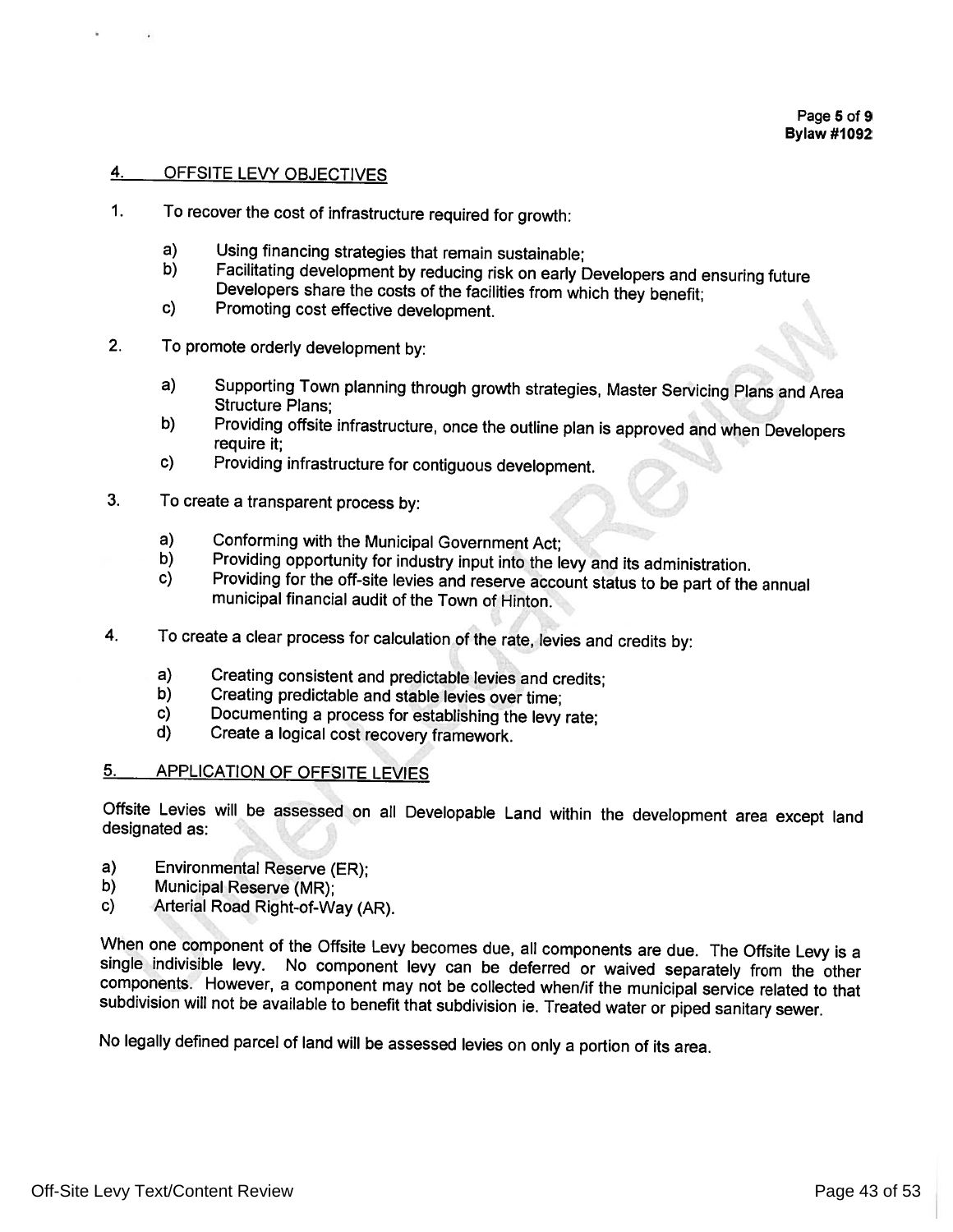Offsite Levies will not be collected on land where:

It can be shown or it is reasonable to assume that the land was previously connected to all  $a)$ municipal services including water, sanitary sewer, and storm drainage services and road access; or

There will be a reasonable opportunity to collect offsite levies in the future, upon subdivision and b) further servicing of the land; or

The land remains completely un-serviced.  $c)$ 

Where a new service is provided to an existing residence but it is not appropriate to charge Offsite Levies, then an appropriate connection charge will be assessed to allow the service connection. The connection charge will be evaluated based upon the equivalent value of the Offsite Levy components for services provided, land area used by an equivalent residence on an urban lot and future opportunities to collect full Offsite Levies. This occurs only where an existing, formerly unserviced property is connected to Town services where no planning, subdivision or zoning changes are contemplated.

For services provided beyond the Town boundary a connection charge will be negotiated in lieu of Offsite Levies that is appropriate to the services provided and is representative of the connections impact on the overall system.

#### CALCULATION OF OFFSITE CREDITS 6.

Offsite credits are for offsite infrastructure constructed by the developer and will be based on actual project costs where Town policies and procedures are followed. Oversize credits will be subtracted from the total amount of the Offsite Levy Fees owing at the development or service agreement stage. This credit will be subtracted from the total offsite levy fees due for a subdivision before distributing the remaining Offsite Levy fee due for each developed lot in a subdivision.

A developer who constructs an offsite-applicable facility will be compensated through offsite credits from the offsite levy fund. This will be done by credits vs. cash, except to the extent that the amount of the construction value exceeds the total value of off-site levies due for that subdivision under that development or servicing agreement.

The terms of payments for offsite credits will be reflected in the Development or Servicing Agreement as determined on a case by case basis.

#### CALCULATION OF OFFSITE LEVY RATE  $7.$

Offsite levies include eligible water facilities, sanitary sewer facilities, storm sewer systems, intersectional roadway system improvements and all lanes of arterial roads (these terms are as defined in Section 1). Offsite levies do not include the portion of any arterial road beyond four driving lanes.

The levy rate calculation shall include the following for each levy component:

Total hectares of developable land within the Town boundary; a)

A list of proposed and cost-eligible infrastructure systems and facilities needed to support growth b) and service existing or future un-serviced areas.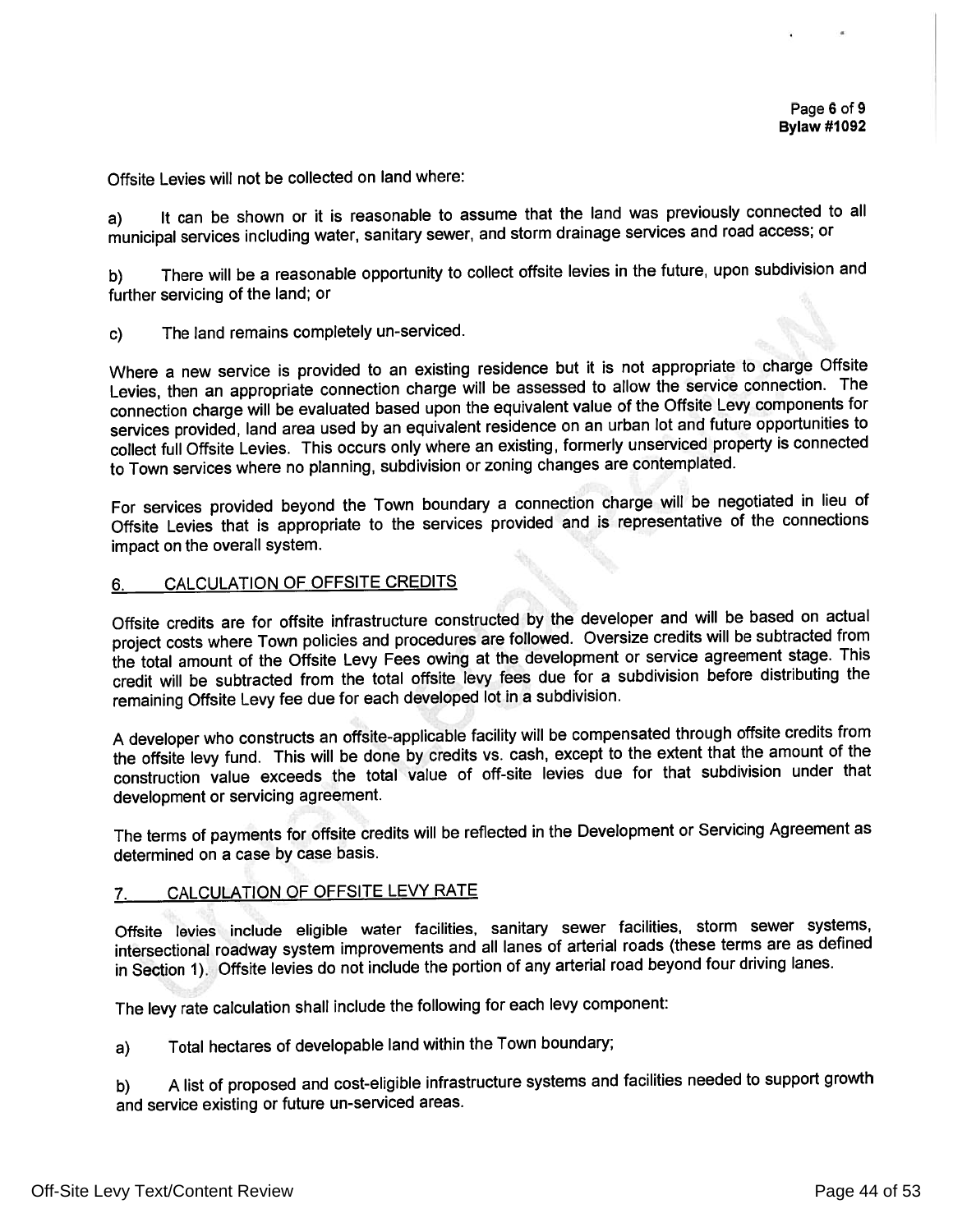c) Total estimated present day cost of offsite infrastructure (whether built or to be built) required to service the developable land:

Present per cost per hectare of each levy component; with the levy rate calculated separately for  $\mathbf{d}$ each of the water, sanitary sewer, storm water, arterial roadway and intersectional roadway system improvement components.

The offsite levy rate calculation will be fully updated at least once every three years. (For reference, the next update to be undertaken with a target to be effective January 1, 2016)

Representatives of the development industry will be invited to participate in the update of the offsite levy rate calculation.

#### CALCULATION OF OFFSITE LEVIES 8.

Offsite Levies will be calculated using the rates set out in Schedule "B".

For a specific new subdivision, the calculation formula is:

Net Area = Gross Area - MR - ER - AR, where MR is area for municipal reserve, ER is area for Environmental Reserve and AR is area of arterial roads within the subdivision area.

Assessed Levy = Net Area x Levy Rate (applicable at the time of lot sale or development permit)

#### 9. **OFFSITE LEVY PAYMENTS**

Offsite Levies legally due upon the developer executing a Development or Servicing Agreement. To support subdivision development, offsite levy payment is to be paid by the developer prior to initial lot sale or development permit application for each created subdivision lot within the development phase.

If a developer undertakes prepayment as provided below, this payment will be for the entire subdivision of land.

#### $10.$ PREPAYMENT OF OFFSITE LEVIES

Prepayment of Offsite Levies occurs when Offsite Levies for a parcel of land are paid prior to the year in which it will be serviced as indicated by a Construction Completion Certificate being issued by the Town for the water and waste water utilities.

Prepayment will be accepted when:

 $a)$ A single legal entity has control over the land on which prepayment is to be made; and

 $b)$ Payment is made on entire subdivision of land (no payment will be accepted on part of a subdivision or land parcel);

Once Offsite Levies have been paid under this clause no further offsite levies will be collected. No refund of Offsite Levies will be provided on any land which has had the levies prepaid and subsequently become exempt from offsite levies at a future date (for example land that once subdivided is designated Municipal Reserve).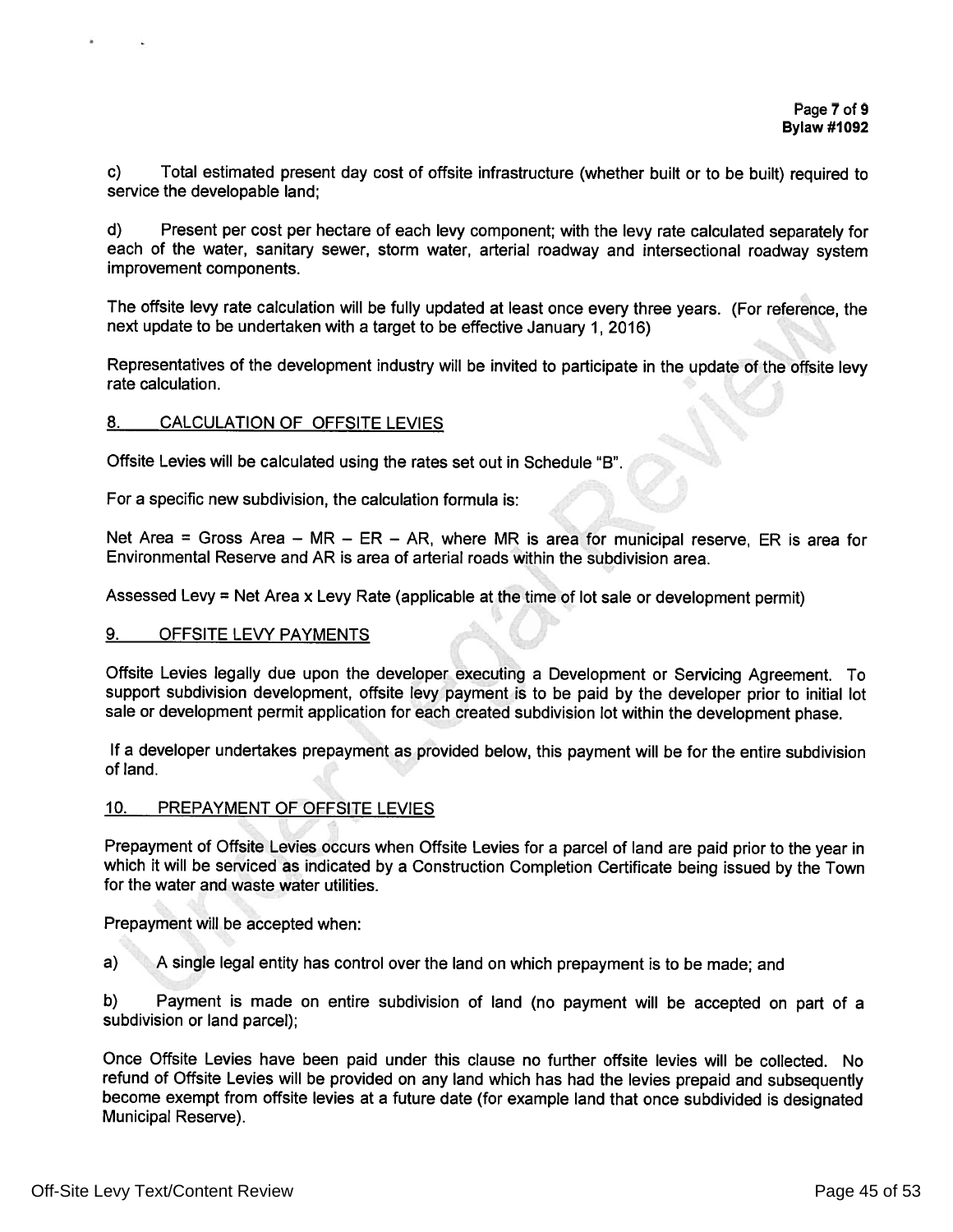Oversize credits will be calculated based upon the Offsite Levy Bylaw, Service Agreements, procedures and rates in place at the time the work is completed.

#### **INDUSTRY LIASON** 11.

Communication between the Town of Hinton and key industry stakeholders will occur prior to presenting formally any amendments to this by-law and its schedules.

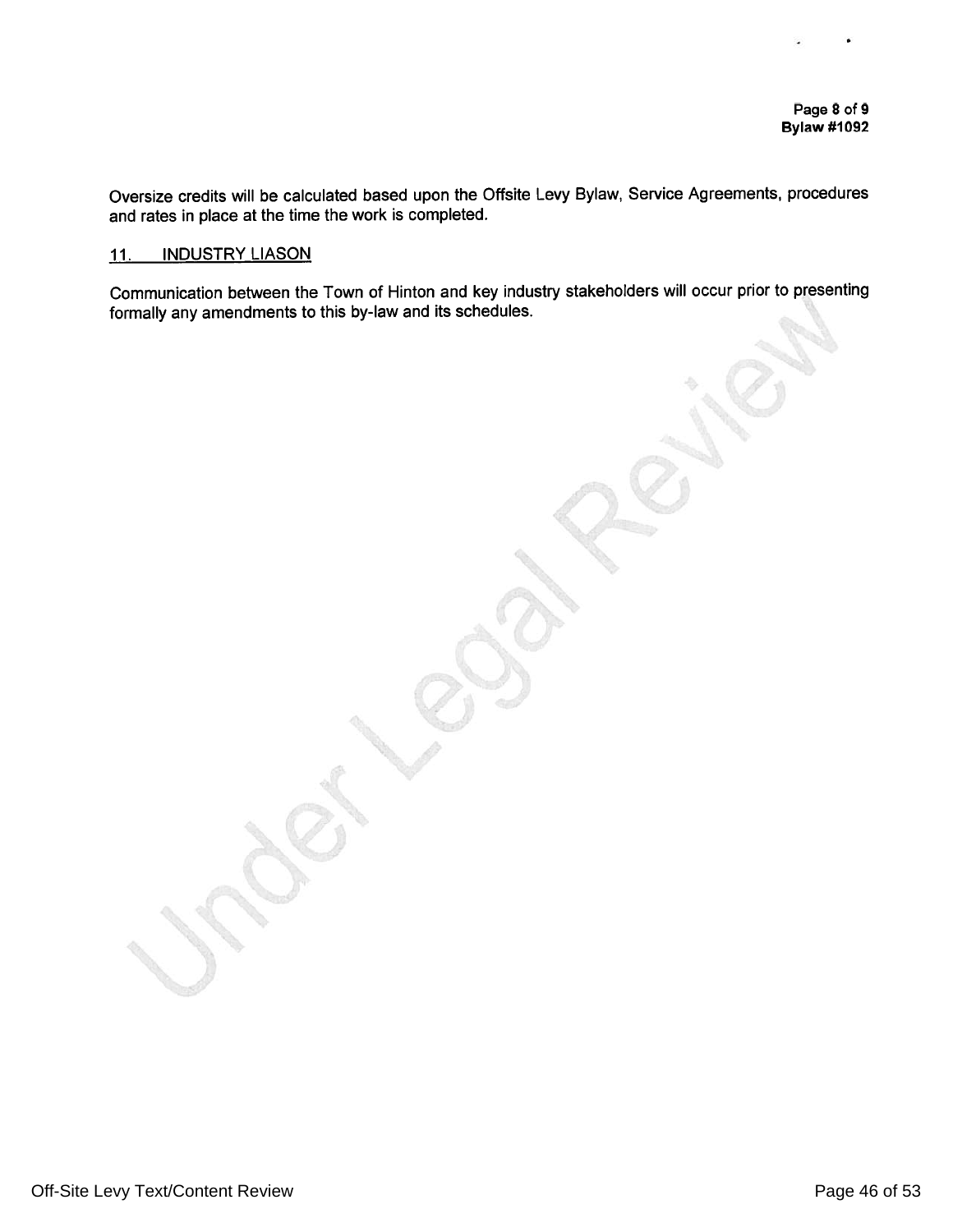# **SCHEDULE "B" OFF-SITE LEVY BYLAW**

The Offsite Levy Rates per hectare for the noted years are shown in the table below.

| Year                                             | 2014     | 2015 (see note below) |
|--------------------------------------------------|----------|-----------------------|
| Water                                            | \$16,168 |                       |
| <b>Sanitary Sewer</b>                            | \$8,769  |                       |
| <b>Storm Sewer</b>                               | \$1,342  |                       |
| <b>Arterial Roads</b>                            | \$20,835 |                       |
| Intersectional<br>roadway<br>system improvements | \$2,090  |                       |
| Total                                            | \$49,204 |                       |

2015 rates will be the 2014 rates adjusted for the change in the year over year non-residential building construction cost index for Edmonton as of third quarter compared to the previous year third quarter, as calculated by Stats Canada.

Unless prepaid, the offsite Levies is due and is applicable is based on the year that the development permit application for each new subdivision lot is made or when each new subdivision lot is first sold, whichever happens first.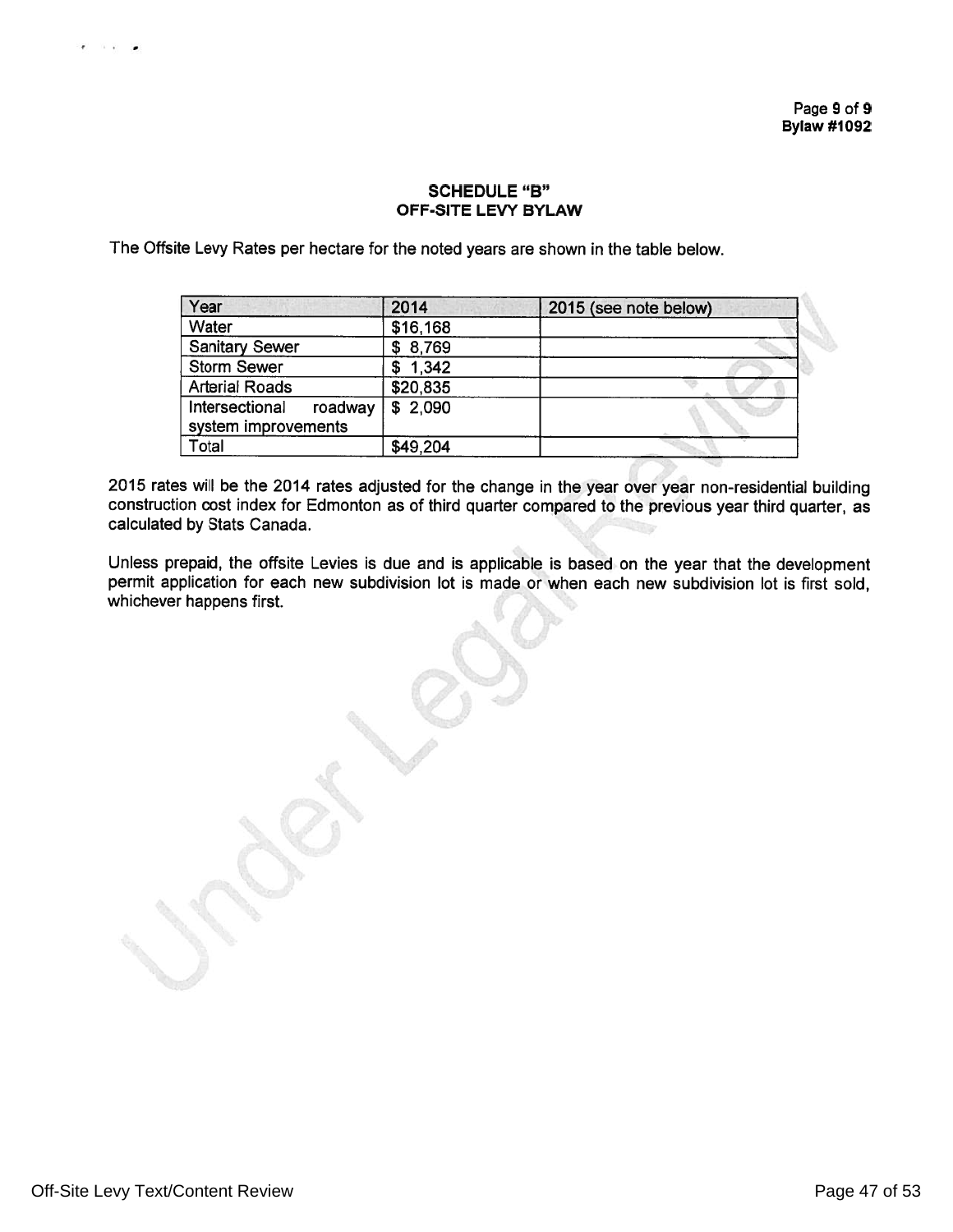$\begin{array}{ccc}\nO & ln f_0 & \wedge e \\
O & f_1 & -s_1te & lev_1e \\
\text{(a)} & S/c & -h_1e & g\n\end{array}$ R O E E

# Brownlee LLP Legal Update – Off-Site Levy Checklist

We continue to receive many inquiries respecting Off-Site Levies. The enabling legislation is the Municipal Government Act R.S.A. c. M-26, as amended, (the 'MGA'') and in particular ss. 648, 650, and 655, together with the *Principles and Criteria for Off-Site Levies Regulation* (Alta. Reg. 48/2004, the "Regulations"). Here is a checklist to review and apply when developing offsite levies for your community.

#### **CHECKLIST** <u>A. </u>

#### $\mathbf{1}$ . Recoverable Infrastructure Costs - MGA s. 648, s. 650 and s. 655

 $\mathbf{R}$ 

- a) Infrastructure Type  $-$  Off-site levies may be used for facilities listed in s. 648(2)
	- $(i)$ Water - new or expanded facilities for storage, transmission, treatment or supply of water;
	- $(ii)$ Sanitary - new or expanded facilities for treatment, movement or disposal of sanitary sewage;
	- $(iii)$ **Storm - new or expanded storm sewer drainage facilities;**
	- $(iv)$ **Transportation** - new or expanded roads required for or impacted by a subdivision or development; and
	- $(v)$ **Lands** - land required for or in connection with any facilities described in the off-site levy provisions of the MGA.
- b) Capital v. Maintenance  $-$  off-site levies may be used for the recovery of capital costs.
- c) Incidentals and Appurtenances "road" infrastructure is not limited to road surface or road geometry. "Road" as defined in s.616 and ss.1(1) of the MGA includes bridges and incidental structures.
- d) Regional or Boundary Facilities the  $MGA$  does not require a municipality to extend its facilities beyond its boundaries or endeavour to recover costs by levy for facilities beyond its boundaries. A broad and purposive approach to Part 17 suggests that there may be circumstances where it is valid to impose an off-site levy for regional facilities (e.g. where an intermunicipal plan contemplates shared cost recovery for a boundary road). Options for cost sharing of facilities that benefit lands in more than one municipality could be explored.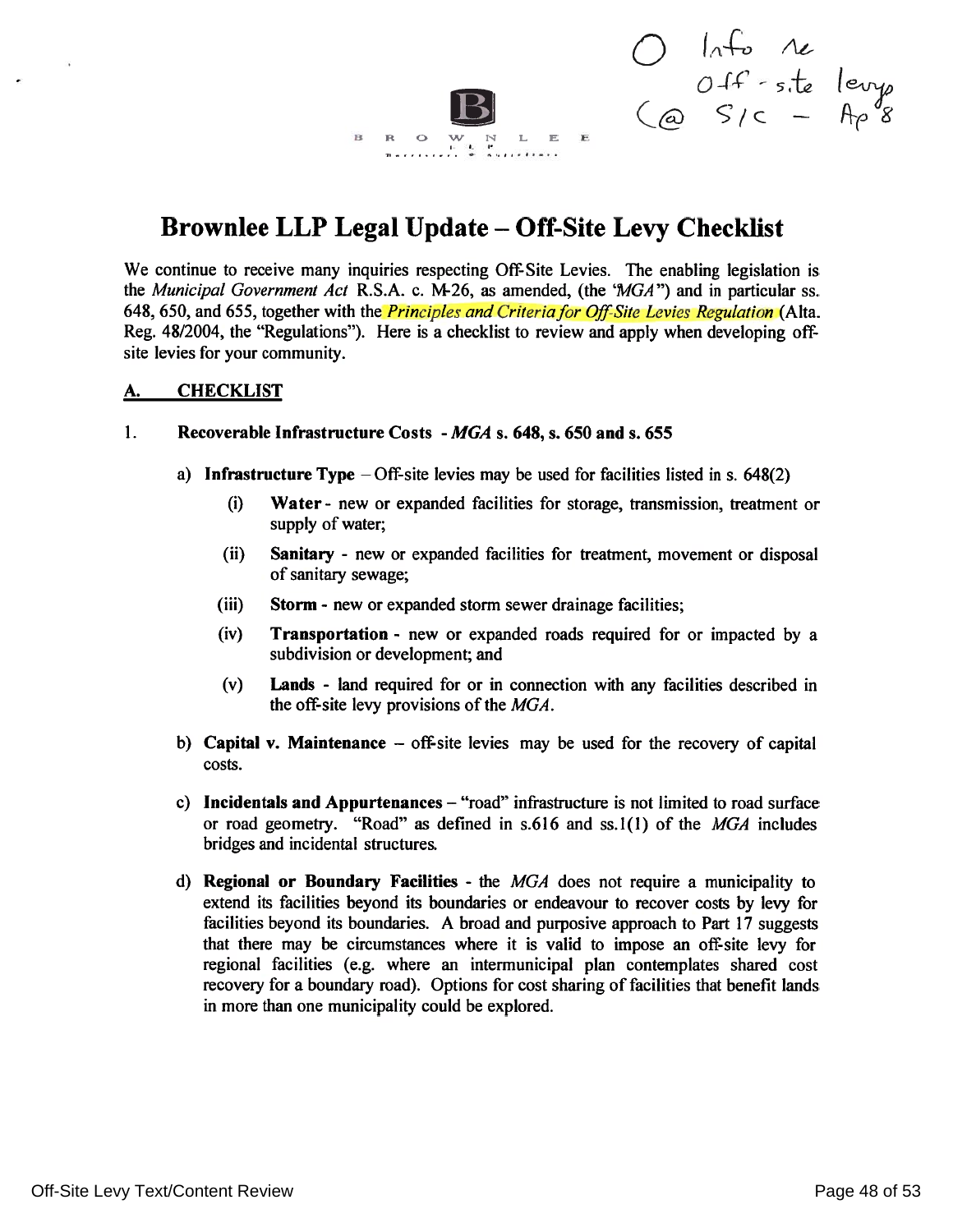

- $\overline{2}$ . **Consider Alternative Models** – neither the  $MGA$  nor the Regulations prescribes a particular model Off-site levies are not a "one size fits all" form of cost recovery. The off-site levy should reflect the unique or special circumstances of the municipality.
- Access Skilled Professionals clear and technically supportable information is the basis  $3.$ for both fruitful negotiation with local developers and a solid legal defence in the event of court challenge. Skilled consultants can be vital for compiling data and preparing reports that backstop municipal efforts to:
	- a) compel developers to aid in addressing and defining existing and future infrastructure requirements;
	- b) identify a correlation between the levy and the impacts of new development;
	- c) develop a methodology that is consistent across the municipality, yet recognizes variations among infrastructure types;
	- d) meet municipal obligations to:
		- develop a clear method of calculation for the levy; and  $(i)$
		- $(ii)$ provide a levy calculation that includes a description of the facilities and benefiting areas, supporting technical data and estimated costs and mechanisms to address cost increases over time.
- $4.$ Reference and Make Supporting Reports Available – detailed levy calculations do not need to be on the face of the bylaw; rather, they may be part of the schedules or cross referenced in reports referred to within the bylaw.
- 5. Duty to Consult and Negotiate – the Regulations require that the levy calculation be determined in consultation with affected landowners and developers. Although a formal public hearing is not required, a similar process (sometimes called a non-statutory public hearing) is one avenue for consultation. The legislation and Regulations do not specify a particular form of consultation and negotiation. However:
	- a) Good faith negotiations should be carried out in 'good faith' and in a manner that recognizes the uniqueness of the community;
	- b) Informed Council Council should be kept informed and updated throughout the consultation and negotiation process;
	- c) Stakeholders' Input beneficiaries of a proposed development should be given the chance to participate, with full knowledge of the levies;
	- d) Neighbours consider coordinating local infrastructure provisions, levies, and services with those of neighbouring municipalities.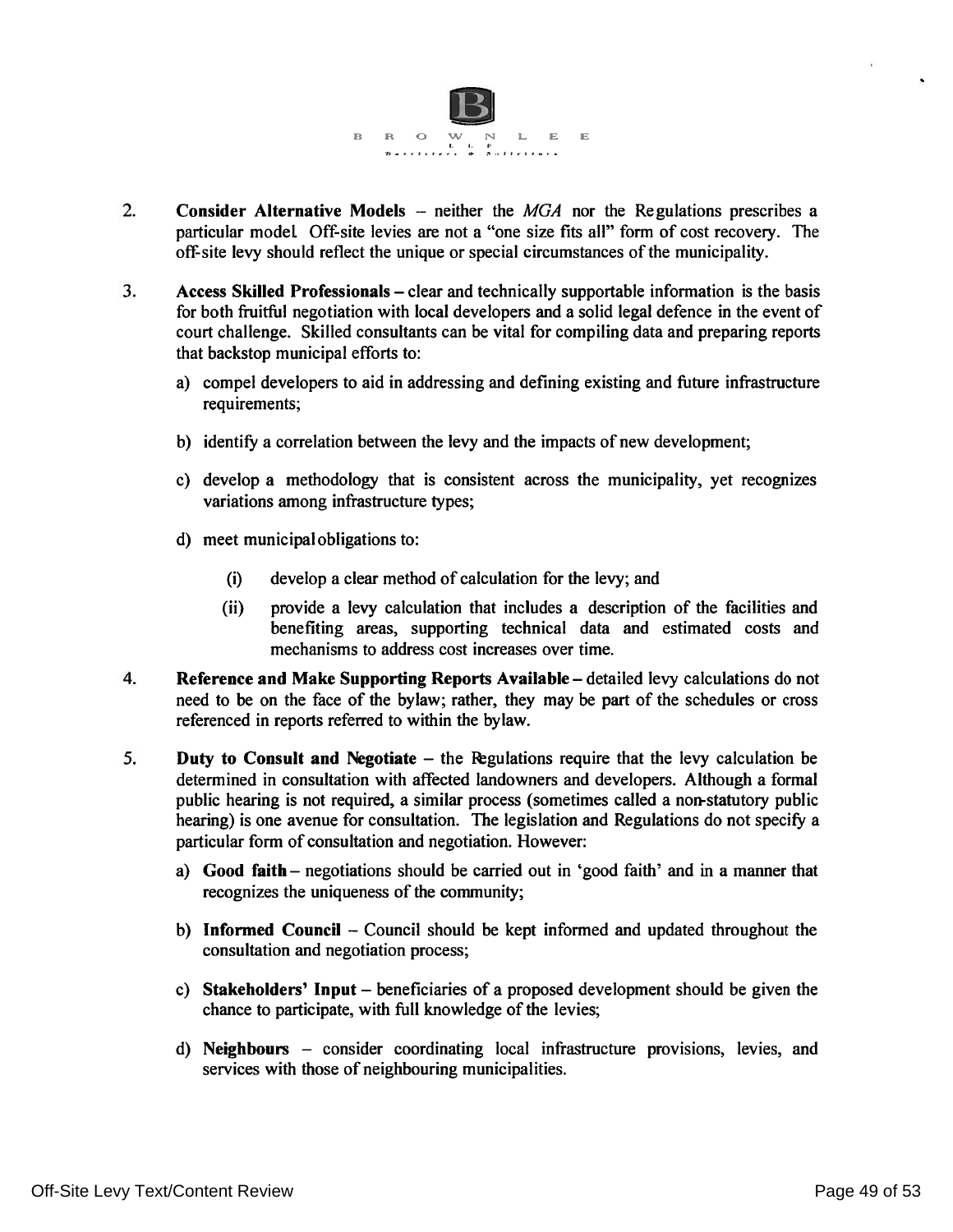

- 6. Duty to Advertise  $-$  a public hearing is not a requirement for an off-site levy bylaw, but the bylaw must be advertised  $(MGA \s.648(6))$ .
- 7. Ensure Proper Accounting Procedures - procedures must be in place to effectively track payments and expenditures and to provide annual reporting. Again, skilled professionals can be of assistance.
- 8. Re-evaluate Projects and Estimated Costs Periodically - the underlying assumptions should be reviewed periodically and adjusted as new information becomes available.
- 9. Development or Subdivision - Off-site levies may be collected at the time of subdivision or development. The Bylaw should allow levies to be imposed at either stage.
- 10. Deferred Payment – it is common to collect off-site levies on issuance of a development permit ( $MGA$  s.650(1)) or subdivision approval ( $MGA$  s.655(1)). Collection can be triggered by subdivision or development and deferred to a later date (as specified in the development agreement). If the municipality defers payment, it may wish to require security. The municipality may also wish to include an escalation clause, such that the amount of the levy shall be the amount prescribed in the Off-Site Levy Bylaw in place at the time of payment (not subdivision or development).
- 11. Inflation - current market conditions demonstrate that inflationary factors can have a major impact on cost recovery calculations. For example, if there is net inflation of 15% per annum (increase in construction costs less investment revenue) a \$2 million project will, in three years time, cost \$2.9 million. Further, the levy calculation may include 'estimated costs and mechanisms to address cost increases over time' (Regulation s. 3(9)). Inflation can be minimized through a number of tools:
	- a) Adjustments the Bylaw can contemplate adjustments for year of estimate versus year of collection;
	- b) Limiting deferred payments If deferrals allowed, escalation clauses can require that the levy in place at the time of payment applies;
	- c) Recalculation estimated costs can be recalculated annually;
	- d) Pooling multiple projects can be included in one pool; and
	- e) Staging construction can be staged continuously throughout the planning horizon.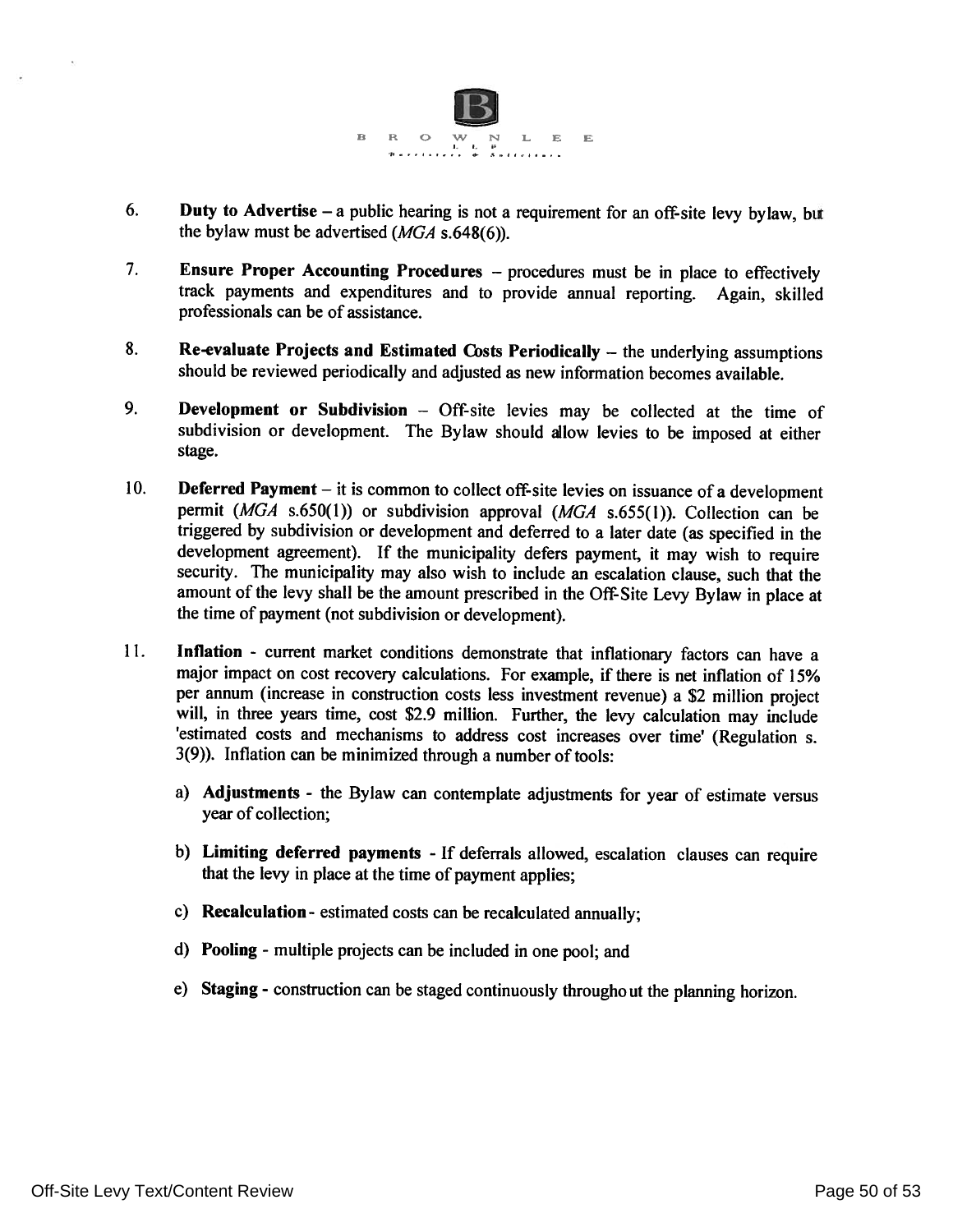

- Levy Credits A municipality may wish to require a developer, rather than the  $12.$ municipality construct some of the infrastructure contemplated under the Off-Site Levy Bylaw. A situation, sometimes referred to as a 'levy credit' occurs where the project cost exceeds the developer's off site levy contribution. While it may be possible for the municipality to structure repayment when levy payments are received from other developers, these agreements must be carefully drafted.
- Consider Alternative Cost Recovery Tools Off-Site Levy Bylaws are only one cost  $13.$ recovery tool, and they are not always the best tool.
	- a) Time and Means of Collection An off-site levy may only be collected once.  $(MGA \ s.648(4));$
	- b) Carrying Costs  $-$  it is expensive to front-end or finance infrastructure costs and await development or subdivision for levy collection.
	- c) Significant effort and expense Council is faced with a difficult task in trying to achieve the appropriate balance for cost recovery.

#### **B. SUMMARY**

Off-site levies are a key tool for municipal capital cost recovery. In today's economic climate, these levies help address growth And increasing service demands. While there are some limitations to this tool Off-Site Levy Bylaws have many significant benefits:

- a) Facilities Beyond Adjacent Lands neither the MGA nor the Regulation specifies a maximum geographical distance between development lands and the location of infrastructure. By definition, an Off-Site Levy Bylaw may be used to assess costs for infrastructure not abutting the development lands.
- b) Broader Recovery of Transportation Costs under an Off-Site Levy Bylaw, a municipality can recover costs for road construction or expansion arising from the broader impact of proposed development (MGA  $s.648(2)(c.1)$ ).
- c) Broad Local Discretion the Regulation sets out general principles for calculation of levies, but does not dictate to a municipality how to address specific factors. The Regulation expressly provides that the municipality is to retain the flexibility to negotiate the levy in a manner that recognizes the unique or special circumstances of the municipality.
- d) No Petition unlike a local improvement levy, an off-site levy is not subject to a landowner right of petition.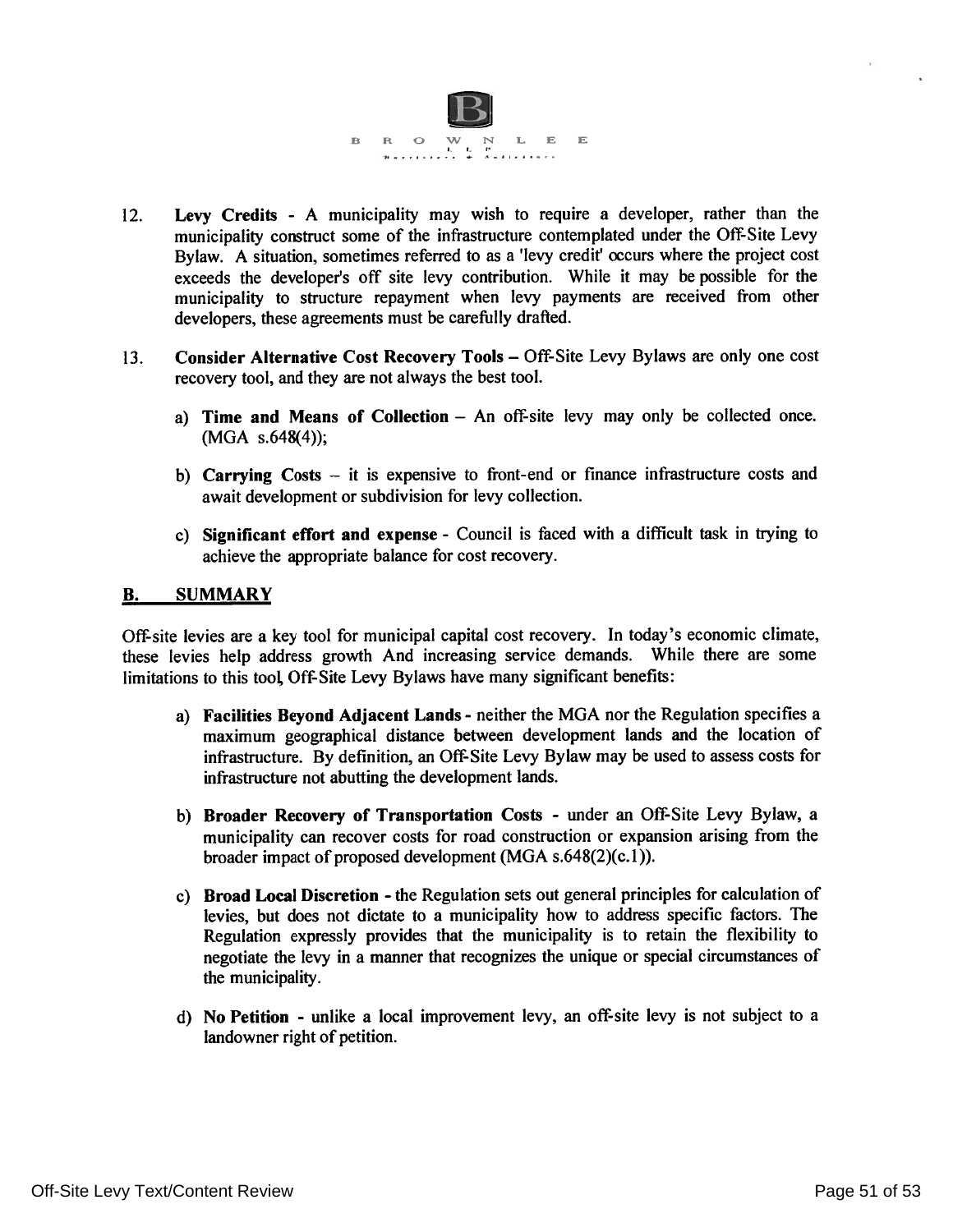

- e) Consistency a well-conceived Off-Site Levy Bylaw eliminates piecemeal technical analysis and development agreement negotiations and provides a more consistent outcome with transparent charges.
- f) Flexible over time an Off-Site Levy Bylaw allows a municipality to address infrastructure requirements over a significant time period. The bylaw can require a developer to contribute to off-site infrastructure it benefits from, whether the development precedes the construction of the off-site infrastructure, or the construction of the off-site infrastructure precedes the development.

For further information on planning and development matters, including off-site levies, contact the following members of the Brownlee LLP municipal team:

| Barry A. Sjølie, Q.C. (Edmonton) | $(780)$ 497-4818 | bsjolie@brownleelaw.com      |
|----------------------------------|------------------|------------------------------|
| Glen B. Scott, Q.C. (Calgary)    | (403) 260-5302   | gscott@brownleelaw.com       |
| Thomas D. Marriott (Edmonton)    | $(780)$ 497-4868 | tmarriott@brownleelaw.com    |
| Rodd C. Thorkelsson (Edmonton)   | (780) 497-4843   | rthorkelsson@brownleelaw.com |
| Joanne M. Klauer (Calgary)       | (403) 260-5303   | jklauer@brownleelaw.com      |
| Jeneane S. Grundberg (Edmonton)  | (780) 497-4812   | jgrundberg@brownleelaw.com   |
| Derek J. King (Edmonton)         | (780) 497-4846   | dking@brownleelaw.com        |
| Lorne I. Randa (Edmonton)        | (780) 497-4832   | lranda@brownleelaw.com       |
| Shari L. Boyd (Edmonton)         | (780) 497-4837   | sboyd@brownleelaw.com        |